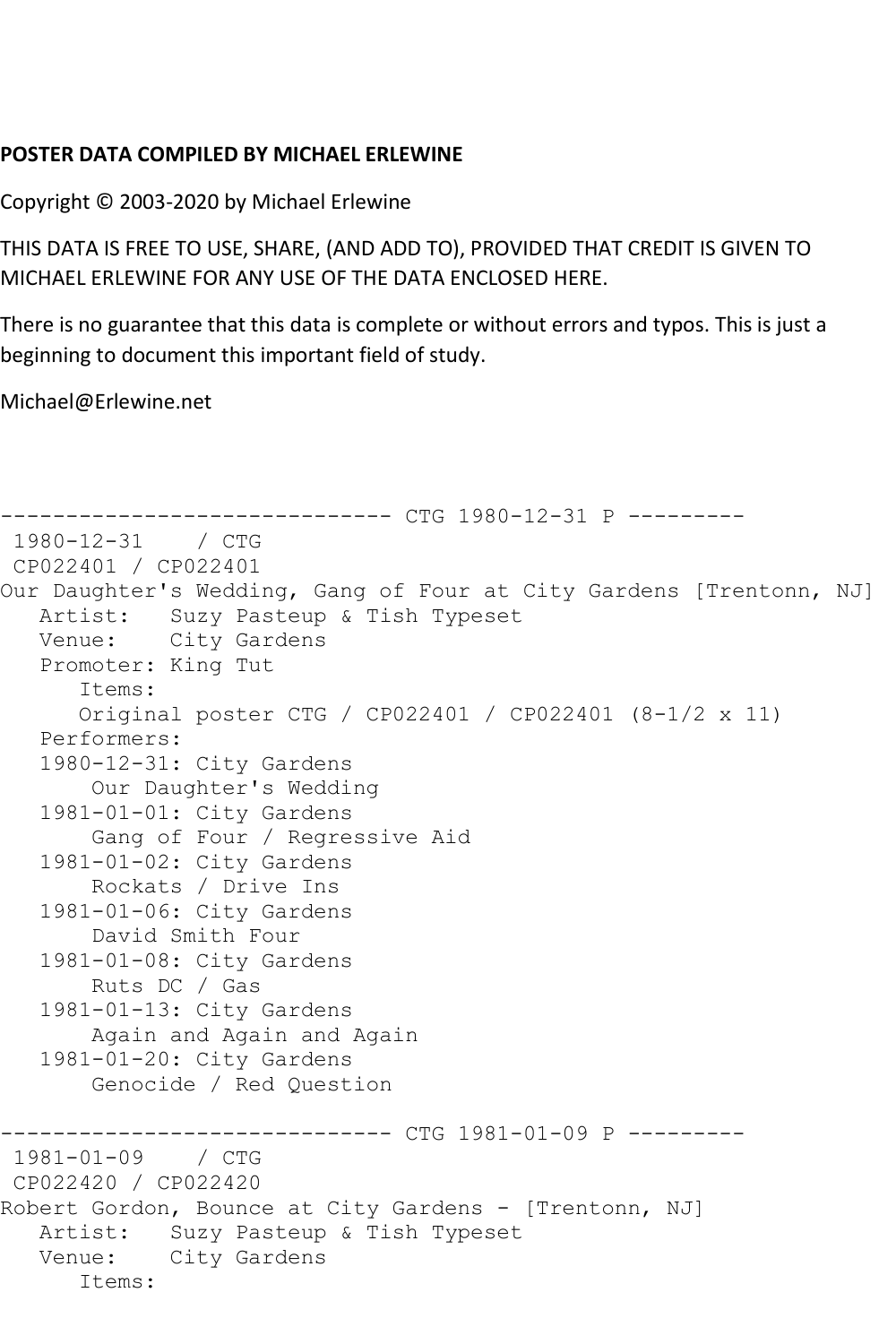Original poster CTG / CP022420 / CP022420 (8-1/2 x 11) Performers: 1981-01-09: City Gardens Robert Gordon / Bounce 1981-01-15: City Gardens Bloods / Die Hausfraun 1981-01-16: City Gardens A's 1981-01-22: City Gardens Polyrock 1981-01-23: City Gardens Certain Generals 1981-01-29: City Gardens Fingerprintz 1981-01-30: City Gardens Damned / Red Rockets ------------------------------ CTG 1981-04-18 P --------- 1981-04-18 / CTG CP022400 / CP022400 Dead Kennedys, Sic Fucks at City Gardens - [Trentonn, NJ] Venue: City Gardens Promoter: Other Side Productions Items: Original poster CTG / CP022400 / CP022400 (8-1/2 x 11) Performers: 1981-04-18: City Gardens Dead Kennedys / Sic Fucks ------------------------------ CTG 1981-05-28 P --------- 1981-05-28 / CTG CP022437 / CP022437 Bush Tetras, Bunnydrums at City Gardens - [Trentonn, NJ] Venue: City Gardens Promoter: King Tut Items: Original poster CTG / CP022437 / CP022437 (8-1/2 x 11) Performers: 1981-05-28: City Gardens Bush Tetras 1981-05-29: City Gardens Bunnydrums 1981-05-30: City Gardens Joan Jett / Subhumans 1981-06-04: City Gardens Delta 5 1981-06-05: City Gardens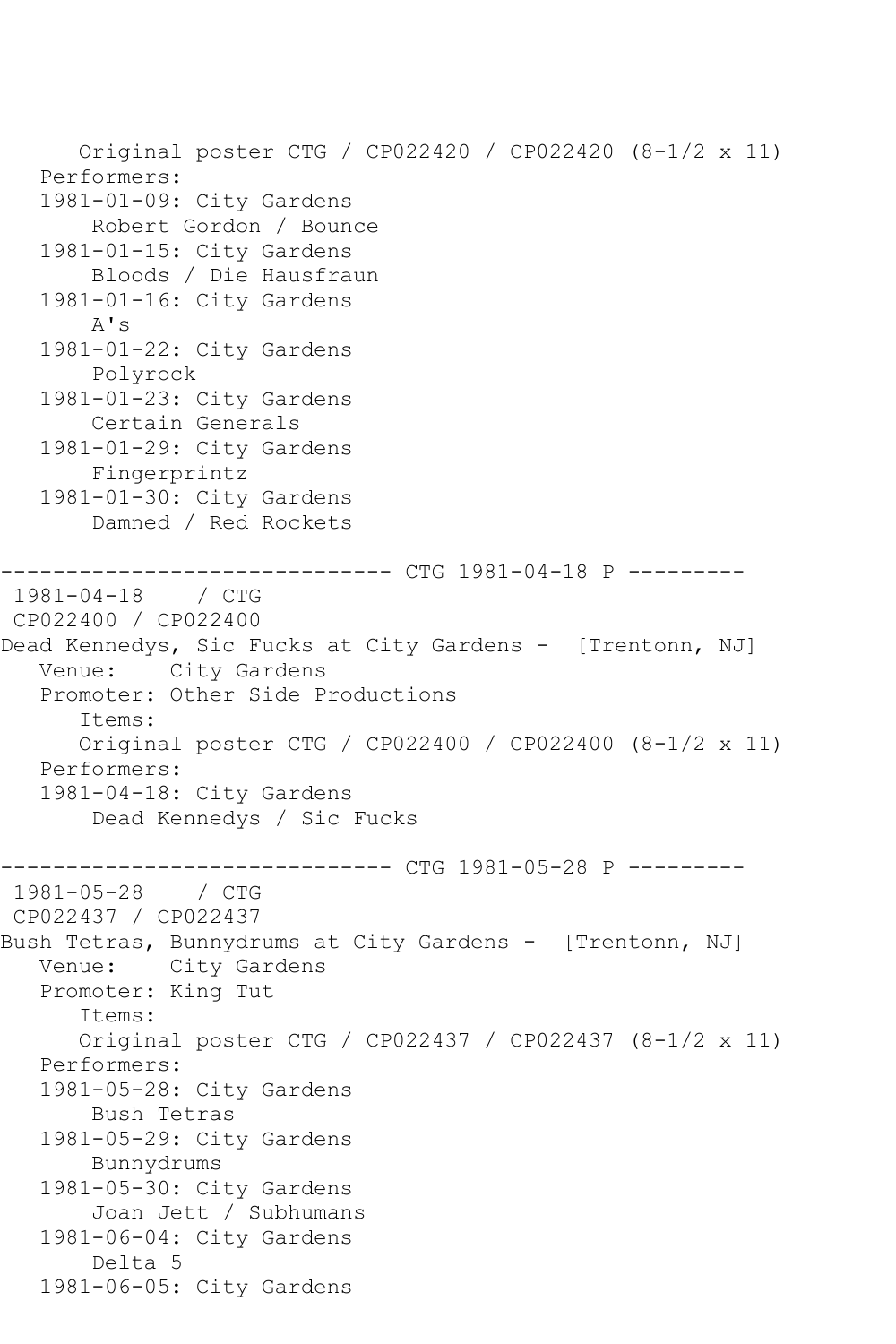```
 Dirty Looks
   1981-06-06: City Gardens
        Twig & the Kicks
   1981-06-11 1981-06-18: City Gardens
        Quincy
    1981-06-12: City Gardens
        Fall
    1981-06-13: City Gardens
        Fleshtones
    1981-06-14: City Gardens
        Viet Nam
    1981-06-19: City Gardens
        Buzz and the Flyers
    1981-06-20: City Gardens
        As
    1981-06-25: City Gardens
        Circle Jerks
    1981-06-26: City Gardens
        Cramps
    1981-06-27: City Gardens
        Shades
    1981-07-02: City Gardens
        Rattlers
                      --------- CTG 1981-06-25 P ---------
1981-06-25 / CTG 
CP022416 / CP022416
Circle Jerks, Undead at City Gardens - [Trentonn, NJ]
   Venue: City Gardens
    Promoter: King Tut
       Items:
       Original poster CTG / CP022416 / CP022416 (8-1/2 x 11)
    Performers:
    1981-06-25: City Gardens
        Circle Jerks / Undead
    1981-06-26: City Gardens
        Cramps
    1981-06-27: City Gardens
        Shades / Breakers
   1981-07-02: City Gardens
        999 / Rattlers
    1981-07-03: City Gardens
        Dance
    1981-07-04: City Gardens
        Sic Fucks
    1981-07-05: City Gardens
        Dark
```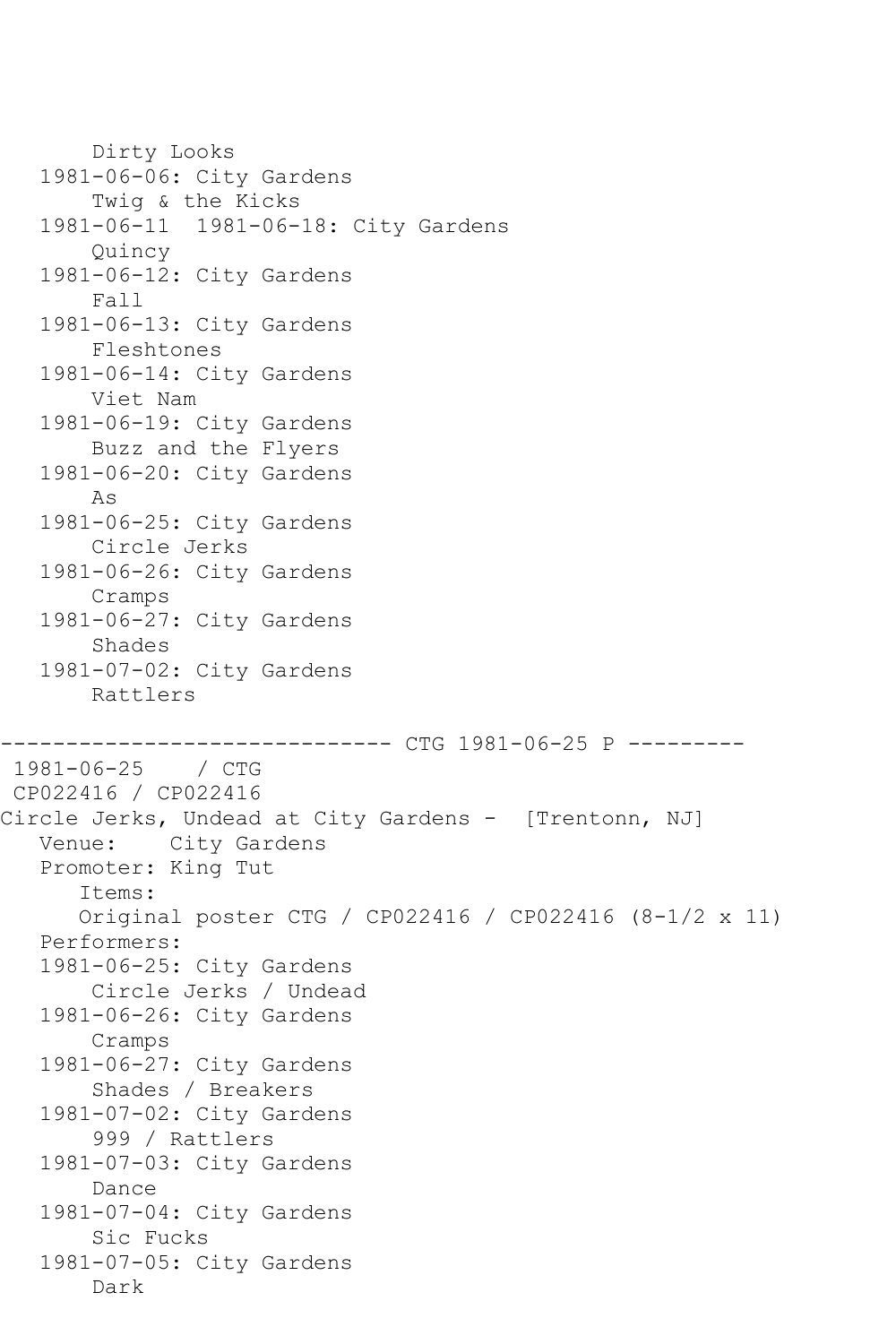1981-07-08: City Gardens Black Flag / U.X.A. 1981-07-09: City Gardens Pylon ----------- CTG 1981-07-10 P ---------1981-07-10 / CTG CP022415 / CP022415 Psychedelic Furs, Del Byzanteens at City Gardens - [Trentonn, NJ] Venue: City Gardens Promoter: King Tut Items: Original poster CTG / CP022415 / CP022415 (8-1/2 x 11) Performers: 1981-07-10: City Gardens Psychedelic Furs 1981-07-11: City Gardens Del Byzanteens 1981-07-12: City Gardens Equators 1981-07-17: City Gardens Nu Musik 1981-07-18: City Gardens Fleshtones 1981-07-19: City Gardens Rockin Bricks 1981-07-22: City Gardens Randy Dance and his Partykillers 1981-07-23: City Gardens Randy Now 1981-07-24: City Gardens Romeo Void ------------------------------ CTG 1981-11-06 P --------- 1981-11-06 / CTG CP022340 / CP022340 Medium Medium, Men Without Hats at City Gardens - [Trentonn, NJ] Venue: City Gardens Promoter: King Tut Items: Original poster CTG / CP022340 / CP022340 (8-1/2 x 11) Performers: 1981-11-06: City Gardens Medium Medium / Men Without Hats 1981-11-07: City Gardens Autistic Behavior / True Sounds of Liberty 1981-11-08: City Gardens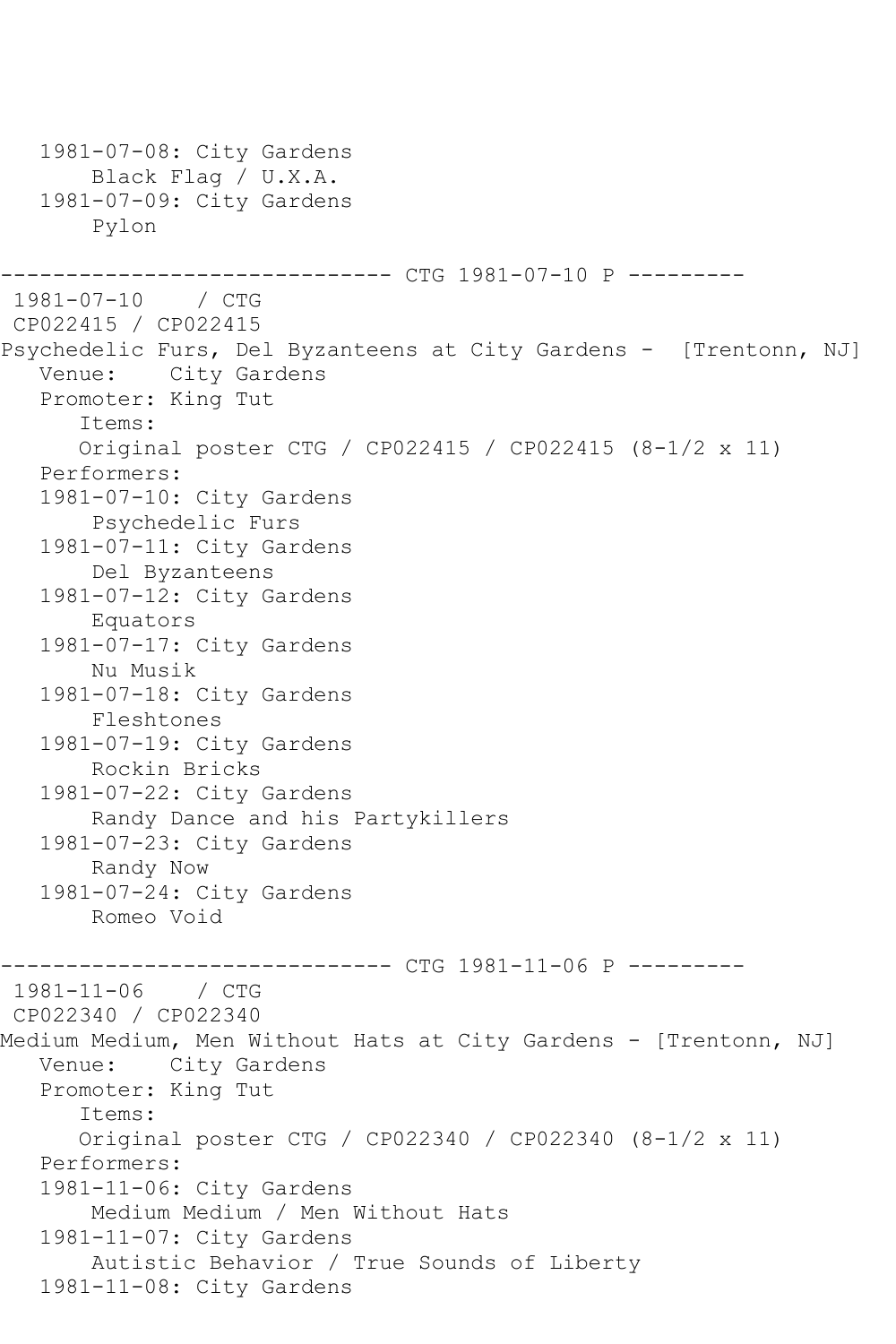```
 True Sounds of Liberty
   1981-11-11: City Gardens
        Girls at our Best
    1981-11-12: City Gardens
        China Choir
    1981-11-13: City Gardens
        Blurt
    1981-11-14: City Gardens
        Buzz and the Flyers
    1981-11-19: City Gardens
        Private School
    1981-11-20: City Gardens
        Polyrock
    1981-11-21: City Gardens
        Chandra Dimension
    1981-11-26: City Gardens
        Our Daughter's Wedding
    1981-11-27: City Gardens
        Toots and the Maytals
    1981-12-04: City Gardens
        Grace Jones
    1981-12-05: City Gardens
        Pere Ubu
                      --------- CTG 1981-11-11 P ---------
1981-11-11 / CTG 
CP022690 / CP022690
Girls at our Best at City Gardens - [Trentonn, NJ]
   Venue: City Gardens
       Items:
       Original poster CTG / CP022690 / CP022690 (8-1/2 x 11)
    Performers:
    1981-11-11: City Gardens
        Girls at our Best
               ------------------------------ 1981-12-25 P ---------
1981 - 12 - 25CP022413 / CP022413
Regressive Aid at BT's Lounge
   Venue: BT's Lounge
       Items:
       Original poster / CP022413 / CP022413 (4-1/4 x 11)
    Performers:
    1981-12-25: BT's Lounge
        Regressive Aid
    1981-12-23: City Gardens
        Regressive Aid
```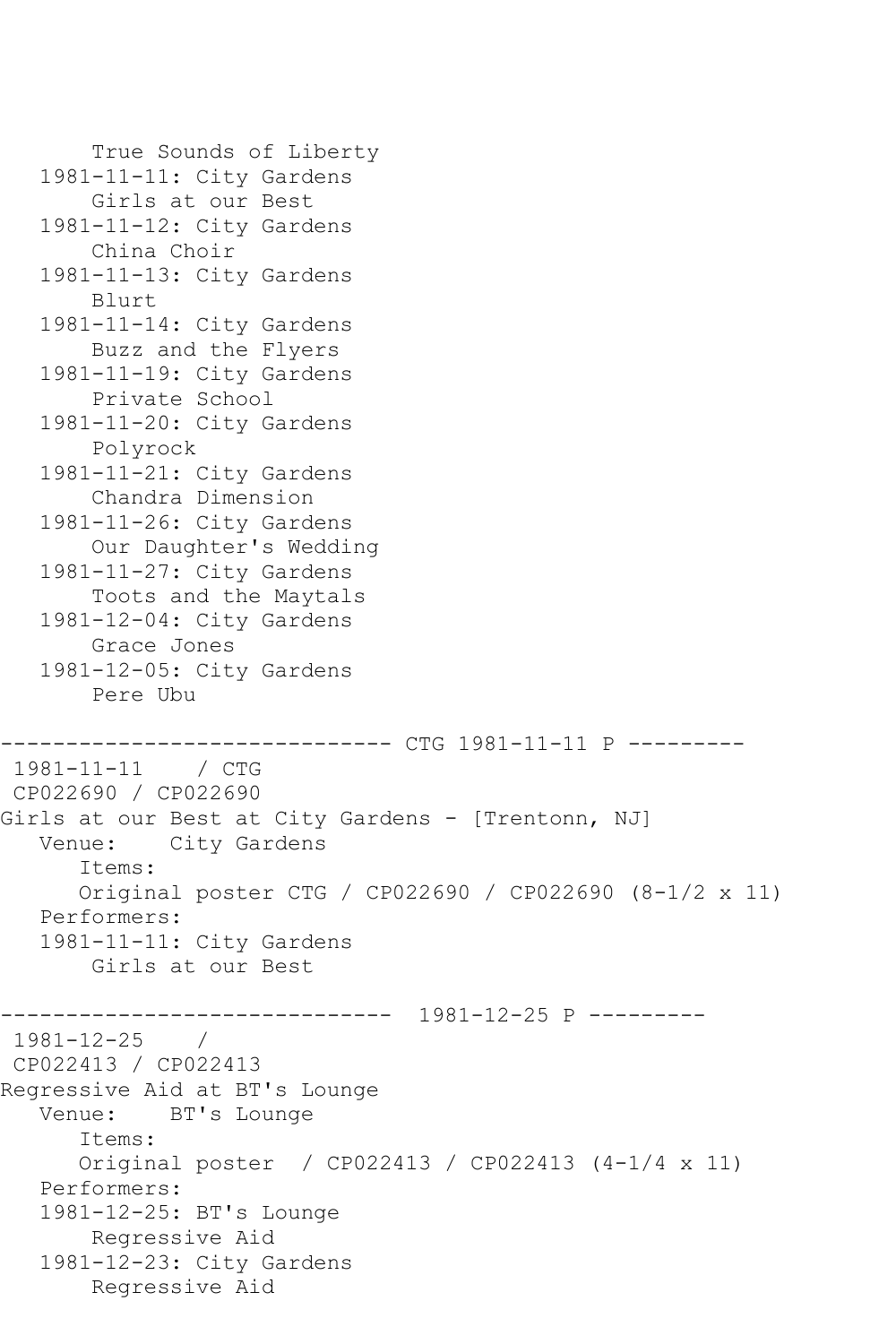1982-01-14: Players Pub Regressive Aid ------------------------------ CTG 1982-03-13 P --------- 1982-03-13 / CTG CP011619 / CS07656 Informed Sources, Flipper at City Gardens [Trentonn, NJ] Notes: Offset Venue: City Gardens Items: Original poster CTG / CP011619 / CS07656 Performers: 1982-03-13: City Gardens Informed Sources / Flipper ------------------------------ CTG 1982-04-02 P --------- 1982-04-02 / CTG CP022426 / CP022426 Medium Medium, Again and Again and Again at City Gardens - [Trentonn, NJ] PA<br>Venue: City Gare City Gardens Items: Original poster CTG / CP022426 / CP022426 (8-1/2 x 11) Performers: 1982-04-02: City Gardens Medium Medium / Again and Again and Again 1982-04-03: City Gardens Bow Wow Wow / Pylon 1982-04-04: City Gardens Paul Plumeri / Tim Harolds / Steve Mosley 1982-04-07: City Gardens Groceries 1982-04-09: City Gardens Girlschool / Schrapnel 1982-04-10: City Gardens Robert Hazard and the Heroes 1982-04-11: City Gardens Paul Plumeri / Tim Harolds / Steve Mosley 1982-04-14: City Gardens Ricochet 1982-04-16: City Gardens Pigbag / Stickmen 1982-04-18: City Gardens Paul Plumeri / Tim Harolds / Steve Mosley 1982-04-25: City Gardens Paul Plumeri / Tim Harolds / Steve Mosley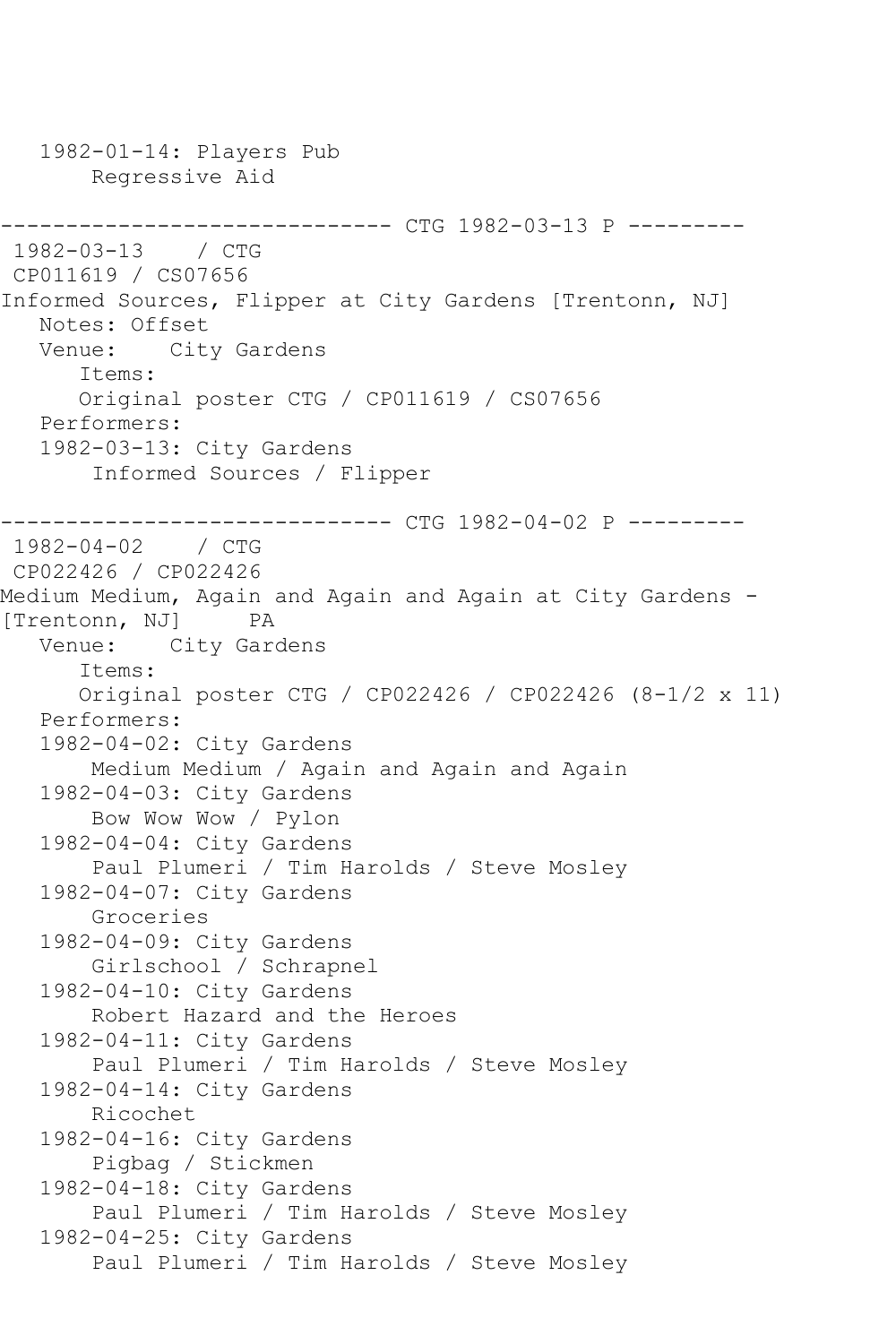------------------------------ CTG 1982-04-17 P ---------  $1982 - 04 - 17$ CP022425 / CP022425 Pete Shelley, Chet Bollins at City Gardens - [Trentonn, NJ]<br>Venue: City Gardens City Gardens Items: Original poster CTG / CP022425 / CP022425 (8-1/2 x 11) Performers: 1982-04-17: City Gardens Pete Shelley 1982-04-21: City Gardens Chet Bolins / Nan Mancini 1982-04-23: City Gardens Ballistic Kisses 1982-04-24: City Gardens Choir Invisible 1982-04-26: City Gardens Teardrop Explodes 1982-04-29: City Gardens Flock of Seagulls 1982-04-30: City Gardens Fleshtones 1982-05-01: City Gardens B-Movie 1982-05-07: City Gardens Brian Brain / Single String 1982-05-14: City Gardens Dave Edmunds 1982-05-26: City Gardens Sparks ---------- CTG 1982-05-20 P ---------1982-05-20 / CTG CP011634 / CS07671 November Group, Chris Rush at City Gardens [Trentonn, NJ] Notes: Photocopy<br>Venue: City Ga City Gardens Items: Original poster CTG / CP011634 / CS07671 Performers: 1982-05-20 1982-07-14: City Gardens November Group / Chris Rush / Smart Remarks / Sparks / Brains / Tom Verlaine / Baby and the Pacifiers / Henny Youngman / Bush Tetras / A's / Neva / Kingpins / Contractions / Steel Pulse / Martin Mull / Dickies / X

------------------------------ CTG 1982-05-21 P ---------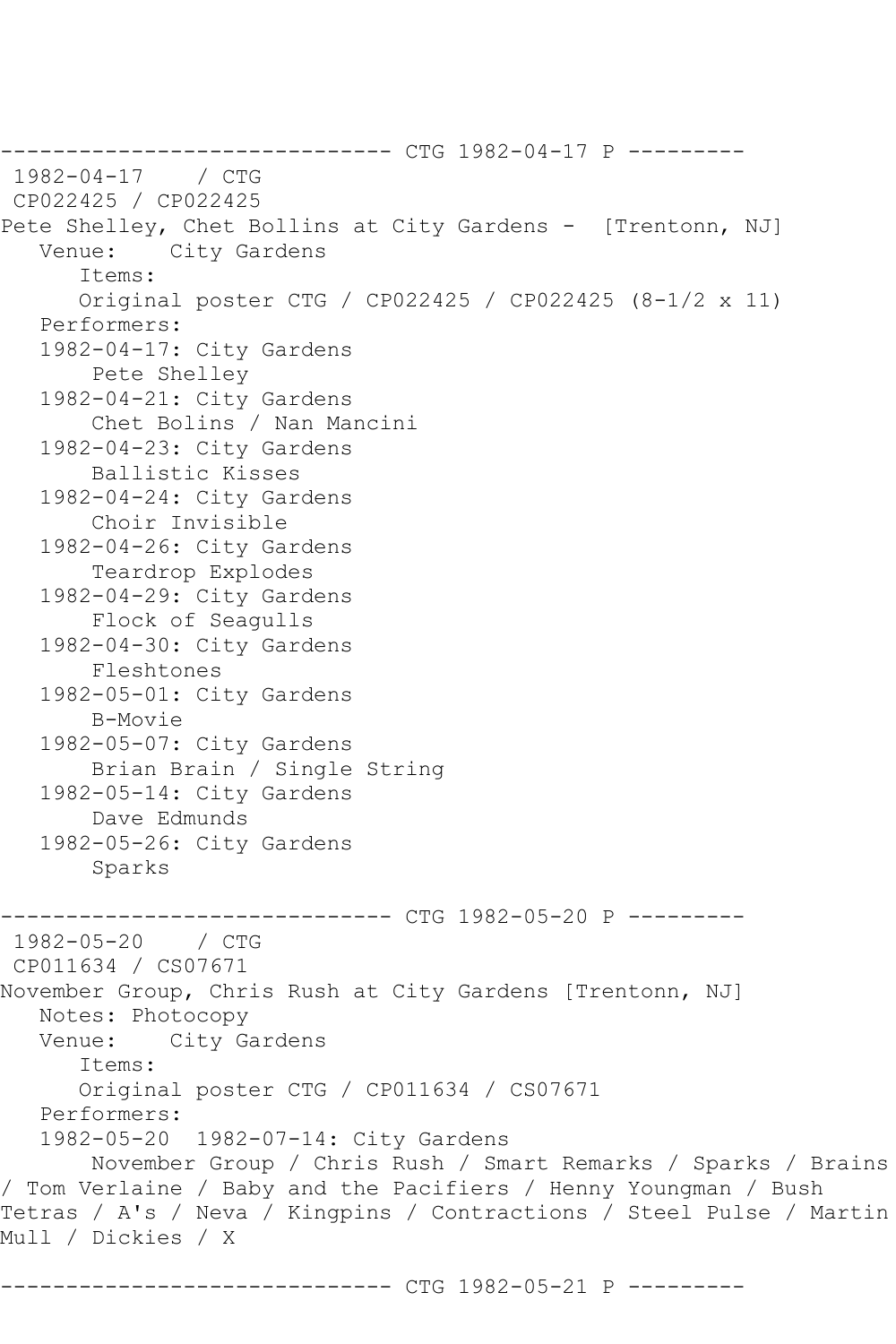1982-05-21 / CTG CP011635 / CS07672 Private School, November Group at City Gardens [Trentonn, NJ] Notes: Offset<br>Venue: Cit City Gardens Items: Original poster CTG / CP011635 / CS07672 Performers: 1982-05-21 1982-05-30: City Gardens Private School / November Group / Chris Rush / Smart Remarks / Sparks / Henny Youngman ------------------------------ BLO 1982-05-22 P --------- 1982-05-22 / BLO CP022302 / CP022302 Hooters at Blondie's Venue: Blondie's Items: Original poster BLO / CP022302 / CP022302 (5-1/2 x 8-1/2) Performers: 1982-05-22: Blondie's Hooters 1982-05-12: City Gardens Hooters 1982-05-07: Contestoga High School Hooters 1982-06-05: Philadelphia Zoo Hooters 1982-05-21: Shady Lane Hooters 1982-05-25: Stone Balloon Hooters 1982-05-05: Chestnut Cabaret Hooters 1982-05-28: Ripley Music Hall Hooters 1982-05-15: University of Delaware Bacchus Hooters ------------------------------ 23EC 1982-06-16 P --------- 1982-06-16 / 23EC CP022698 / CP022698 A's at 23 East Cabaret [Philadelphia, PA] Venue: 23 East Cabaret Items: Original poster 23EC / CP022698 / CP022698 (8-1/2 x 11) Performers: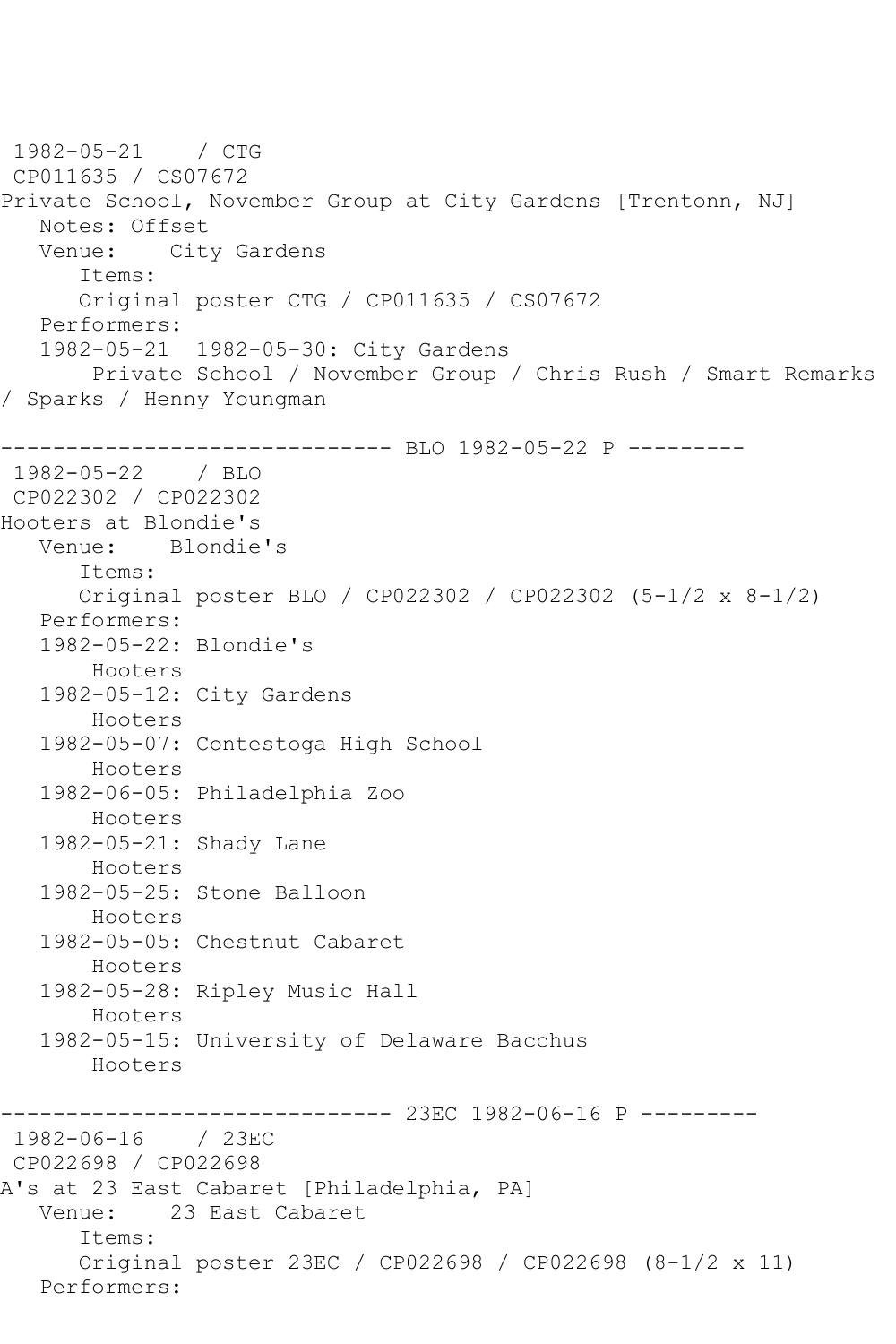1982-06-16: 23 East Cabaret A's 1982-06-25 1982-06-26: Blondie's A's 1982-06-18 1982-06-19: Central Park, NYC A's 1982-06-05: City Gardens A's 1982-06-08: Cowboy, Willmington, DE A's 1982-06-11: Donnelly's A's 1982-06-01: London Victory Club A's 1982-06-12: Shady Lane A's 1982-06-28: Stone Balloon A's 1982-06-03: Chestnut Cabaret A's ---------- CTG 1982-06-25 P ---------1982-06-25 / CTG CP022418 / CP022418 Pretty Poison, Regressive Aid at City Gardens - [Trentonn, NJ] Venue: City Gardens Items: Original poster CTG / CP022418 / CP022418 (8-1/2 x 11) Performers: 1982-06-25: City Gardens Pretty Poison 1982-06-26: City Gardens Regressive Aid / Again and Again and Again 1982-06-27: City Gardens Bricks Mortar 1982-06-30: City Gardens Dickies / Groceries 1982-07-02 1982-07-03: City Gardens Randy Now / Dickies 1982-07-04: City Gardens Nobody Special / Shades / Arthur / Now Known as Private School 1982-07-07: City Gardens Groceries 1982-07-09: City Gardens Kingpins 1982-07-10: City Gardens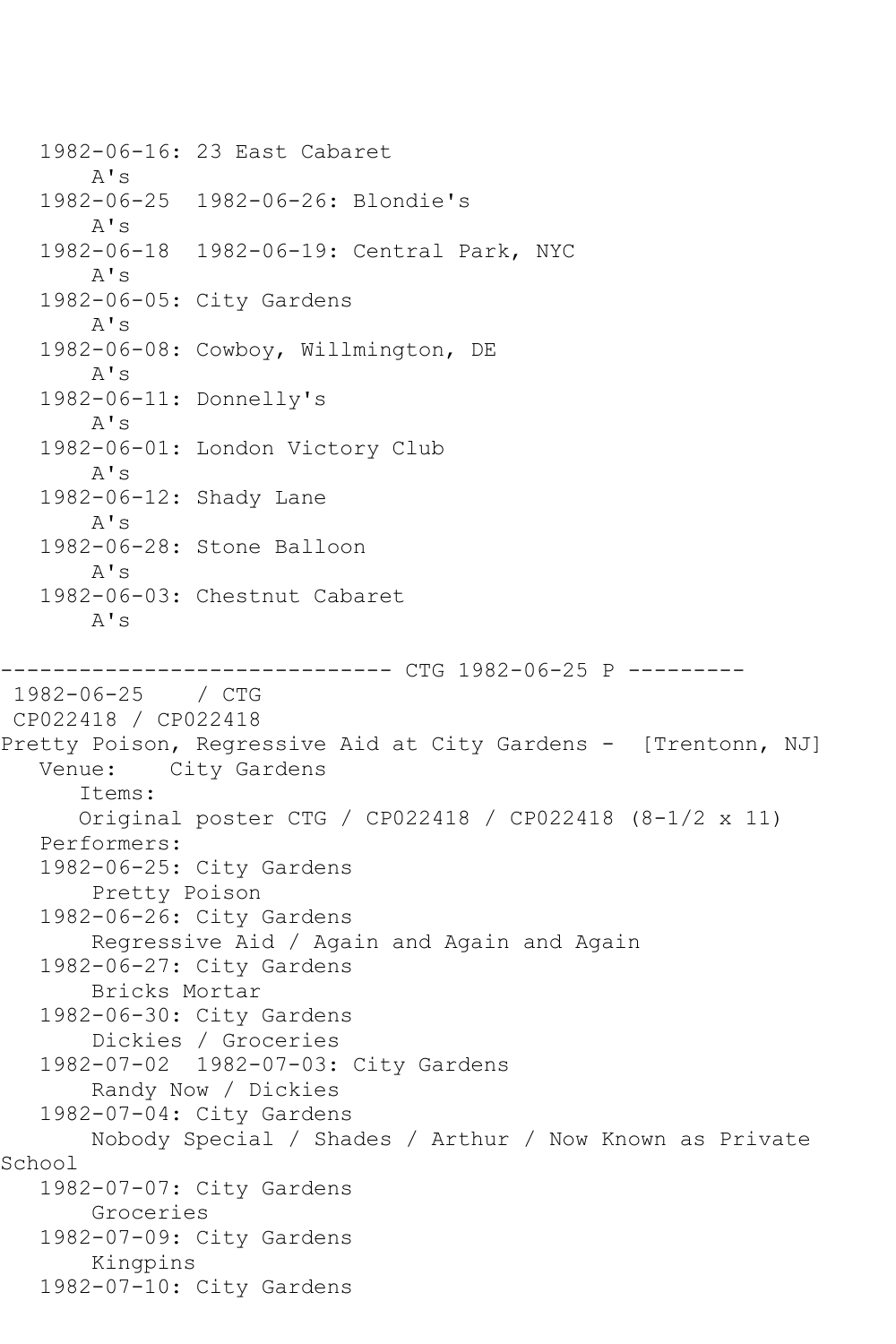Gang of Four / Groceries / Regressive Aid 1982-07-14: City Gardens X / Higsons 1982-07-16: City Gardens Schrapnel / X 1982-07-17: City Gardens Ministry 1982-07-18: City Gardens Dead Kennedys / Flipper 1982-07-23: City Gardens Soupy Sales ------------- CTG 1982-07-10 P ---------1982-07-10 / CTG CP022428 / CP022428 Gang of Four, Groceries at City Gardens - [Trentonn, NJ] Venue: City Gardens Promoter: King Tut Items: Original poster CTG / CP022428 / CP022428 (8-1/2 x 11) Performers: 1982-07-10: City Gardens Gang of Four / Groceries / Regressive Aid 1982-07-11: City Gardens Nash the Slash 1982-07-14: City Gardens X / Higsons 1982-07-16: City Gardens X / Schrapnel 1982-07-17: City Gardens Ministry 1982-07-18: City Gardens Dead Kennedys / Flipper 1982-07-21 1982-07-28: City Gardens Groceries 1982-07-23: City Gardens Hooters 1982-07-24: City Gardens Cabaret Futura / Passage 1982-07-25: City Gardens Tom Dickie 1982-07-30: City Gardens New Math 1982-07-31: City Gardens Bongos / Tommy Keene

------ CTG 1982-07-18 P -----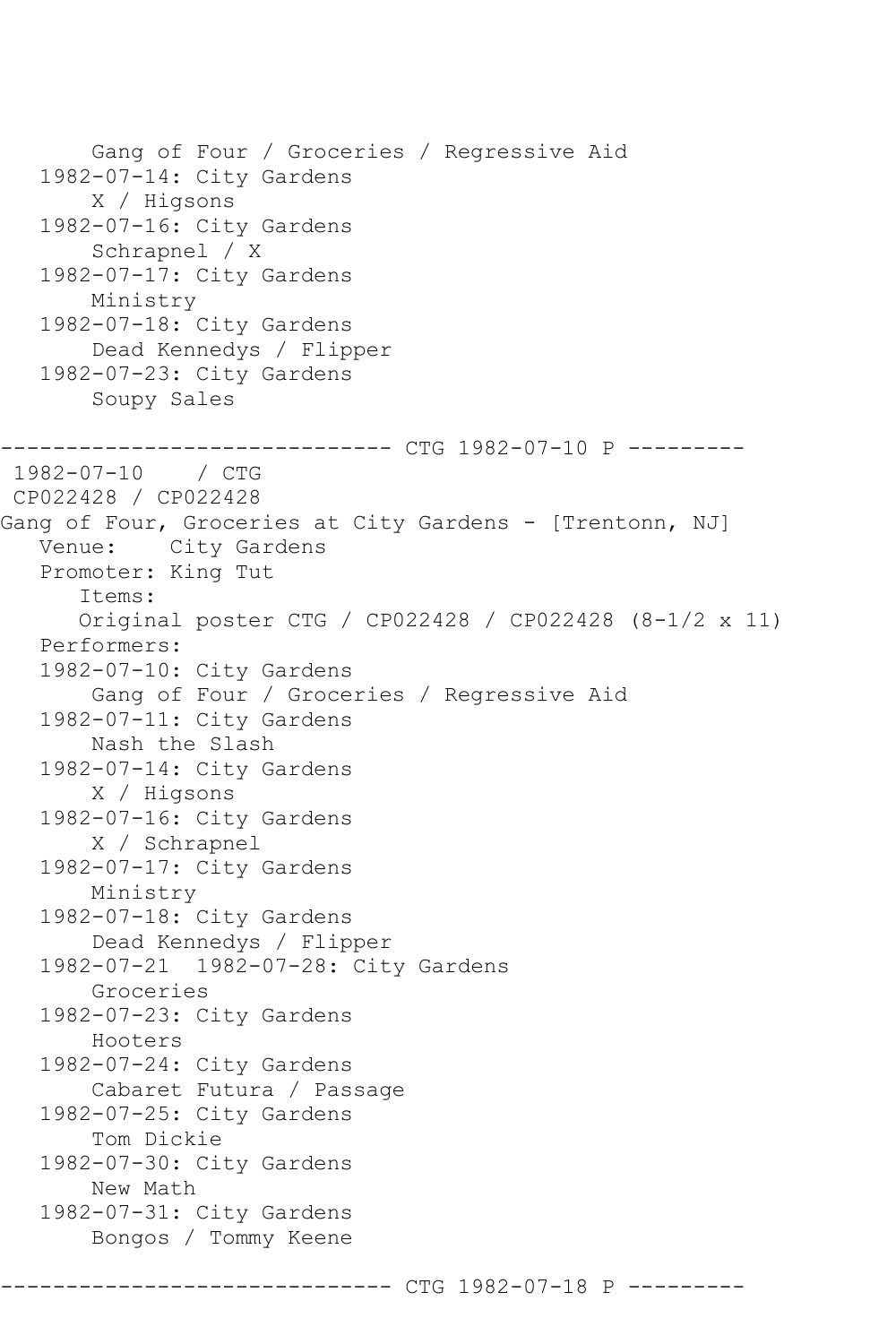1982-07-18 / CTG CP022635 / CP022635 Dead Kennedys, Autistic Behavior at City Gardens - [Trentonn, NJ] Venue: City Gardens Items: Original poster CTG / CP022635 / CP022635 (8-1/2 x 14) Performers: 1982-07-18: City Gardens Dead Kennedys / Autistic Behavior 1982-07-17: Starlite Ballroom Dead Kennedys / Autistic Behavior -------- CTG 1982-08-04 P ---------1982-08-04 / CTG CP022427 / CP022427 Groceries, Oingo Boingo at City Gardens - [Trentonn, NJ] Venue: City Gardens Promoter: King Tut Items: Original poster CTG / CP022427 / CP022427 (8-1/2 x 11) Performers: 1982-08-04: City Gardens Groceries 1982-08-06: City Gardens Oingo Boingo / Certain Generals 1982-08-07: City Gardens Nico / Proof 1982-08-11: City Gardens Groceries 1982-08-13: City Gardens Abwarts 1982-08-14: City Gardens Steel Pulse 1982-08-18: City Gardens Groceries 1982-08-20: City Gardens Beat 1982-08-21: City Gardens Killing Joke / Regressive Aid 1982-09-15: City Gardens Stray Cats 1982-10-10: City Gardens Philip Glass ------ CTG 1982-10-29 P ---------1982-10-29 / CTG CP022421 / CP022421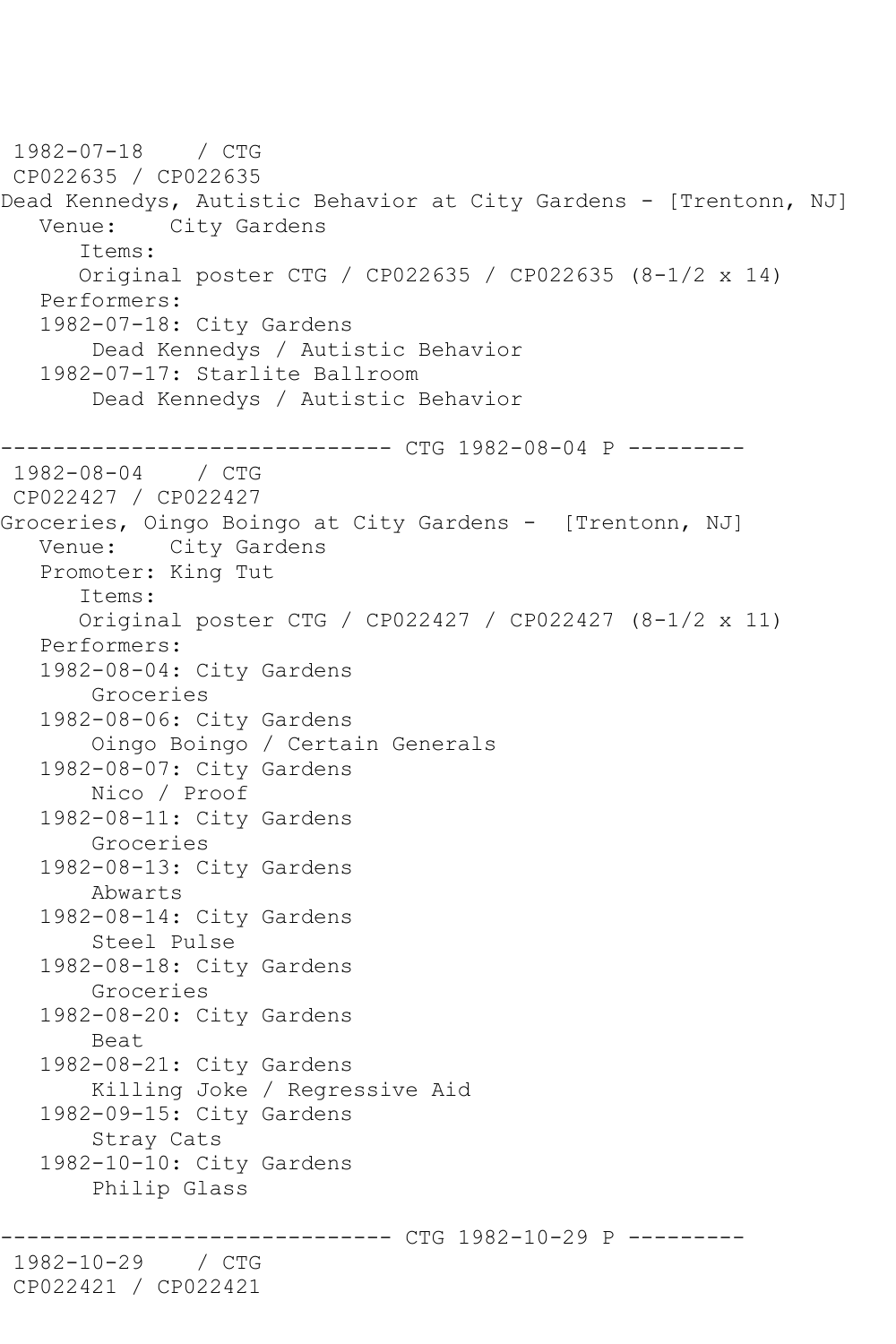Public Image Limited at City Gardens - [Trentonn, NJ] Venue: City Gardens Promoter: King Tut Items: Original poster CTG / CP022421 / CP022421 (8-1/2 x 11) Performers: 1982-10-29: City Gardens Public Image Limited ------------------------------ CTG 1982-10-30 P --------- 1982-10-30 / CTG CP022422 / CP022422 Groceries, Regressive Aid at City Gardens - [Trentonn, NJ] Venue: City Gardens Promoter: King Tut Items: Original poster CTG / CP022422 / CP022422 (8-1/2 x 11) Performers: 1982-10-30: City Gardens Groceries / Regressive Aid / Lunchmeat 2000 ------------------------------ CTG 1982-12-07 P --------- 1982-12-07 / CTG CP022423 / CP022423 UK Subs, Thompson Twins at City Gardens - [Trentonn, NJ] Venue: City Gardens Items: Original poster CTG / CP022423 / CP022423 (8-1/2 x 11) Performers: 1982-12-07: City Gardens UK Subs 1982-12-11: City Gardens Thompson Twins ---------- CTG 1983-05-23 P ---------1983-05-23 / CTG CP011620 / CS07657 Flipper at City Gardens [Trentonn, NJ] Notes: Offset<br>Venue: City City Gardens Items: Original poster CTG / CP011620 / CS07657 Performers: 1983-05-23: City Gardens Flipper

------------------------------ CTG 1983-07-13 P ---------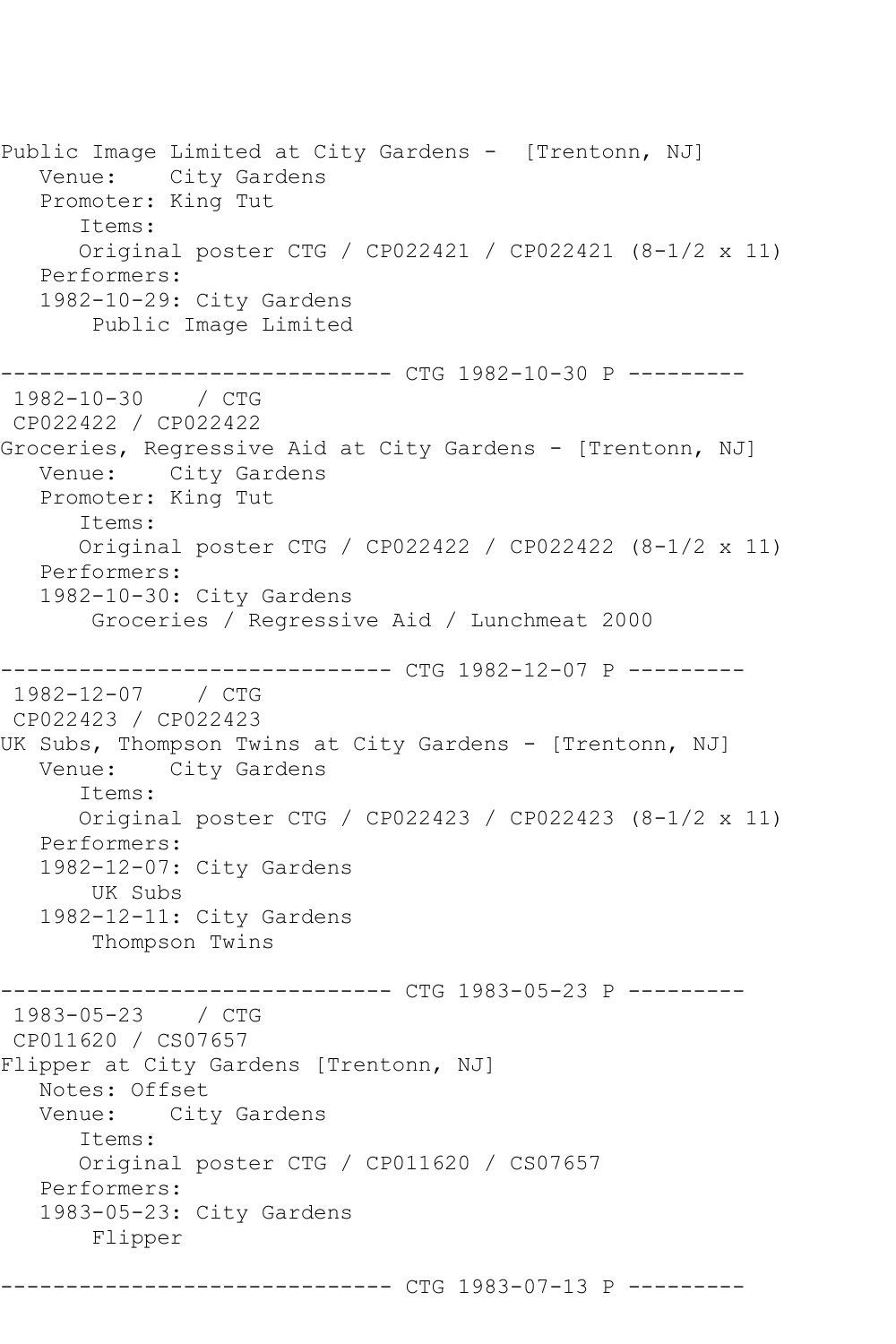1983-07-13 / CTG CP022433 / CP022433 Men Without Hats at City Gardens - [Trentonn, NJ] Venue: City Gardens Items: Original poster CTG / CP022433 / CP022433 (8-1/2 x 11) Performers: 1983-07-13: City Gardens Men Without Hats ------------------------------ CTG 1983-08-27 P --------- 1983-08-27 / CTG CP011624 / CS07661 G.B.H., Youth Brigade at City Gardens [Trentonn, NJ] Notes: Photocopy Venue: City Gardens Items: Original poster CTG / CP011624 / CS07661 Performers: 1983-08-27: City Gardens G.B.H. / Youth Brigade / S.O.T. -------------- CTG 1983-10-04 P ---------1983-10-04 / CTG CP022430 / CP022430 Joe Zook & the Blues Deluxe, World Tomorrow at City Gardens [Trentonn, NJ] Venue: City Gardens Promoter: Other Side Productions Items: Original poster CTG / CP022430 / CP022430 (8-1/2 x 11) Performers: 1983-10-04: City Gardens Joe Zook and Blues Deluxe 1983-10-05: City Gardens World Tomorrow / Smart Remarks 1983-10-11: City Gardens Joe Zook and Blues Deluxe 1983-10-12: City Gardens World Tomorrow / Smart Remarks 1983-10-14: City Gardens Groceries / Le Cause 1983-10-15: City Gardens Hooters 1983-10-18: City Gardens Joe Zook and Blues Deluxe 1983-10-19: City Gardens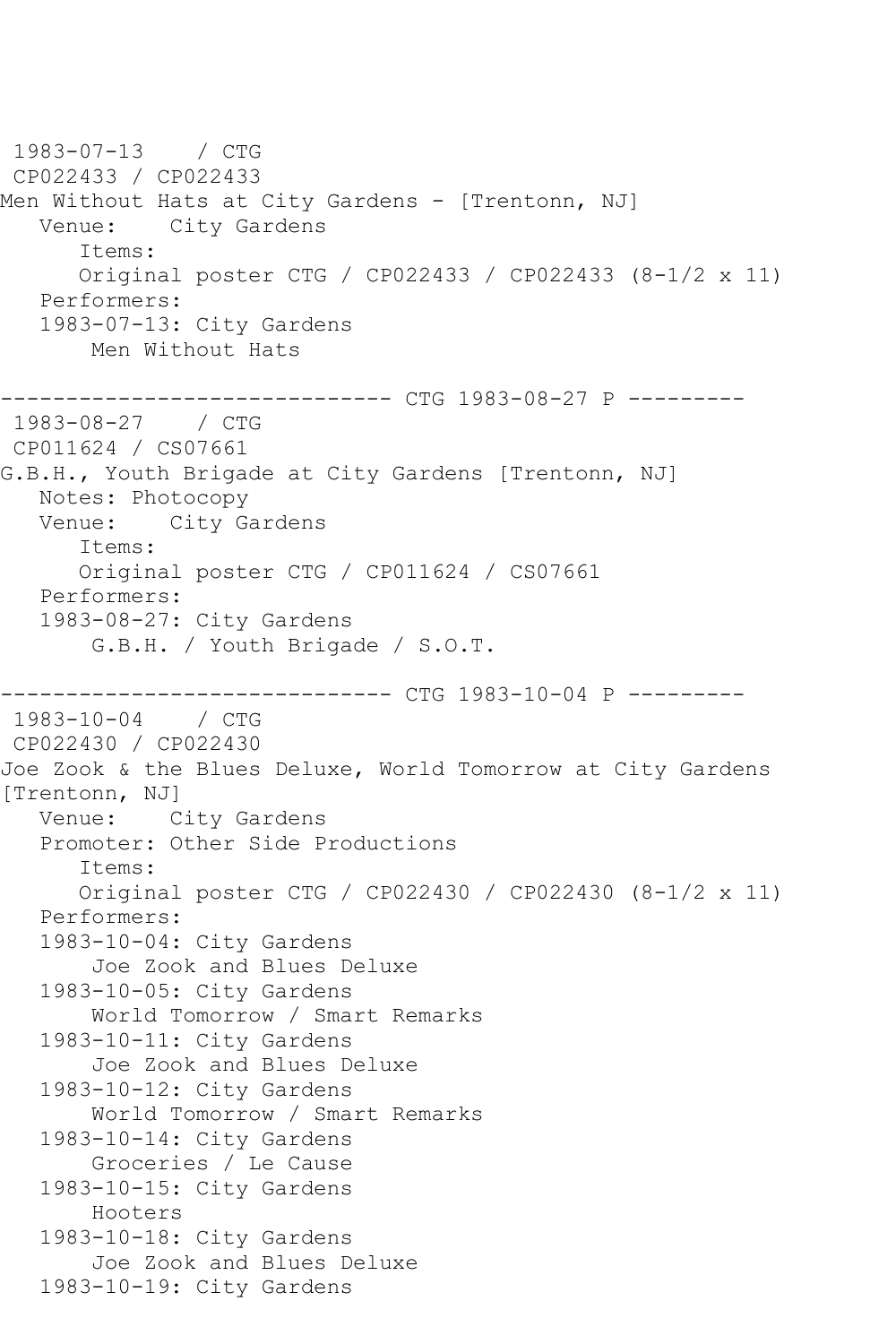```
 World Tomorrow / Smart Remarks
   1983-10-21: City Gardens
        Hot Tuna / Joe Zook and Blues Deluxe
    1983-10-22: City Gardens
        Urban Blight
    1983-10-25: City Gardens
        Joe Zook and Blues Deluxe
    1983-10-26: City Gardens
        World Tomorrow / Smart Remarks
    1983-10-28: City Gardens
        Lunchmeat 2000 / Groceries / Regressive Aid
    1983-10-29: City Gardens
        Haircut 100 / Smart Remarks
    1983-10-31: City Gardens
        Alien Sex Fiend
------------------------------ CTG 1984-03-21 P ---------
1984-03-21 / CTG 
CP011623 / CS07660
UK Subs, Adrenalin O.D. at City Gardens [Trentonn, NJ]
   Notes: Offset
   Venue: City Gardens
       Items:
       Original poster CTG / CP011623 / CS07660
   Performers:
    1984-03-21: City Gardens
        UK Subs / Adrenalin O.D.
                -------------- CTG 1984-03-25 P ---------
1984-03-25 / CTG 
CP011621 / CS07658
Husker Du, Hose at City Gardens [Trentonn, NJ]
  Notes: Offset<br>Venue: Cit
           City Gardens
       Items:
       Original poster CTG / CP011621 / CS07658
   Performers:
   1984-03-25: City Gardens
        Husker Du / Hose
                     ------------------------------ CTG 1984-03-25 P ---------
1984-03-25 / CTG 
CP011622 / CS07659
Husker Du, Hose at City Gardens [Trentonn, NJ]
   Notes: Offset
   Venue: City Gardens
       Items:
```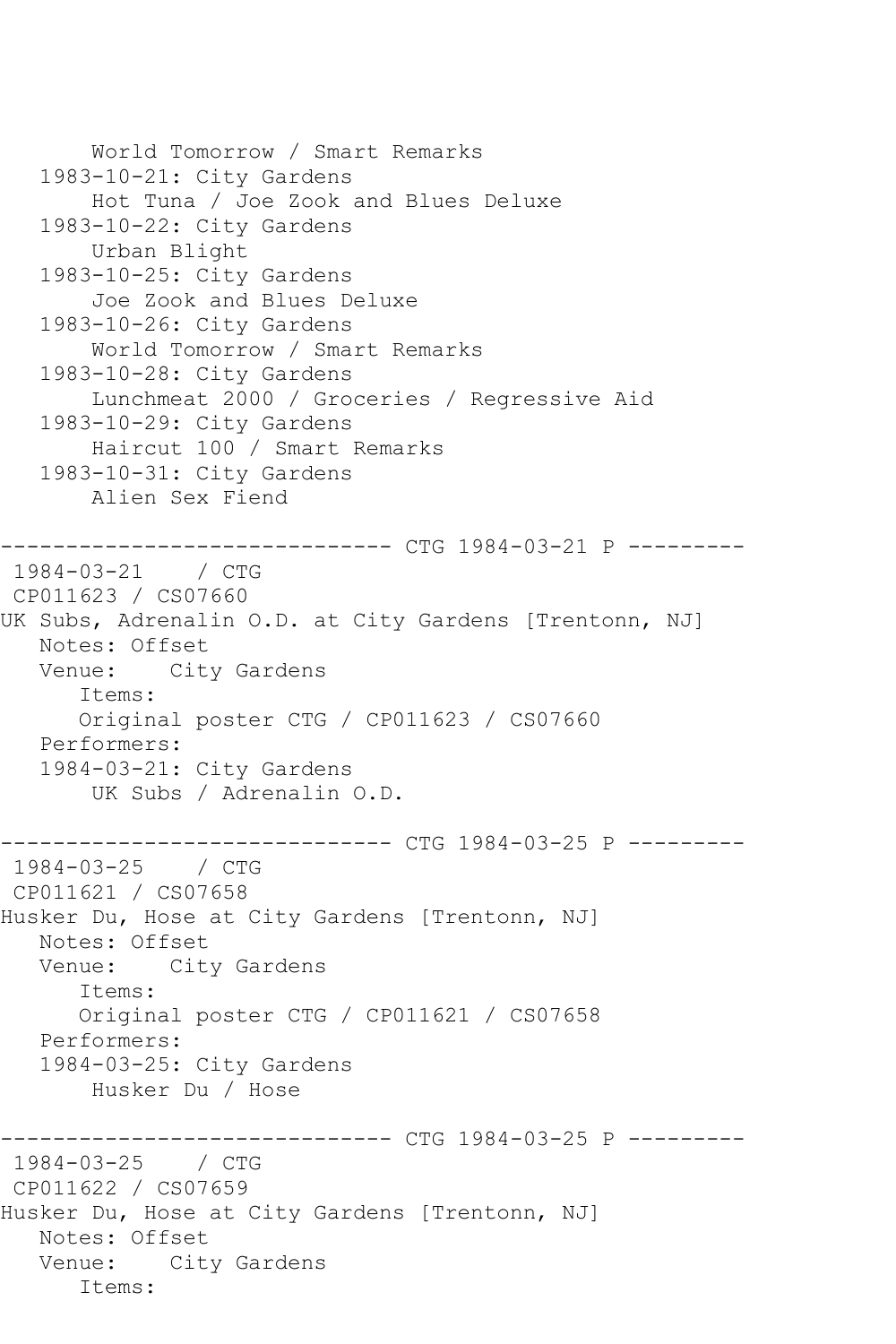```
 Original poster CTG / CP011622 / CS07659
    Performers:
    1984-03-25: City Gardens
        Husker Du / Hose
                   ------------ CTG 1984-05-18 P ----------
1984-05-18 / CTG 
CP011637 / CS07674
Ruin at City Gardens [Trentonn, NJ]
  Notes: Photocopy<br>Venue: City Ga
            City Gardens
       Items:
       Original poster CTG / CP011637 / CS07674
   Performers:
    1984-05-18 1984-06-22: City Gardens
        Grendel's Lair
        City Gardens
        Julius' Loft
        Empire Rock Club
        Underground
        Bacchanal
        Ruin
------------------------------ CTG 1984-09-29 P ---------
1984-09-29 / CTG 
CP022440 / CP022440
Ministry at City Gardens - [Trentonn, NJ]
   Venue: City Gardens
    Promoter: Other Side Productions
       Items:
       Original poster CTG / CP022440 / CP022440 (8-1/2 x 11)
    Performers:
    1984-09-29: City Gardens
        Ministry
------------------------------ CTG 1984-10-28 P ---------
1984-10-28 / CTG 
CP022349 / CP022349
Nash the Slash, Experimental Products at City Gardens - [Trentonn, 
NJ]
   Venue: City Gardens
    Promoter: Other Side Productions
       Items:
       Original poster CTG / CP022349 / CP022349 (3-1/2 -1/2)
   Performers:
    1984-10-28: City Gardens
        Nash the Slash / Experimental Products
```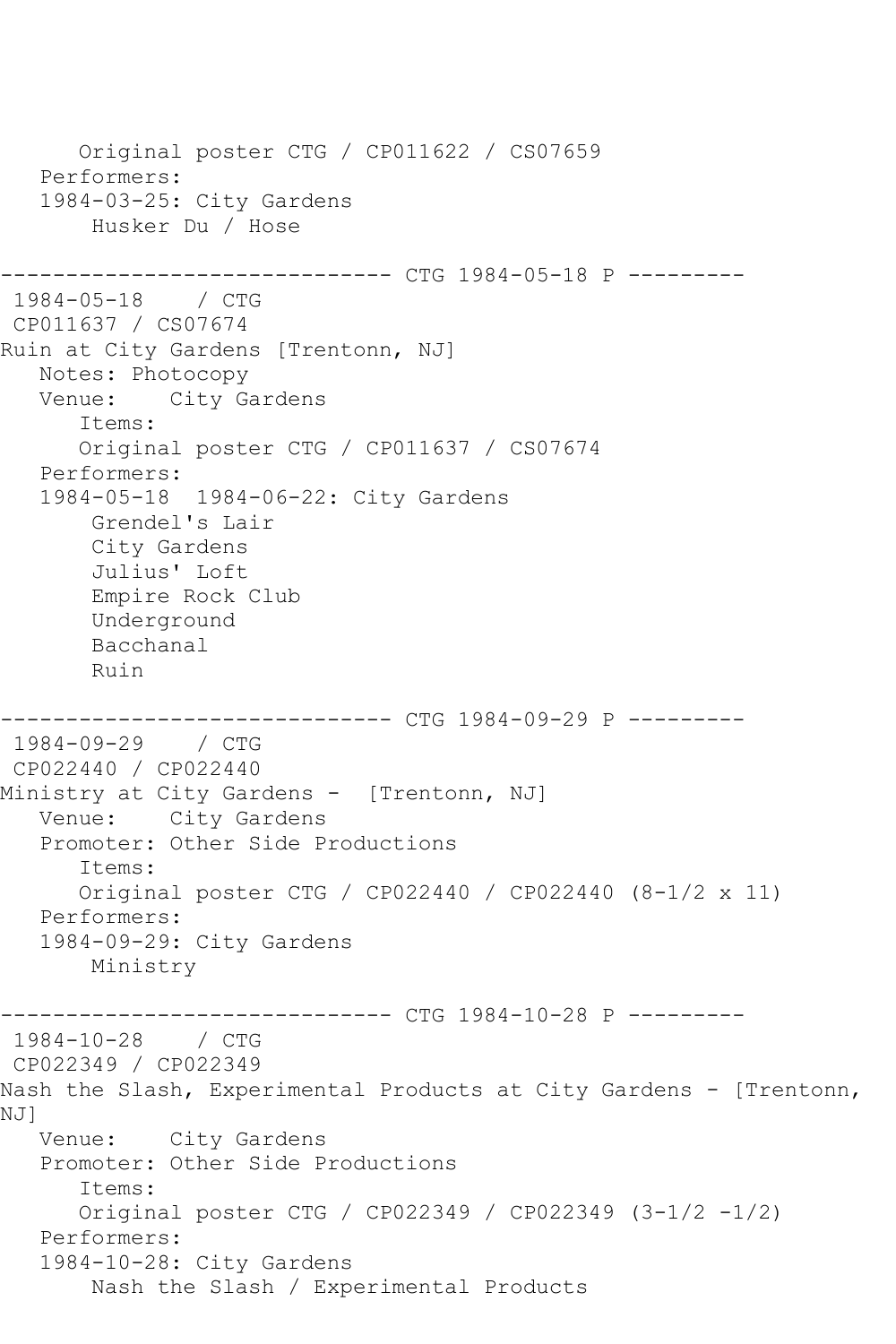1984-11-11: City Gardens Let's Active / True Sounds of Liberty ------------------------------ CTG 1984-11-11 P ---------  $1984 - 11 - 11$ CP022348 / CP022348 Let's Active, True Sounds of Liberty at City Gardens - [Trentonn, NJ] Venue: City Gardens Promoter: Other Side Productions Items: Original poster CTG / CP022348 / CP022348 (3-1/2 x 5-1/2) Performers: 1984-11-11: City Gardens Let's Active / True Sounds of Liberty ------------------------------ CTG 1985-01-04 P --------- 1985-01-04 / CTG CP022350 / CP022350 Minutemen, Sorry at City Gardens -v Venue: City Gardens Promoter: Other Side Productions Items: Original poster CTG / CP022350 / CP022350 (3-1/2 x 5-1/2) Performers: 1985-01-04: City Gardens Minutemen / Sorry / Sic Kidz 1985-01-06: City Gardens Circle Jerks / YDI / Bodies in Panic / Futile Effort ------------------------------ CTG 1985-05-05 P ---------  $1985 - 05 - 05$ CP022347 / CP022347 Loudness!!, Lords of the New Church at City Gardens [Trentonn, NJ] Venue: City Gardens Promoter: Other Side Productions Items: Original poster CTG / CP022347 / CP022347 (3-1/2 x 5-1/2) Performers: 1985-05-05: City Gardens Loudness!! 1985-06-05: City Gardens Lords of the New Church / Three O'clocks 1985-06-23: City Gardens True Sounds of Liberty / Ism / Screech Boys 1985-06-30: City Gardens D.O.A. / Dicks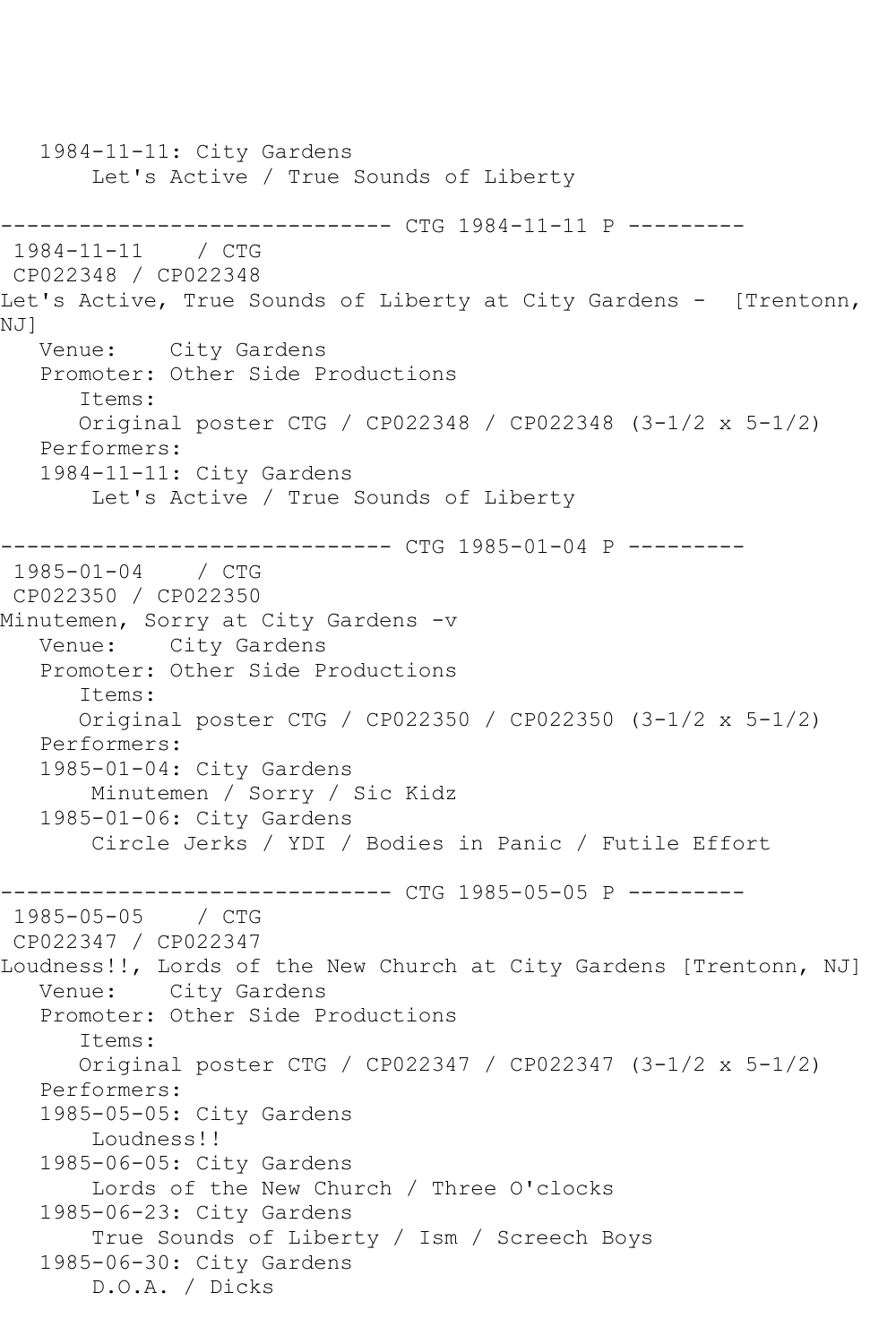1985-07-07: City Gardens Black Flag / ST. Vitus ------------------------------ CTG 1985-06-23 P ---------  $1985 - 06 - 23$ CP011630 / CS07667 True Sounds of Liberty, Ism at City Gardens [Trentonn, NJ] Notes: Offset Venue: City Gardens Items: Original poster CTG / CP011630 / CS07667 Performers: 1985-06-23 1985-07-07: City Gardens True Sounds of Liberty / Ism / Screech Boys / D.O.A. / Corrosion of Conformity / Dicks / Black Flag ------------------------------ CTG 1985-06-23 P --------- 1985-06-23 / CTG CP022352 / CP022352 True Sounds of Liberty, Ism at City Gardens - [Trentonn, NJ] Venue: City Gardens Promoter: Other Side Productions Items: Original poster CTG / CP022352 / CP022352 (3-1/2 x 5-1/2) Performers: 1985-06-23: City Gardens True Sounds of Liberty / Ism / Screech Boys 1985-06-30: City Gardens D.O.A. / Corrosion of Conformity / Dicks 1985-07-07: City Gardens Black Flag ------------------------------ CTG 1985-07-07 P ---------  $1985 - 07 - 07$ CP011629 / CS07666 Black Flag, ST. Vitus at City Gardens [Trentonn, NJ] Notes: Offset Venue: City Gardens Items: Original poster CTG / CP011629 / CS07666 Performers: 1985-07-07: City Gardens Black Flag / ST. Vitus / Tom Trocolli's Dog ------------ CTG 1985-07-28 P ---------1985-07-28 / CTG CP011625 / CS07662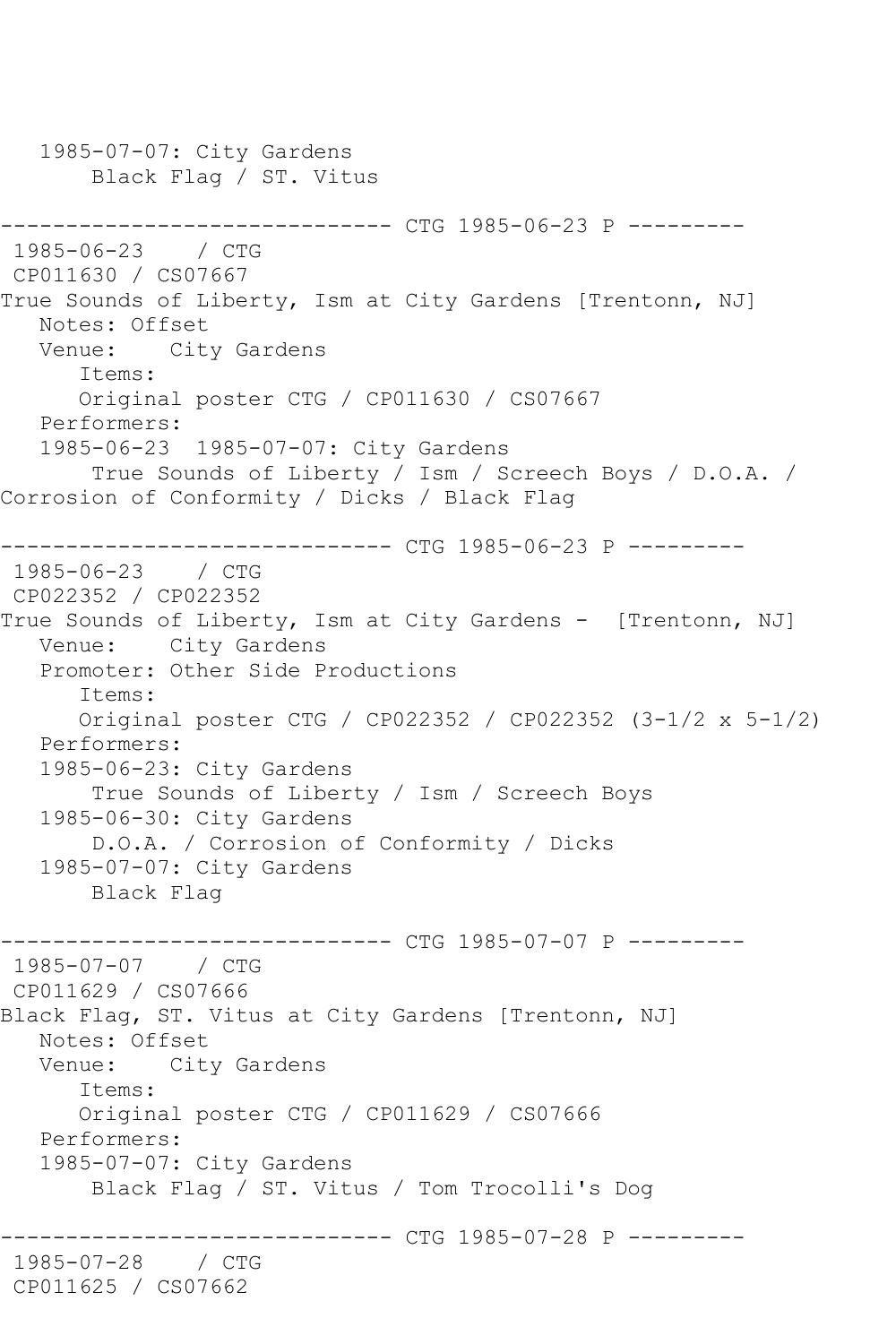Government Issue, Die Kreuzen at City Gardens [Trentonn, NJ] Notes: offset Venue: City Gardens Items: Original poster CTG / CP011625 / CS07662 Performers: 1985-07-28 1985-09-08: City Gardens Government Issue / Die Kreuzen / Redd Kross / Descendants / Fright Wig / FCC / Brian Brain / Meat Puppets / Replacements / Rettmans / Butthole Surfers / Children in Adult Jails / Milo / Will to Live / Arrested Development / Meatmen / 76 ------------------------------ CTG 1985-07-28 P --------- 1985-07-28 / CTG CP022390 / CP022390 Government Issue, Die Kreuzen at City Gardens [Trentonn, NJ] Venue: City Gardens Promoter: Other Side Productions Items: Original poster CTG / CP022390 / CP022390 (3-1/2 x 5-1/2) Performers: 1985-07-28: City Gardens Government Issue / Die Kreuzen / Redd Kross 1985-08-04: City Gardens Descendents / Fright Wig / F.C.C. 1985-08-11: City Gardens Brian Brain / Meat Puppets / Children in Adult Jails 1985-08-17: City Gardens Replacements / Rettmans 1985-08-25: City Gardens Butthole Surfers / Will to Live / Arrested Development 1985-09-08: City Gardens Meatmen / 76% Uncertain ----------- CTG 1985-08-17 P ---------1985-08-17 / CTG CP011626 / CS07663 Replacements, Rettmans at City Gardens [Trentonn, NJ] Notes: Offset<br>Venue: City City Gardens Items: Original poster CTG / CP011626 / CS07663 Performers: 1985-08-17: City Gardens Replacements / Rettmans -------- CTG 1985-08-17 P ---------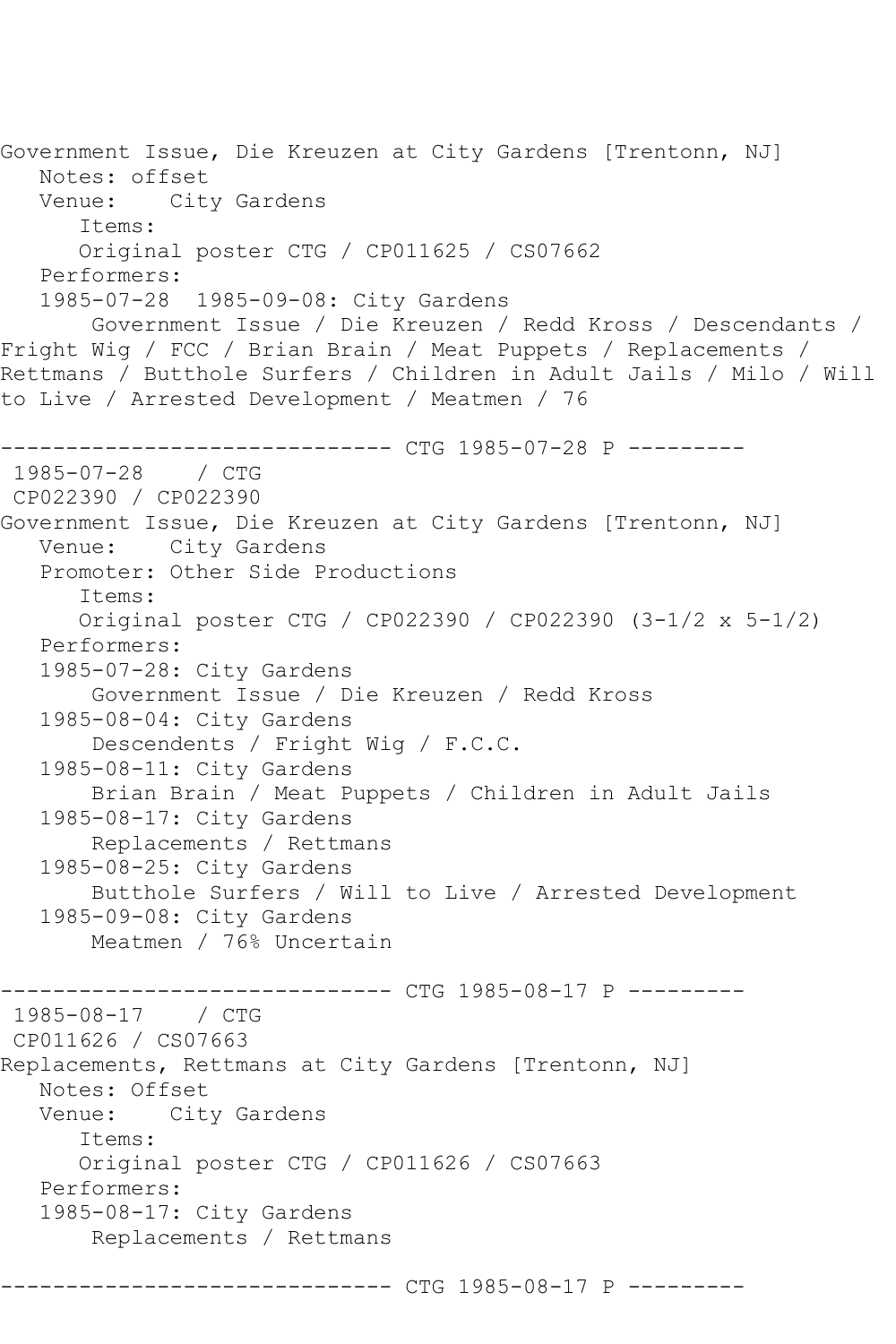1985-08-17 / CTG CP022351 / CP022351 Replacements, Rettmans at City Gardens - [Trentonn, NJ] Venue: City Gardens Promoter: Other Side Productions Items: Original poster CTG / CP022351 / CP022351 (3-1/2 x 5-1/2) Performers: 1985-08-17: City Gardens Replacements / Rettmans / Micronotz 1985-08-24: City Gardens Butthole Surfers / No Trend / Will to Live / Arrested Development 1985-09-08: City Gardens Meatmen / 76% Uncertain / Detox 1985-09-15: City Gardens Bad Brains 1985-09-22: City Gardens 7 Seconds ------------------------------ CTG 1985-09-08 P --------- 1985-09-08 / CTG CP011628 / CS07665 Meatmen, 76 at City Gardens [Trentonn, NJ] Notes: Offset Venue: City Gardens Items: Original poster CTG / CP011628 / CS07665 Performers: 1985-09-08: City Gardens Meatmen / 76 ------------------------------ CTG 1985-09-08 P --------- 1985-09-08 / CTG CP022353 / CP022353 Meatmen, 76% Uncertain at City Gardens - [Trentonn, NJ] Venue: City Gardens Promoter: Other Side Productions Items: Original poster CTG / CP022353 / CP022353 (3-1/2 x 5-1/2) Performers: 1985-09-08: City Gardens Meatmen / 76% Uncertain / Detox 1985-09-15: City Gardens Bad Brains / Gang Green / Direct Action 1985-09-29: City Gardens Slayer / Megadeth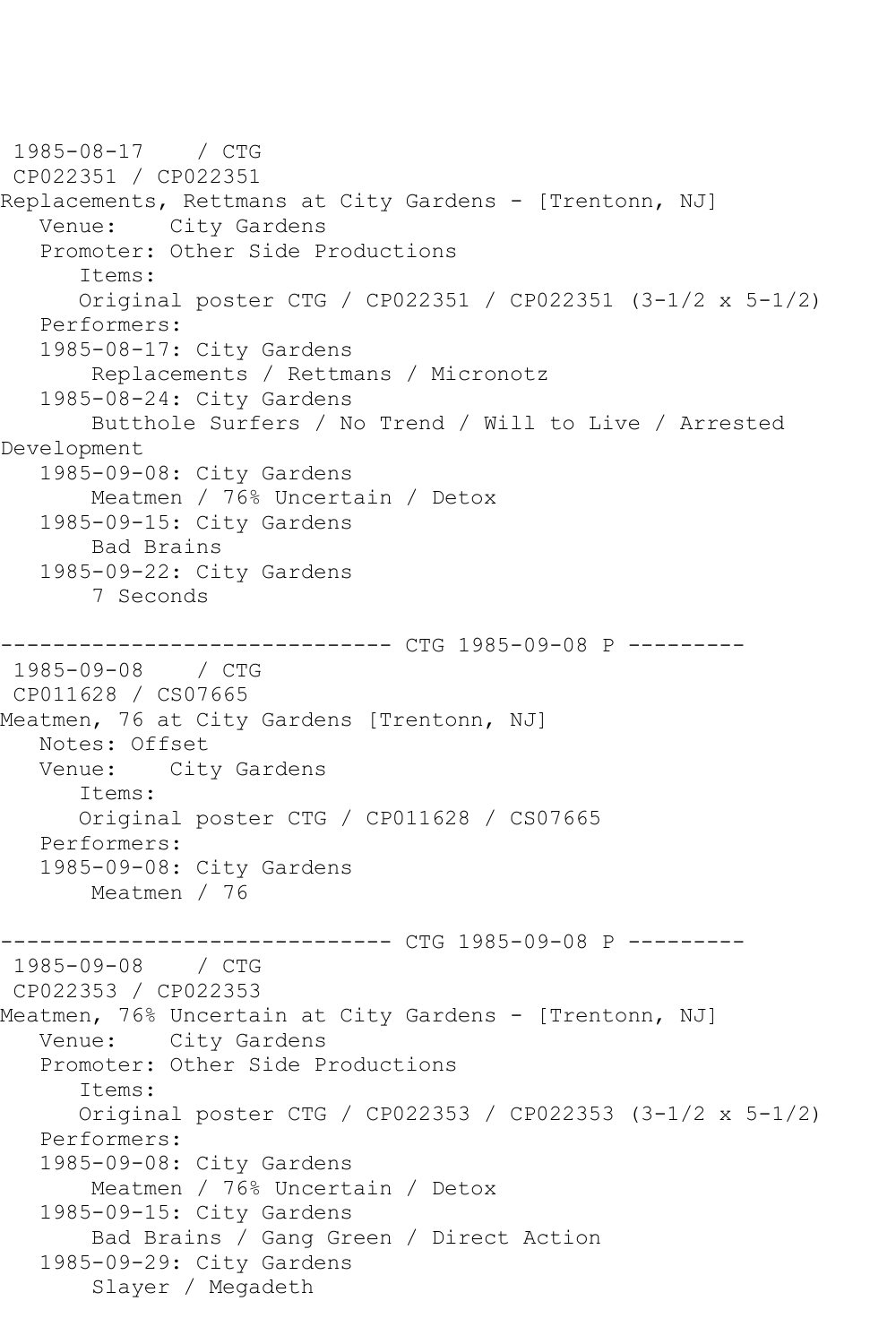------------------------------ CTG 1985-09-13 P --------- 1985-09-13 / CTG CP022391 / CP022391 Violent Femmes, Ben Vaughan at City Gardens - [Trentonn, NJ] Venue: City Gardens Promoter: Other Side Productions Items: Original poster CTG / CP022391 / CP022391 (3-1/2 x 5-1/2) Performers: 1985-09-13: City Gardens Violent Femmes / Ben Vaughan 1985-09-14: City Gardens Neighbors and Allies / Coup D'Etat 1985-09-15: City Gardens Bad Brains 1985-09-20: City Gardens Lucy Show 1985-09-21: City Gardens Joe Zook and Blues Deluxe / Cheater Jones 1985-09-25: City Gardens Shriekback 1985-09-27: City Gardens Three Colors 1985-09-28: City Gardens Shades / GM 1985-09-29: City Gardens Slayer / Megadeth ------------------------------ CTG 1985-09-15 P --------- 1985-09-15 / CTG CP011627 / CS07664 Bad Brains, 7 Seconds at City Gardens [Trentonn, NJ] Notes: Offset Venue: City Gardens Items: Original poster CTG / CP011627 / CS07664 Performers: 1985-09-15 1985-09-22: City Gardens Bad Brains / 7 Seconds ----------- CTG 1985-09-15 P ---------1985-09-15 / CTG CP022429 / CP022429 Bad Brains, Gang Green at City Gardens - [Trentonn, NJ] Venue: City Gardens Promoter: Other Side Productions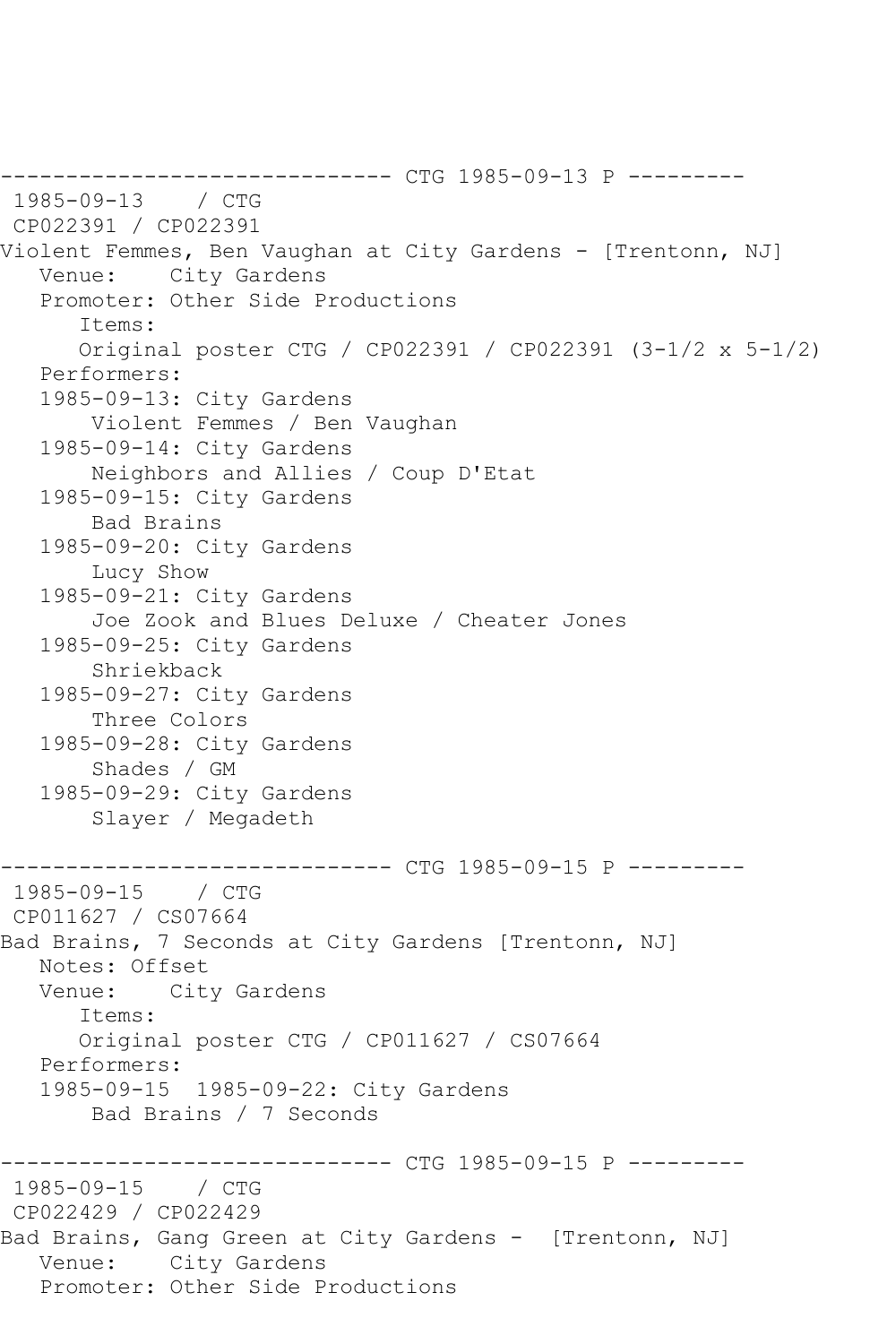Items: Original poster CTG / CP022429 / CP022429 (8-1/2 x 11) Performers: 1985-09-15: City Gardens Bad Brains / Gang Green / Direct Action 1985-09-25: City Gardens Randy Now / Shriekback 1985-09-29: City Gardens Slayer / Megadeth ------------------------------ CTG 1985-10-13 P --------- 1985-10-13 / CTG CP022394 / CP022394 Dickies, Dead Milkmen at City Gardens - [Trentonn, NJ] Venue: City Gardens Promoter: Other Side Productions Items: Original poster CTG / CP022394 / CP022394 (3-1/2 x 5-1/2) Performers: 1985-10-13: City Gardens Dickies / Dead Milkmen / Flag of Democracy 1985-10-20: City Gardens 999 / US Chaos 1985-10-25: City Gardens Nick Lowe 1985-10-27: City Gardens Samhaim / Marginal Man / Skulls 1985-11-03: City Gardens Suicidal Tendencies 1985-11-10: City Gardens Dead Kennedys 1985-11-17: City Gardens Dirty Rotten Imbeciles / Corrosion of Conformity ----------- CTG 1985-11-10 P ---------1985-11-10 / CTG CP011632 / CS07669 Dead Kennedys, Raw Power at City Gardens [Trentonn, NJ] Notes: Offset<br>Venue: Cit City Gardens Items: Original poster CTG / CP011632 / CS07669 Performers: 1985-11-10 1985-11-24: City Gardens Dead Kennedys / Raw Power / Scornflakes / Cyanmid / Motorhead / Fear / Anthrax / Circle Jerks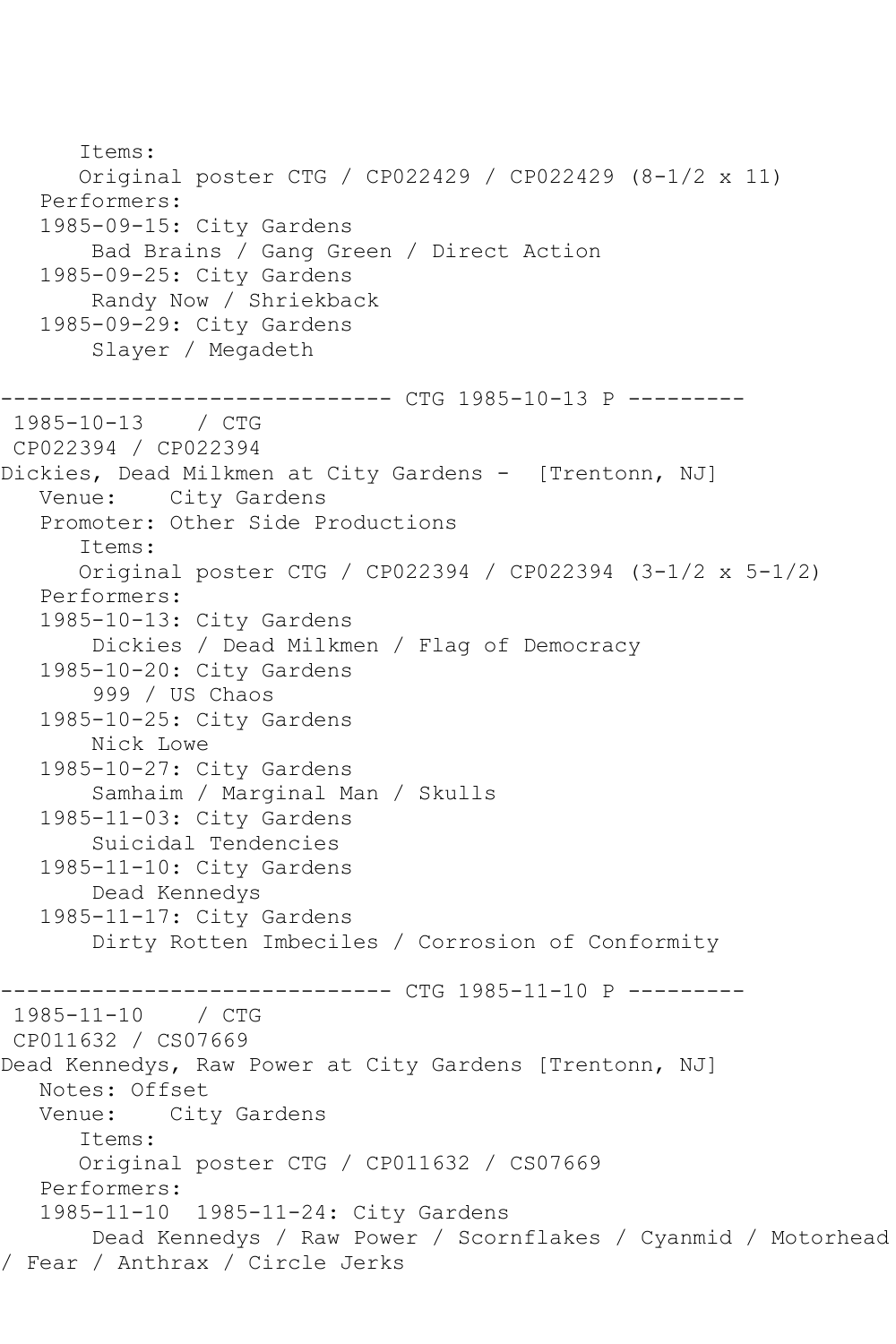------------------------------ CTG 1985-11-10 P --------- 1985-11-10 / CTG CP022393 / CP022393 Dead Kennedys, Raw Power at City Gardens - [Trentonn, NJ] Venue: City Gardens Promoter: Other Side Productions Items: Original poster CTG / CP022393 / CP022393 (3-1/2 x 5-1/2) Performers: 1985-11-10: City Gardens Dead Kennedys / Raw Power / Scornflakes / Cyanamid 1985-11-24: City Gardens Motorhead ------------------------------ CTG 1985-11-15 P --------- 1985-11-15 / CTG CP011631 / CS07668 Adrian Belew, A.P.B. at City Gardens [Trentonn, NJ] Notes: Offset Venue: City Gardens Items: Original poster CTG / CP011631 / CS07668 Performers: 1985-11-15 1985-11-27: City Gardens Adrian Belew / A.P.B. / Hoo-doo Gurus / Suicidal Tendencies / Ramones --------------------- CTG 1985-11-24 P ---------1985-11-24 / CTG CP022392 / CP022392 Motorhead, Fates Warning at City Gardens - [Trentonn, NJ] Venue: City Gardens Promoter: Other Side Productions Items: Original poster CTG / CP022392 / CP022392 (3-1/2 x 5-1/2) Performers: 1985-11-24: City Gardens Motorhead / Fates Warning 1985-12-01: City Gardens Anthrax 1985-12-08: City Gardens Suicidal Tendencies 1985-12-29: City Gardens Circle Jerks ----------------- CTG 1986-01-05 P ---------1986-01-05 / CTG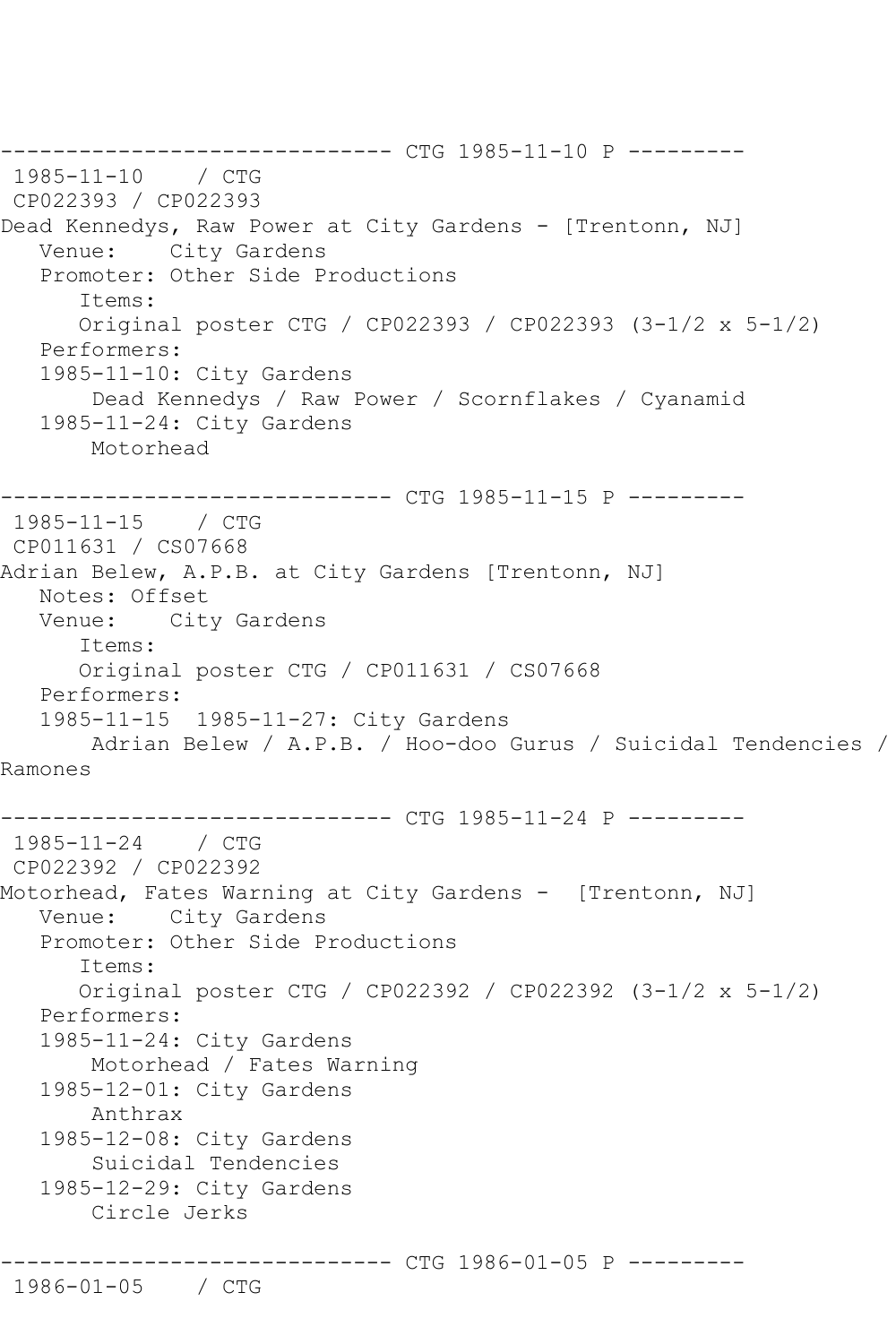CP022327 / CP022327 True Sounds of Liberty, Marginal Man at City Gardens - [Trentonn, NJ] Venue: City Gardens Promoter: Other Side Productions Items: Original poster CTG / CP022327 / CP022327 (3-1/2 x 5-1/2) Performers: 1986-01-05: City Gardens True Sounds of Liberty / Marginal Man / Slow Children 1986-01-12: City Gardens Residents / Snakefinger 1986-01-18: City Gardens Joe Jackson 1986-01-19: City Gardens Megadeth 1986-01-26: City Gardens Descendents ------------------------------ CTG 1986-02-02 P ---------  $1986 - 02 - 02$ CP022399 / CP022399 Replacements, Ben Vaughan at City Gardens - [Trentonn, NJ] Venue: City Gardens Promoter: Other Side Productions Items: Original poster CTG / CP022399 / CP022399 (3-1/2 x 5-1/2) Performers: 1986-02-02: City Gardens Replacements / Ben Vaughan 1986-02-16: City Gardens Butthole Surfers / Reducers / Will to Live 1986-02-22: City Gardens Fleshtones 1986-03-02: City Gardens Fall 1986-03-30: City Gardens Venom 1986-04-04: City Gardens Ministry 1986-04-06: City Gardens Black Flag ------------------------------ CTG 1986-02-13 P ---------  $1986 - 02 - 13$ CP022409 / CP022409 Peter Murphy, Johnny Thunders at City Gardens - [Trentonn, NJ]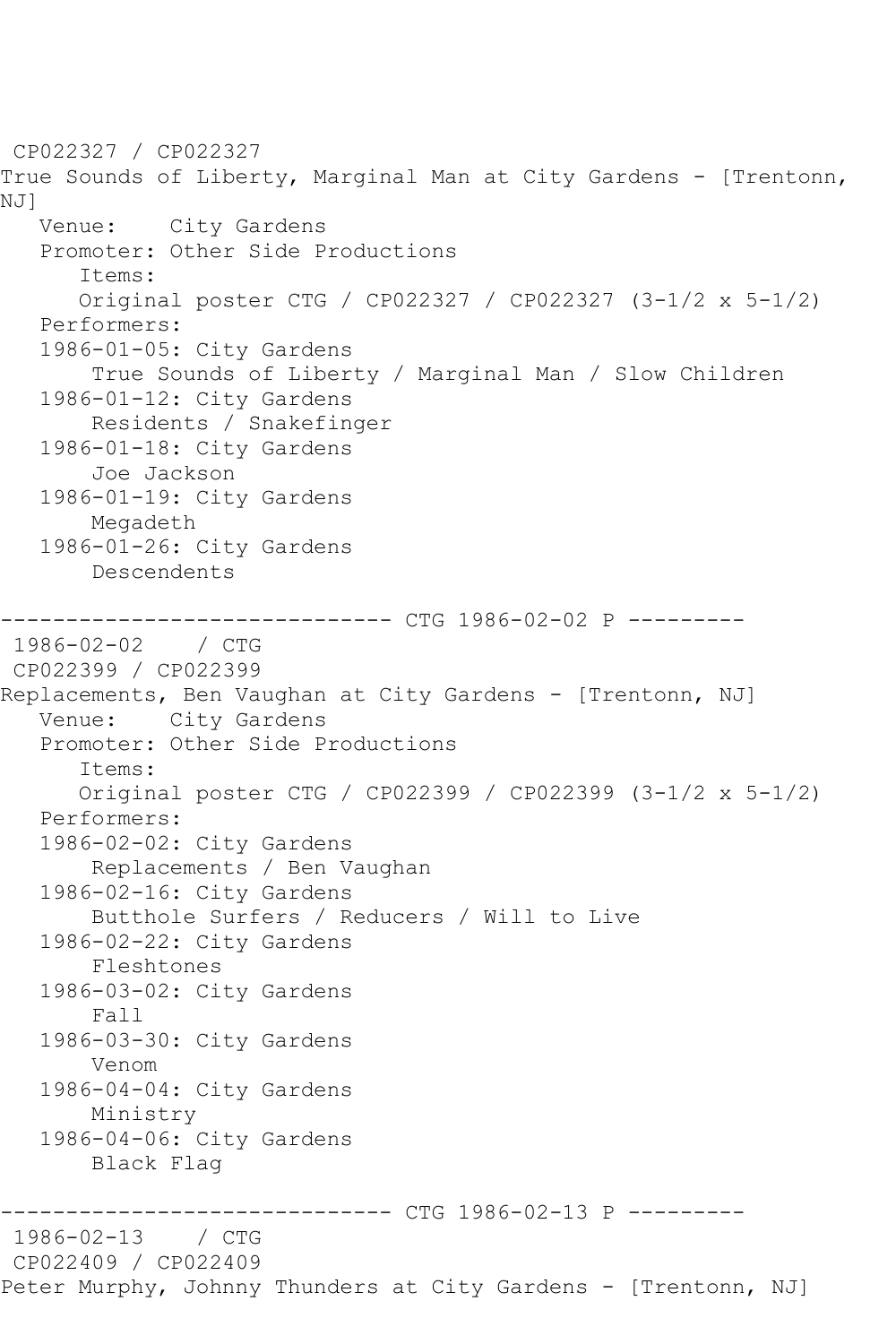Venue: City Gardens Promoter: Other Side Productions Items: Original poster CTG / CP022409 / CP022409 (3-1/2 x 5-1/2) Performers: 1986-02-13: City Gardens Peter Murphy / Johnny Thunders / Exploited / Meatmen / Megadeth 1986-12-26: City Gardens Bad Brains / S.N.F.U. / Destroy All Bands 1986-12-28: City Gardens Smithereens / Ism 1987-01-03: City Gardens Ramones 1987-01-18: City Gardens Flipper 1987-02-07: City Gardens Henry Rollins ------------------------------ CTG 1986-02-16 P --------- 1986-02-16 / CTG CP022438 / CP022438 Butthole Surfers, Reducers at City Gardens - [Trentonn, NJ] Venue: City Gardens Promoter: Other Side Productions Items: Original poster CTG / CP022438 / CP022438 (8-1/2 x 11) Performers: 1986-02-16: City Gardens Butthole Surfers / Reducers / Will to Live 1986-02-23: City Gardens Government Issue / F.U.'s 1986-03-02: City Gardens Fall / Volcano Suns 1986-03-09: City Gardens Adrenalin O.D. / Detention ------------------------------ CTG 1986-02-22 P ---------  $1986 - 02 - 22$ CP022396 / CP022396 Fleshtones, 10,000 Maniacs at City Gardens - [Trentonn, NJ] Venue: City Gardens Promoter: Other Side Productions Items: Original poster CTG / CP022396 / CP022396 (3-1/2 x 5-1/2) Performers: 1986-02-22: City Gardens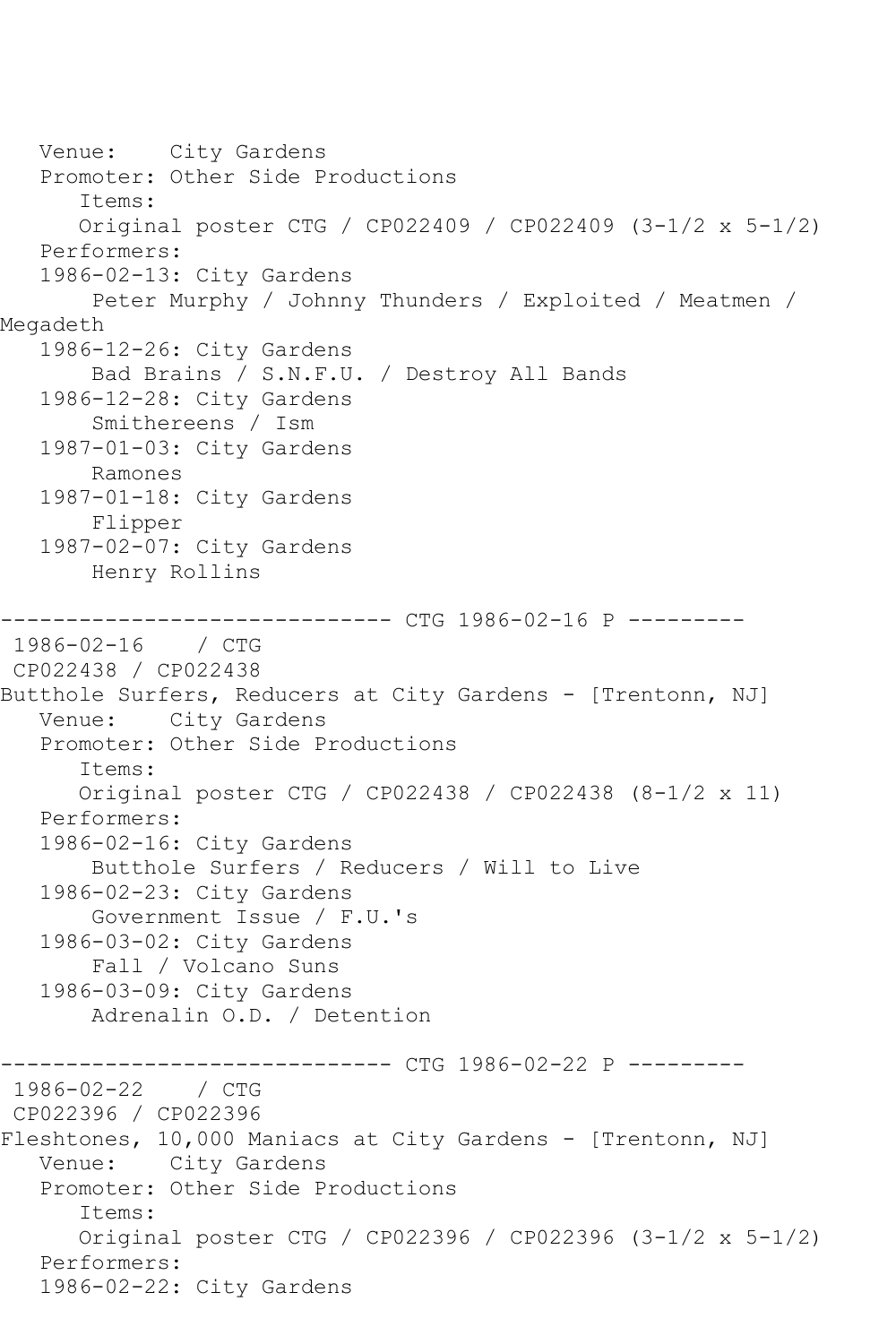Fleshtones / 10,000 Maniacs 1986-02-23: City Gardens Government Issue / F.U.'s 1986-03-02: City Gardens Fall / Volcano Suns 1986-03-09: City Gardens Adrenalin O.D. / Detention / Sand in the Face / Teenage Sluts from Hell 1986-03-16: City Gardens Mentors 1986-04-02: City Gardens Venom 1986-04-04: City Gardens Ministry 1986-04-06: City Gardens Black Flag ------------------------------ CTG 1986-02-22 P --------- 1986-02-22 / CTG CP022439 / CP022439 Fleshtones, 10,000 Maniacs at City Gardens [Trentonn, NJ] Venue: City Gardens Promoter: Other Side Productions Items: Original poster CTG / CP022439 / CP022439 (8-1/2 x 11) Performers: 1986-02-22: City Gardens Fleshtones / 10,000 Maniacs 1986-03-16: City Gardens Broken Bones / Peter and the Test Tube Babies ------------------------------ CTG 1986-03-01 P ---------  $1986 - 03 - 01$ CP011636 / CS07673 Ben Vaughan, Das Yahoos at City Gardens [Trentonn, NJ] Notes: Offset Venue: City Gardens Items: Original poster CTG / CP011636 / CS07673 Performers: 1986-03-01: City Gardens Ben Vaughan / Das Yahoos ----------- CTG 1986-03-16 P ----------1986-03-16 / CTG CP022395 / CP022395 Fear, Mentors at City Gardens [Trentonn, NJ]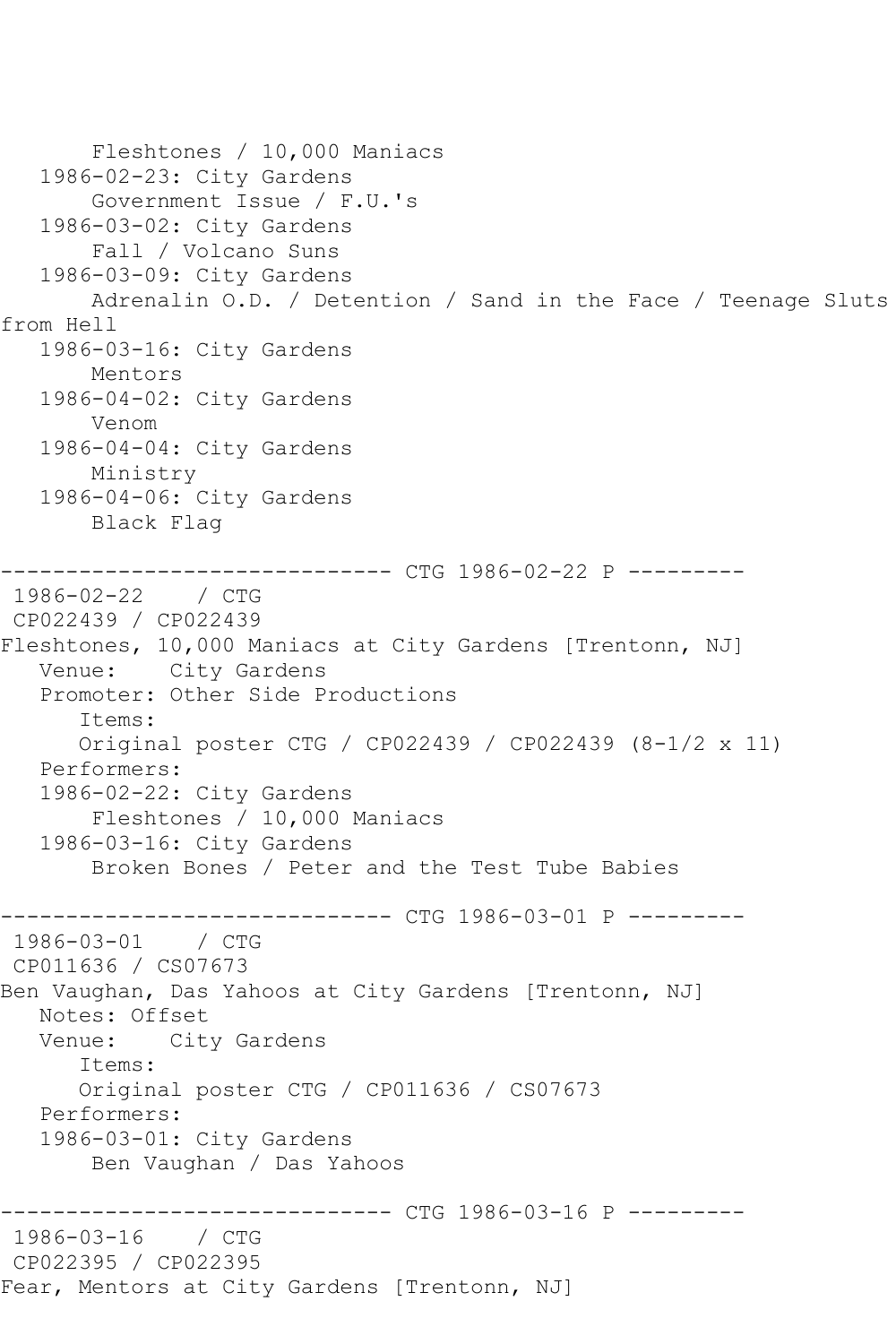```
 Venue: City Gardens
   Promoter: Other Side Productions
       Items:
       Original poster CTG / CP022395 / CP022395 (3-1/2 x 5-1/2)
   Performers:
   1986-03-16: City Gardens
        Fear / Mentors
   1986-03-23: City Gardens
        Camper Van Beethoven / Crucifucks / False Prophets
   1986-04-02: City Gardens
        Venom / Black Flag / Overkill
   1986-04-04: City Gardens
        Ministry
   1986-04-06: City Gardens
        Corrosion of Conformity
   1986-04-20: City Gardens
       Black Flag / Scornflakes / Gone / Painted Willie
   1986-04-27: City Gardens
        Circle Jerks / Meat Puppets
   1986-05-04: City Gardens
        Tygers of Pan Tang
                  ------------- CTG 1986-04-02 P ---------
1986-04-02 / CTG 
CP022397 / CP022397
Venom, Black Flag at City Gardens - [Trentonn, NJ]
   Venue: City Gardens
   Promoter: Other Side Productions
       Items:
       Original poster CTG / CP022397 / CP022397 (3-1/2 x 5-1/2)
   Performers:
   1986-04-02: City Gardens
       Venom / Black Flag / Overkill
   1986-04-04: City Gardens
        Ministry / Faith No More
   1986-04-13: City Gardens
       Modern English / Stranger to Stranger
   1986-04-20: City Gardens
       Black Flag / Gone / Scornflakes / Painted Willie
   1986-04-27: City Gardens
        Circle Jerks / Ween
   1986-05-03: City Gardens
        Lords of the New Church / American Girls
                   ------------ CTG 1986-04-25 P ----------
1986-04-25 / CTG 
CP022398 / CP022398
```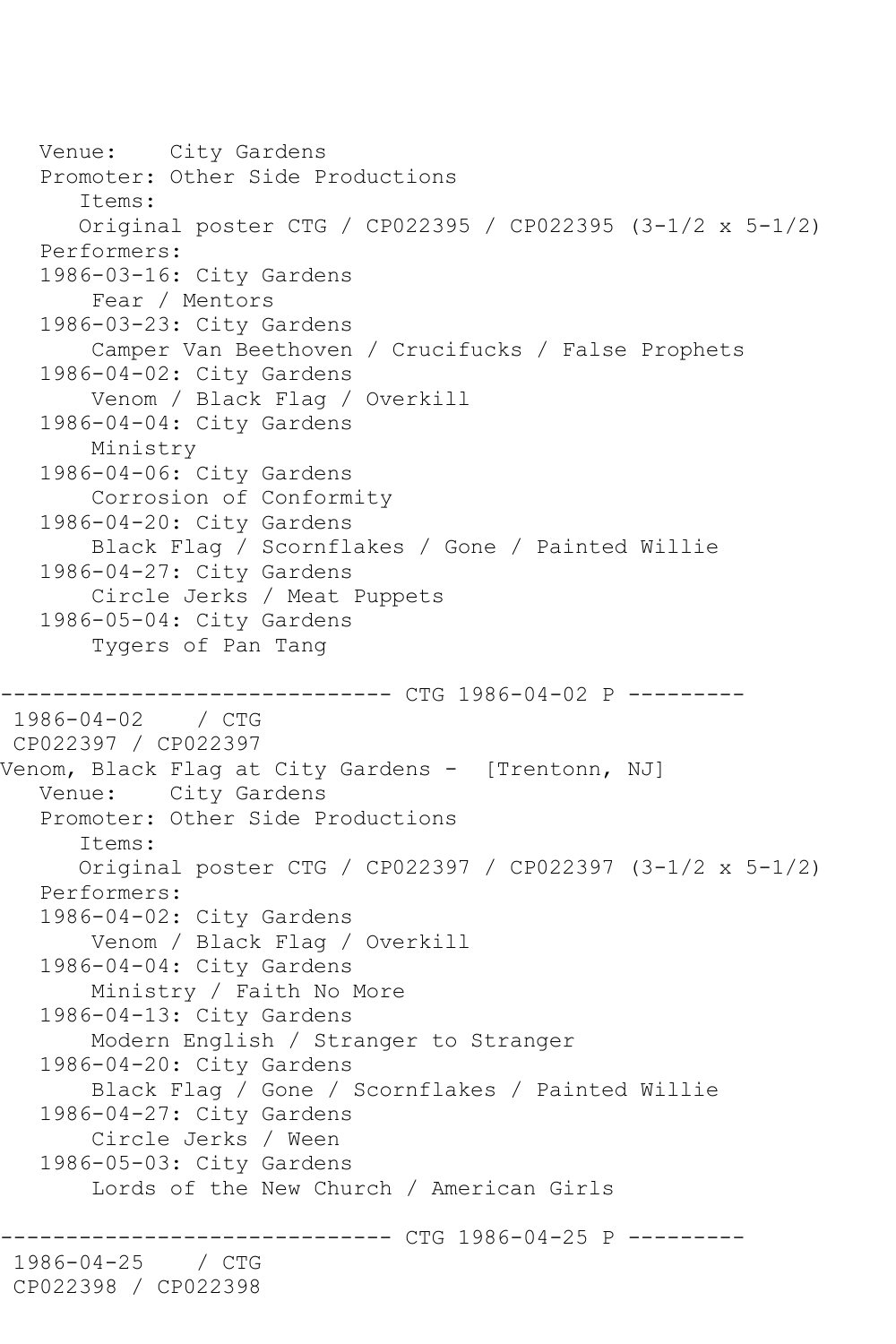A.P.B., King of Siam at City Gardens - [Trentonn, NJ] Venue: City Gardens Promoter: Other Side Productions Items: Original poster CTG / CP022398 / CP022398 (3-1/2 x 5-1/2) Performers: 1986-04-25: City Gardens A.P.B. / King of Siam 1986-04-27: City Gardens Circle Jerks / Double "O" Zeros / Nixon's Head 1986-05-03: City Gardens Lords of the New Church / American Girls 1986-05-04: City Gardens Ben Vaughan / Soul Asylum / Artificial Artifacts 1986-05-18: City Gardens Meatmen / Youth Brigade 1986-05-23: City Gardens John Trubee and the Ugly Janitors of America 1986-06-08: City Gardens G.B.H. / Dirty Rotten Imbeciles / Agnostic Front ------------ CTG 1986-05-18 P ----------1986-05-18 / CTG CP022402 / CP022402 Meatmen, Youth Brigade at City Gardens - [Trentonn, NJ] Venue: City Gardens Promoter: Other Side Productions Items: Original poster CTG / CP022402 / CP022402 (3-1/2 x 5-1/2) Performers: 1986-05-18: City Gardens Meatmen / Youth Brigade / Gang Green 1986-05-23: City Gardens English Dogs 1986-06-07: City Gardens Ramones 1986-06-08: City Gardens G.B.H. / Dirty Rotten Imbeciles / Agnostic Front 1986-06-20: City Gardens 10,000 Maniacs 1986-06-21: City Gardens Specimen 1986-06-28: City Gardens Pogues 1986-06-29: City Gardens Angry Samoans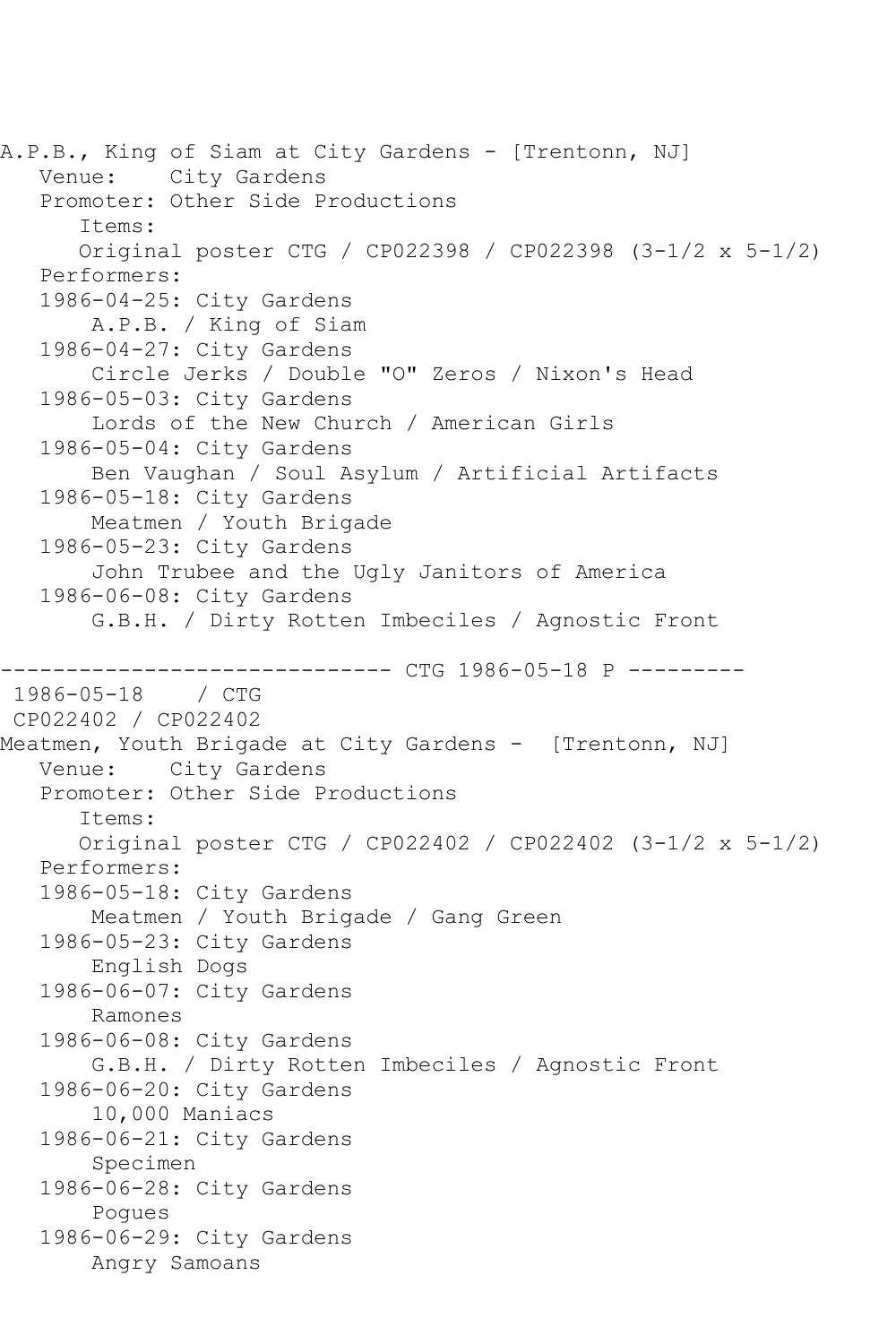------------------------------ CTG 1986-06-20 P --------- 1986-06-20 CP022412 / CP022412 10,000 Maniacs, Last Stand at City Gardens - [Trentonn, NJ] Venue: City Gardens Promoter: Other Side Productions Items: Original poster CTG / CP022412 / CP022412 (3-1/2 x 5-1/2) Performers: 1986-06-20: City Gardens 10,000 Maniacs / Last Stand 1986-06-27: City Gardens Specimen / Shades 1986-06-28: City Gardens Pogues / Mojo Nixon 1986-06-29: City Gardens Angry Samoans / Dead Milkmen / Rettmans 1986-07-11: City Gardens Ramones 1986-07-13: City Gardens D.O.A. / M.D.C. / Bodies in Panic 1986-07-27: City Gardens Agent Orange / Descendents / Squirrel Bait / Volcano Suns 1986-08-10: City Gardens G.B.H. / 7 Seconds / Effigies ------------------------------ CTG 1986-07-11 P --------- 1986-07-11 / CTG CP022419 / CP022419 Ramones, Shades at City Gardens - [Trentonn, NJ] Venue: City Gardens Promoter: Other Side Productions Items: Original poster CTG / CP022419 / CP022419 (3-1/2 x 5-1/2) Performers: 1986-07-11: City Gardens Ramones / Shades 1986-07-11: City Gardens Ramones / Shades 1986-07-13: City Gardens D.O.A. / M.D.C. / Corrosion of Conformity / No Means No 1986-07-25: City Gardens Public Image Limited 1986-07-27: City Gardens Descendents / Agent Orange / Squirrel Bait / Volcano Suns / Dag Nasty 1986-08-03: City Gardens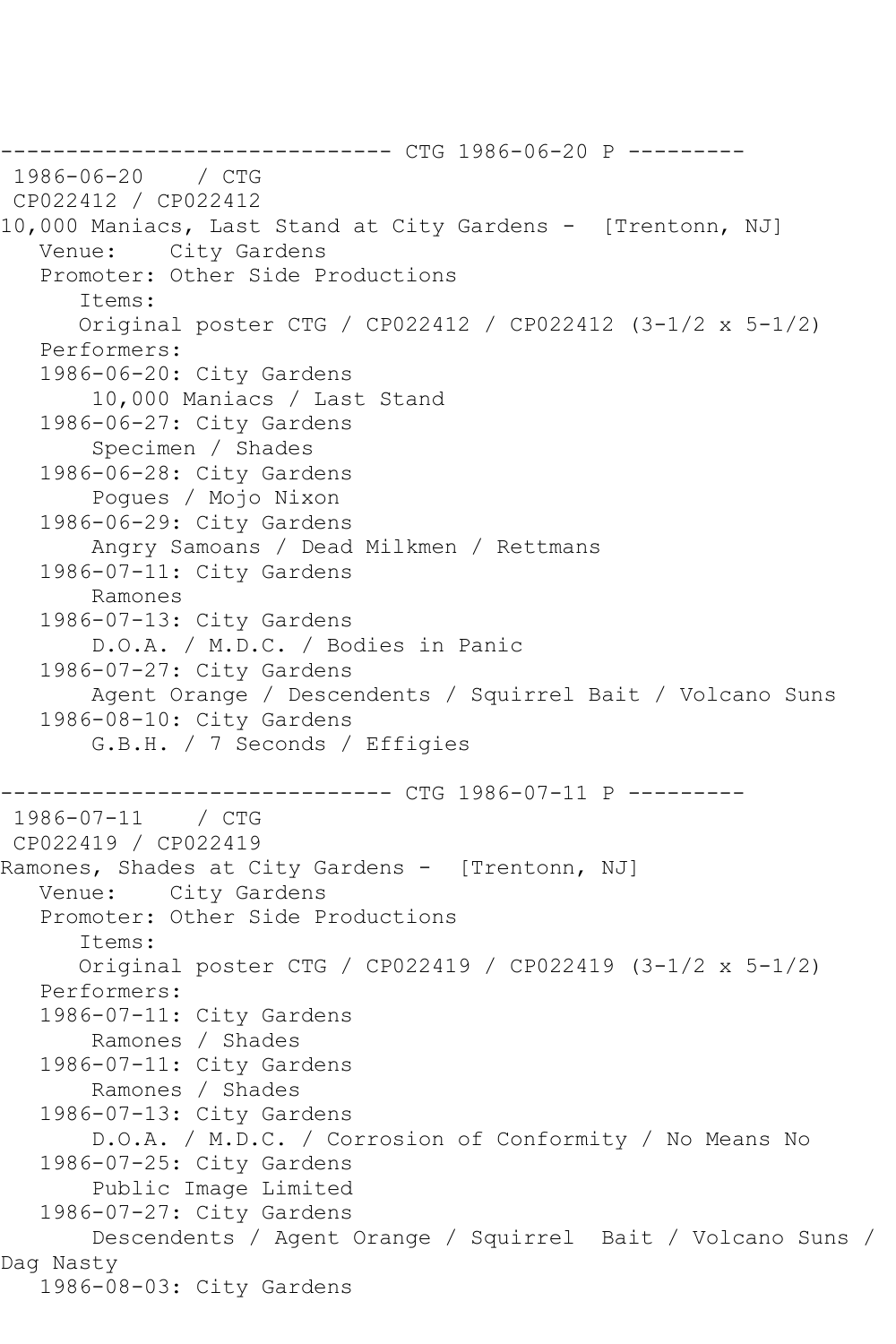Toxic Reasons / Cheetah Chrome / Stetz / Dirge 1986-08-08: City Gardens Camper Van Beethoven / P.L.C. 1986-08-10: City Gardens G.B.H. / 7 Seconds / Efigies / Cro-Mags ------------------------------ CTG 1986-07-25 P ---------  $1986 - 07 - 25$ CP022328 / CP022328 Public Image Limited, Descendents at City Gardens - [Trentonn, NJ] Venue: City Gardens Promoter: Other Side Productions Items: Original poster CTG / CP022328 / CP022328 (3-1/2 x 5-1/2) Performers: 1986-07-25: City Gardens Public Image Limited 1986-07-27: City Gardens Descendents / Agent Orange / Squirrel Bait / Volcano Suns / Dag Nasty 1986-08-01: City Gardens X 1986-08-02: City Gardens Death of Samantha / Shadow of Fear / Reactors 1986-08-03: City Gardens Toxic Reasons / Cheetah Chrome / Stetz / Dirge 1986-08-09: City Gardens Camper Van Beethoven / Johnsons / P.L.C. 1986-08-10: City Gardens G.B.H. / 7 Seconds / Cro-Mags / Effigies / Youth of Today 1986-08-24: City Gardens Discharge 1986-08-31: City Gardens Jody Foster's Army / Blast! ------------ CTG 1986-08-24 P ----------1986-08-24 / CTG CP022408 / CP022408 Discharge, Dirty Rotten Imbeciles at City Gardens - [Trentonn, NJ] Venue: City Gardens Promoter: Other Side Productions Items: Original poster CTG / CP022408 / CP022408 (3-1/2 x 5-1/2) Performers: 1986-08-24: City Gardens Discharge / Dirty Rotten Imbeciles / Dayglo Abortions / Bodies in Panic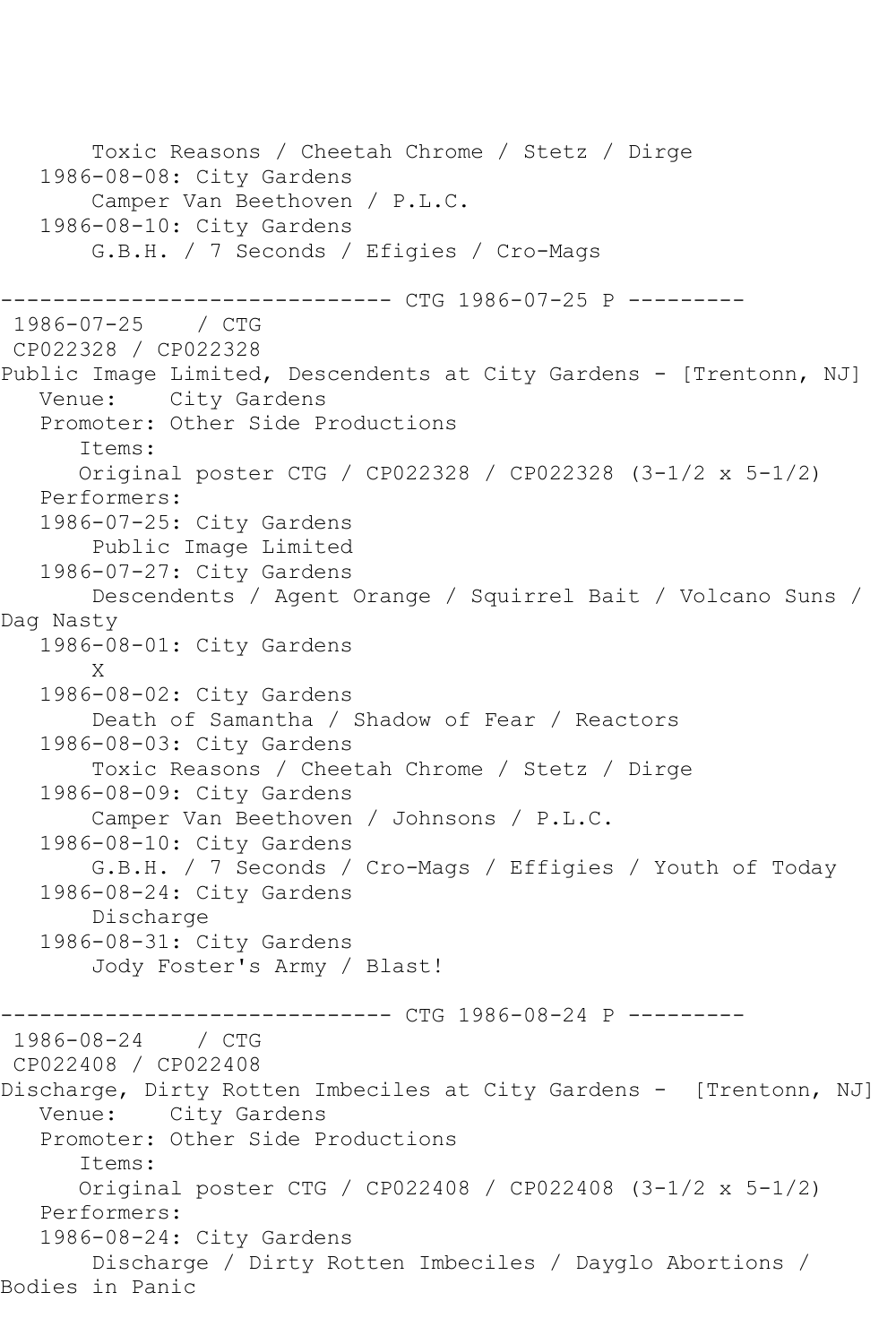1986-08-31: City Gardens Jody Foster's Army / Blast / F.C.C. / Savage Silence ------------------------------ CTG 1986-09-21 P --------- 1986-09-21 / CTG CP022410 / CP022410 Dickies, Mojo Nixon at City Gardens - [Trentonn, NJ] Venue: City Gardens Promoter: Other Side Productions Items: Original poster CTG / CP022410 / CP022410 (3-1/2 x 5-1/2) Performers: 1986-09-21: City Gardens Dickies / Mojo Nixon / Ed Gein's Car / Electric Love Muffin 1986-09-27: City Gardens Circle Jerks / Agnostic Front / Last Stand 1986-10-10: City Gardens Ramones 1986-10-12: City Gardens Gang Green / Marginal Man / 76% Uncertain 1986-10-31: City Gardens Gene Loves Jezebel ------------------------------ CTG 1986-10-10 P --------- 1986-10-10 / CTG CP022403 / CP022403 Ramones, Gang Green at City Gardens - [Trentonn, NJ] Venue: City Gardens Promoter: Other Side Productions Items: Original poster CTG / CP022403 / CP022403 (3-1/2 x 5-1/2) Performers: 1986-10-10: City Gardens Ramones 1986-10-12: City Gardens Gang Green / Marginal Man / 76% Uncertain / Slap Shot 1986-10-26: City Gardens Bad Brains / Dr. Know / Das Yahoos / Serial Killers 1986-10-31: City Gardens Gene Loves Jezebel 1986-11-02: City Gardens Gone / Saccharine Trust / Scornflakes 1986-11-07: City Gardens Love and Rockets

------------------------------ CTG 1986-10-26 P ---------

1986-10-26 / CTG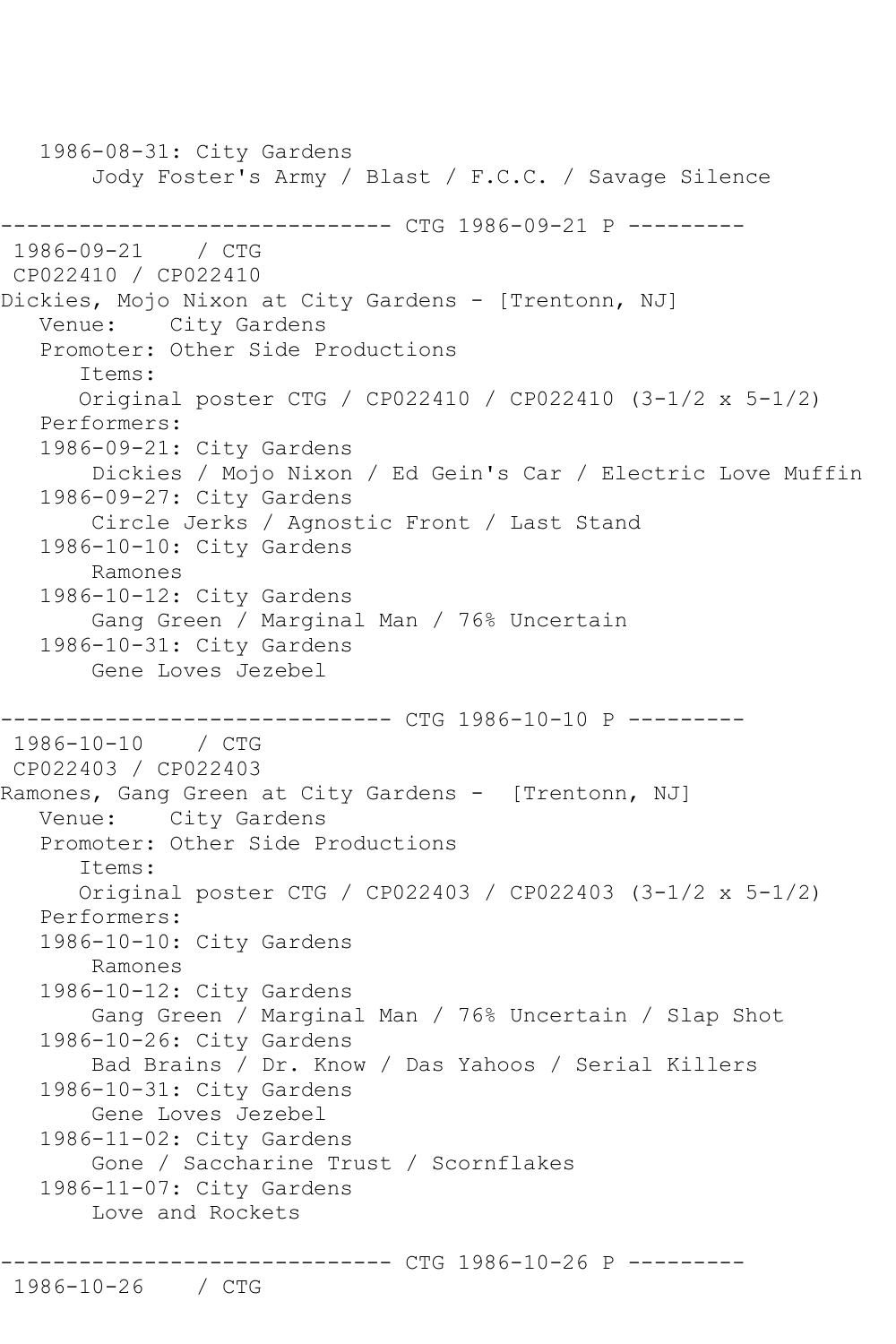CP022405 / CP022405 Bad Brains, DR. Know at City Gardens - [Trentonn, NJ] Venue: City Gardens Promoter: Other Side Productions Items: Original poster CTG / CP022405 / CP022405 (3-1/2 x 5-1/2) Performers: 1986-10-26: City Gardens Bad Brains / Dr. Know / Das Yahoos / Serial Killers 1986-10-31: City Gardens Gene Loves Jezebel / Christmas 1986-11-02: City Gardens Gone / Saccharine Trust / Scornflakes 1986-11-07: City Gardens Love and Rockets / Mr. Metha 1986-11-15: City Gardens Dayglo Abortions / Raw Power / C.O.D. 1986-11-22: City Gardens Peter Murphy 1986-11-23: City Gardens Firehose 1986-11-30: City Gardens 7 Seconds / Verbal Assault 1986-12-05: City Gardens Slayer / Overkill ------------------------------ IRP 1986-11-02 P --------- 1986-11-02 / IRP CP012480 / CS08517 Ben Vaughan, Violent Femmes at Irving Plaza [Philadelphia, PA] Notes: Photocopy Venue: Irving Plaza Items: Original poster IRP / CP012480 / CS08517 Performers: 1986-11-02 1986-11-30: Irving Plaza City Gardens Irving Plaza Walt Whitman Center for Arts and Humanities Bacchanal City Gardens Irving Plaza 930 Club, Washington DC Ben Vaughan / Violent Femmes ------------ CTG 1986-11-29 P ----------

1986-11-29 / CTG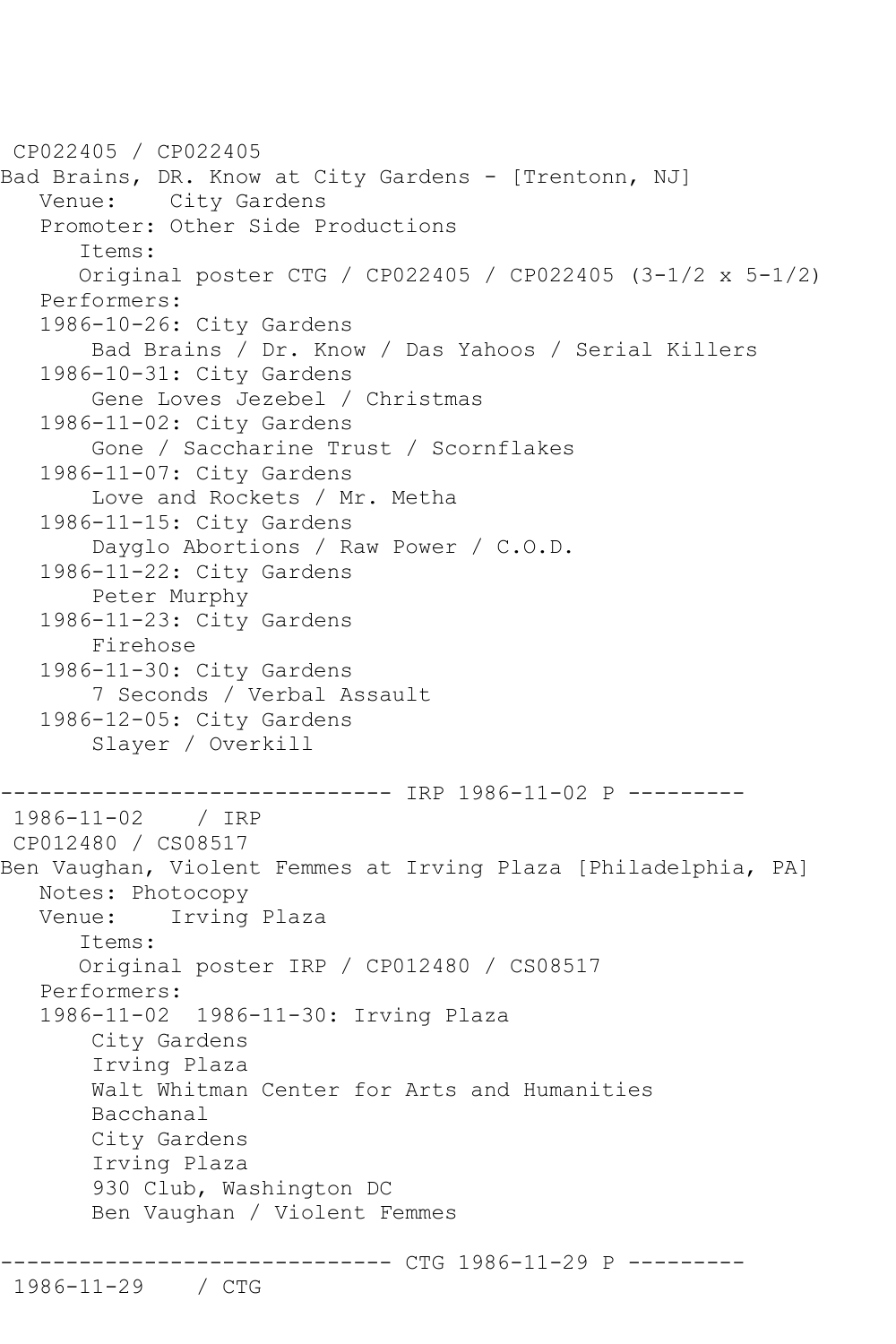```
CP022407 / CP022407
Fishbone, Stetz at City Gardens - [Trentonn, NJ]
   Venue: City Gardens
   Promoter: Other Side Productions
       Items:
       Original poster CTG / CP022407 / CP022407 (3-1/2 x 5-1/2)
   Performers:
   1986-11-29: City Gardens
        Fishbone / Stetz / Big Red
    1986-11-30: City Gardens
        7 Seconds / Adrenalin O.D. / Verbal Assault / Dirge / Insult 
to Injury
   1986-12-05: City Gardens
        Slayer / Overkill
    1986-12-07: City Gardens
        Red Hot Chili Peppers / True Sounds of Liberty
                   ------------ CTG 1987-01-31 P ---------
1987-01-31 / CTG 
CP011614 / CS07651
Possessed, Dark Angel at City Gardens [Trentonn, NJ]
   Notes: Photocopy
   Venue: City Gardens
       Items:
       Original poster CTG / CP011614 / CS07651
   Performers:
    1987-01-31: City Gardens
        Possessed / Dark Angel / Forced Entry
------------------------------ CTG 1987-01-31 P ---------
1987 - 01 - 31CP022406 / CP022406
Possessed, Dark Angel at City Gardens [Trentonn, NJ]
   Venue: City Gardens
   Promoter: Other Side Productions
       Items:
       Original poster CTG / CP022406 / CP022406 (3-1/2 x 5-1/2)
    Performers:
    1987-01-31: City Gardens
        Possessed / Dark Angel
    1987-02-22: City Gardens
        Megadeth / Flotsam and Jetsam / Heathens Rage
              ------------------------------ CTG 1987-01-31 P ---------
1987 - 01 - 31CP022411 / CP022411
Possessed, Dark Angel at City Gardens [Trentonn, NJ]
```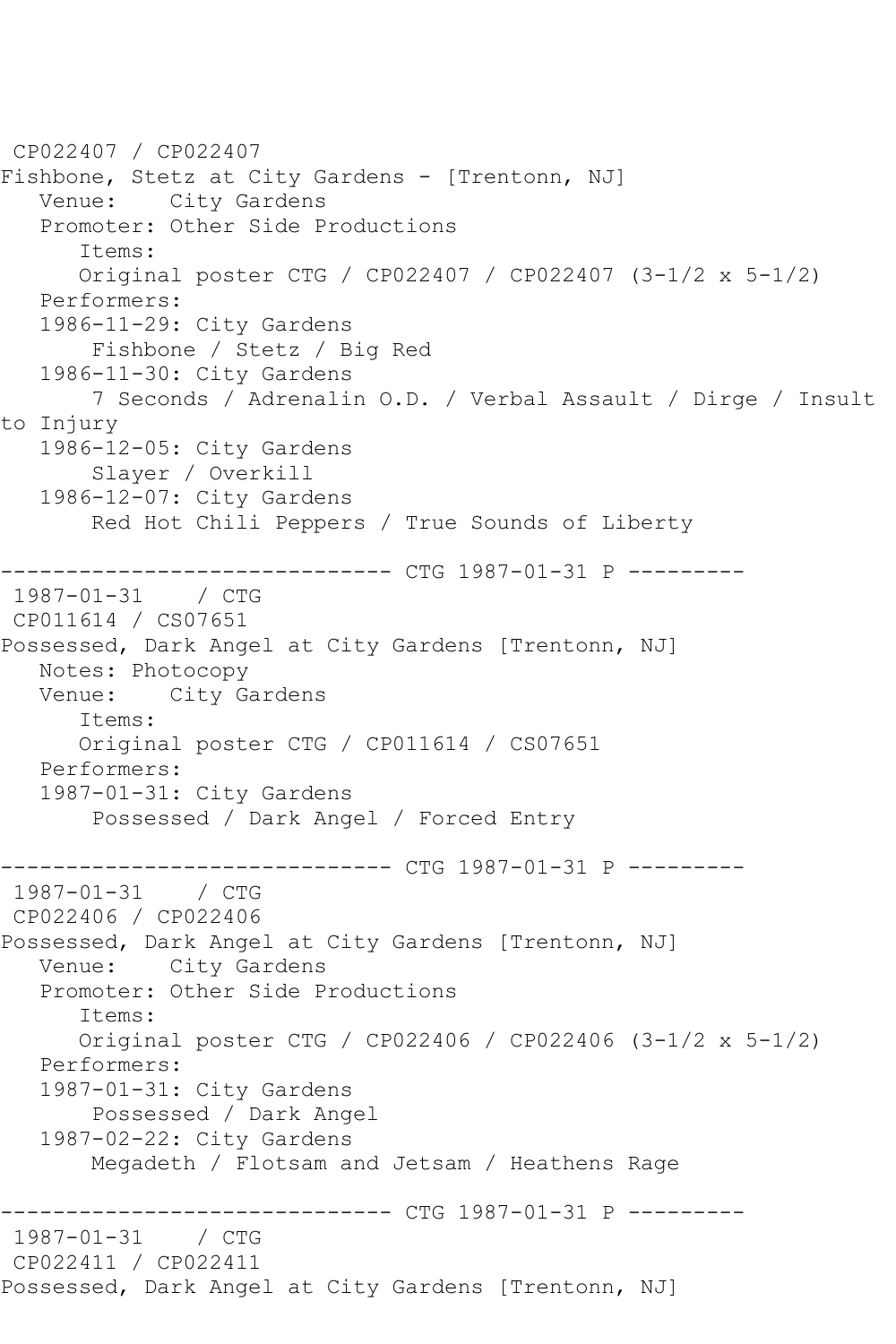Venue: City Gardens Promoter: Other Side Productions Items: Original poster CTG / CP022411 / CP022411 (3-1/2 x 5-1/2) Performers: 1987-01-31: City Gardens Possessed / Dark Angel / Forced Entry 1987-02-07: City Gardens Henry Rollins / Henry Hose 1987-02-13: City Gardens Peter Murphy / Stranger to Stranger / Golden Dawn 1987-02-22: City Gardens Megadeth / Flotsam and Jetsam / Heathens Rage 1987-03-08: City Gardens Descendants 1987-03-13: City Gardens Firehose ------------------------------ CTG 1987-02-13 P --------- 1987-02-13 / CTG CP022346 / CP022346 Peter Murphy, Stranger to Stranger ( Golden Dawn at City Gardens - [Trentonn, NJ] Venue: City Gardens Promoter: Other Side Productions Items: Original poster CTG / CP022346 / CP022346 (8-1/2 x 11) Performers: 1987-02-13: City Gardens Peter Murphy / Stranger to Stranger / Golden Dawn ------------------------------ CTG 1987-02-13 P --------- 1987-02-13 / CTG CP022404 / CP022404 Peter Murphy, Stranger to Stranger ( Golden Dawn at City Gardens - [Trentonn, NJ] Venue: City Gardens Promoter: Other Side Productions Items: Original poster CTG / CP022404 / CP022404 (3-1/2 x 5-1/2) Performers: 1987-02-13: City Gardens Peter Murphy / Stranger to Stranger ------------ CTG 1987-02-13 P ---------1987-02-13 / CTG CP022442 / CP022442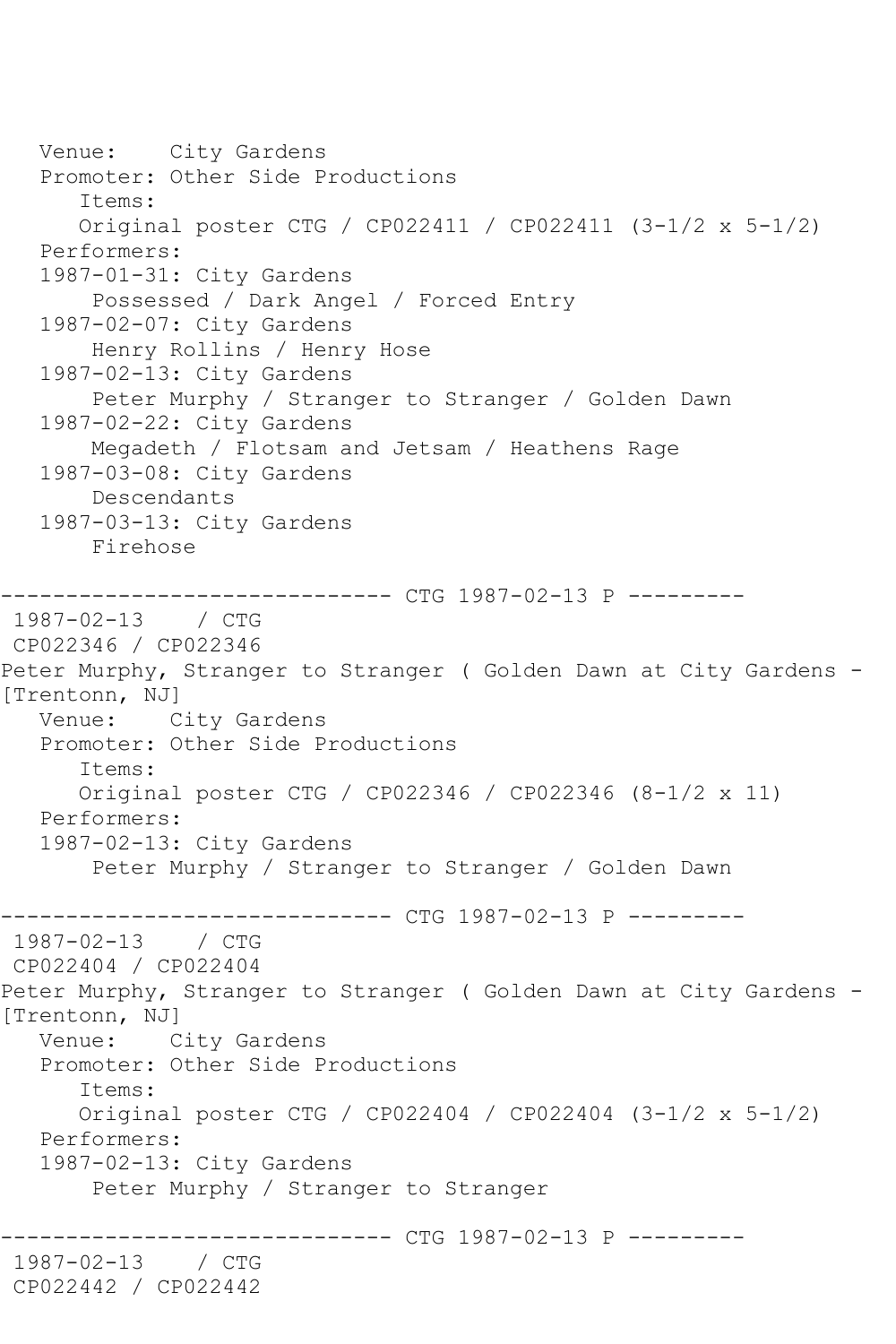Peter Murphy, Stranger to Stranger ( Golden Dawn at City Gardens - [Trentonn, NJ] Venue: City Gardens Promoter: Other Side Productions Items: Original poster CTG / CP022442 / CP022442 (8-1/2 x 11) Performers: 1987-02-13: City Gardens Peter Murphy / Stranger to Stranger / Golden Dawn 1987-02-22: City Gardens Megadeth / Flotsam and Jetsam / Heathens Rage 1987-03-08: City Gardens Descendants 1987-03-14: City Gardens D.O.A. / Meatmen 1987-03-22: City Gardens Hoo-doo Gurus ------------------------------ CTG 1987-02-22 P --------- 1987-02-22 / CTG CP022441 / CP022441 Megadeth, Flotsam and Jetsam at City Gardens [Trentonn, NJ] Venue: City Gardens Promoter: Other Side Productions Items: Original poster CTG / CP022441 / CP022441 (8-1/2 x 11) Performers: 1987-02-22: City Gardens Megadeth / Flotsam and Jetsam / Heathens Rage ----------- CTG 1987-03-08 P ---------1987-03-08 / CTG CP022366 / CP022366 Descendents, Gang Green at City Gardens - [Trentonn, NJ]<br>Venue: City Gardens City Gardens Promoter: Other Side Productions Items: Original poster CTG / CP022366 / CP022366 (3-1/2 x 5-1/2) Performers: 1987-03-08: City Gardens Descendents / Gang Green / Dag Nasty / Half Life / Big Red 1987-03-14: City Gardens D.O.A. / Meatmen / Firehose / DC-3 1987-03-15: City Gardens Joan Jett 1987-04-01: City Gardens Fishbone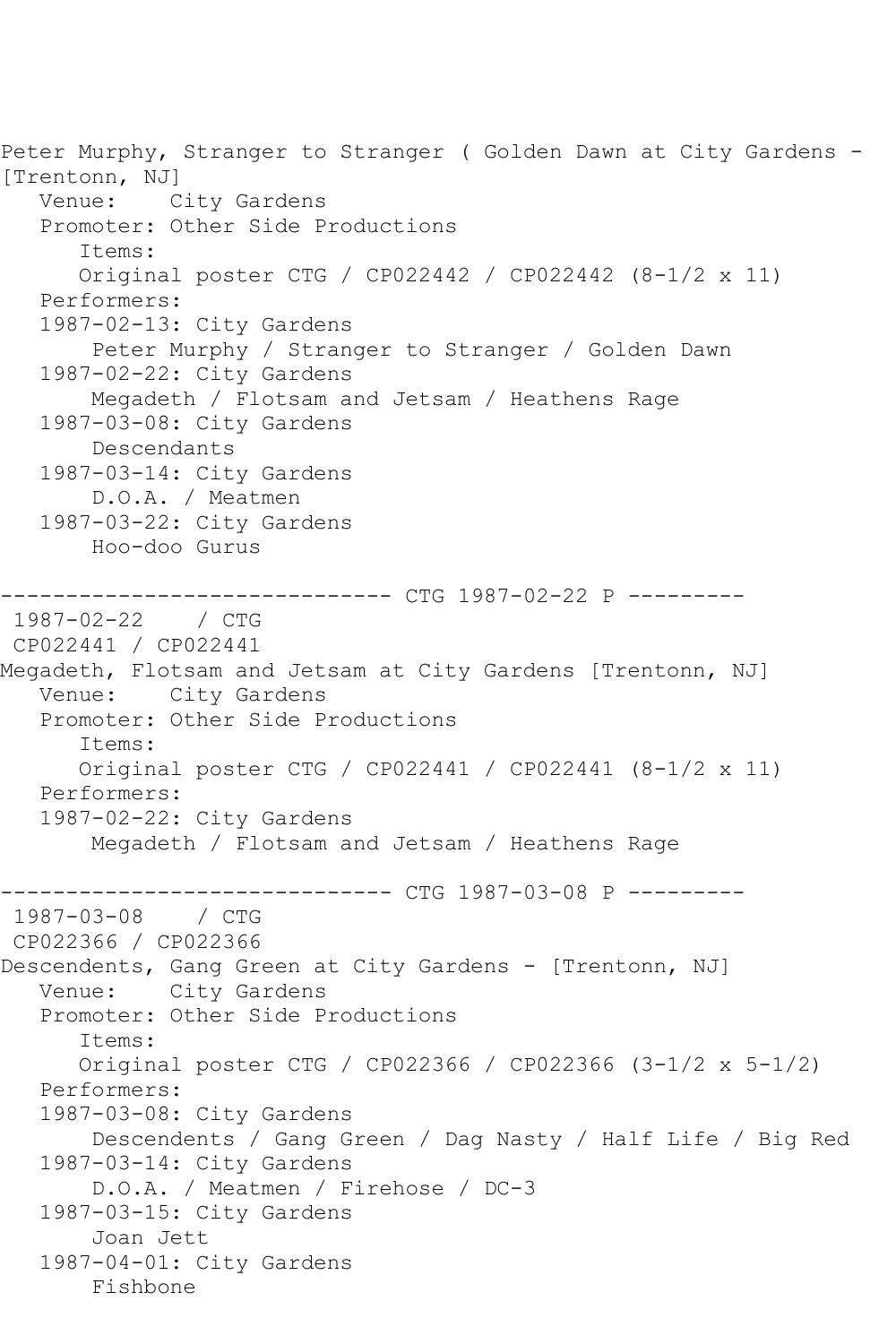```
 1987-04-12: City Gardens
        Mentors
   1987-04-24: City Gardens
        Voi Vod / Kreator
   1987-04-26: City Gardens
       Circle Jerks
------------------------------ CTG 1987-04-12 P ---------
1987-04-12 / CTG 
CP022363 / CP022363
Cro-Mags, Mentors at City Gardens - [Trentonn, NJ]
   Venue: City Gardens
   Promoter: Other Side Productions
       Items:
      Original poster CTG / CP022363 / CP022363 (3-1/2 x 5-1/2)
   Performers:
   1987-04-12: City Gardens
       Cro-Mags / Mentors / Suburban Uprise / Legitimate Reason
   1987-04-24: City Gardens
        Voi Vod / Kreator
   1987-04-25: City Gardens
       Mekons / Meat Puppets / Exploited / Sham 69
   1987-04-26: City Gardens
        Circle Jerks / Henry Rollins / Marginal Man / 76% Uncertain
   1987-05-03: City Gardens
        Butthole Surfers
   1987-05-10: City Gardens
        Suicidal Tendencies
------------------------------ CTG 1987-04-24 P ---------
1987 - 04 - 24CP011633 / CS07670
Kreator, Mekons at City Gardens [Trentonn, NJ]
   Notes: Offset
   Venue: City Gardens
      Items:
      Original poster CTG / CP011633 / CS07670
   Performers:
   1987-04-24 1987-06-21: City Gardens
       Kreator / Mekons / Henry Rollins / Circle Jerks / Marginal 
Man / 76
                ------------------------------ CTG 1987-05-01 P ---------
1987-05-01 / CTG 
CP022365 / CP022365
Fishbone, Adenalin O.D. at City Gardens - [Trentonn, NJ]
   Venue: City Gardens
```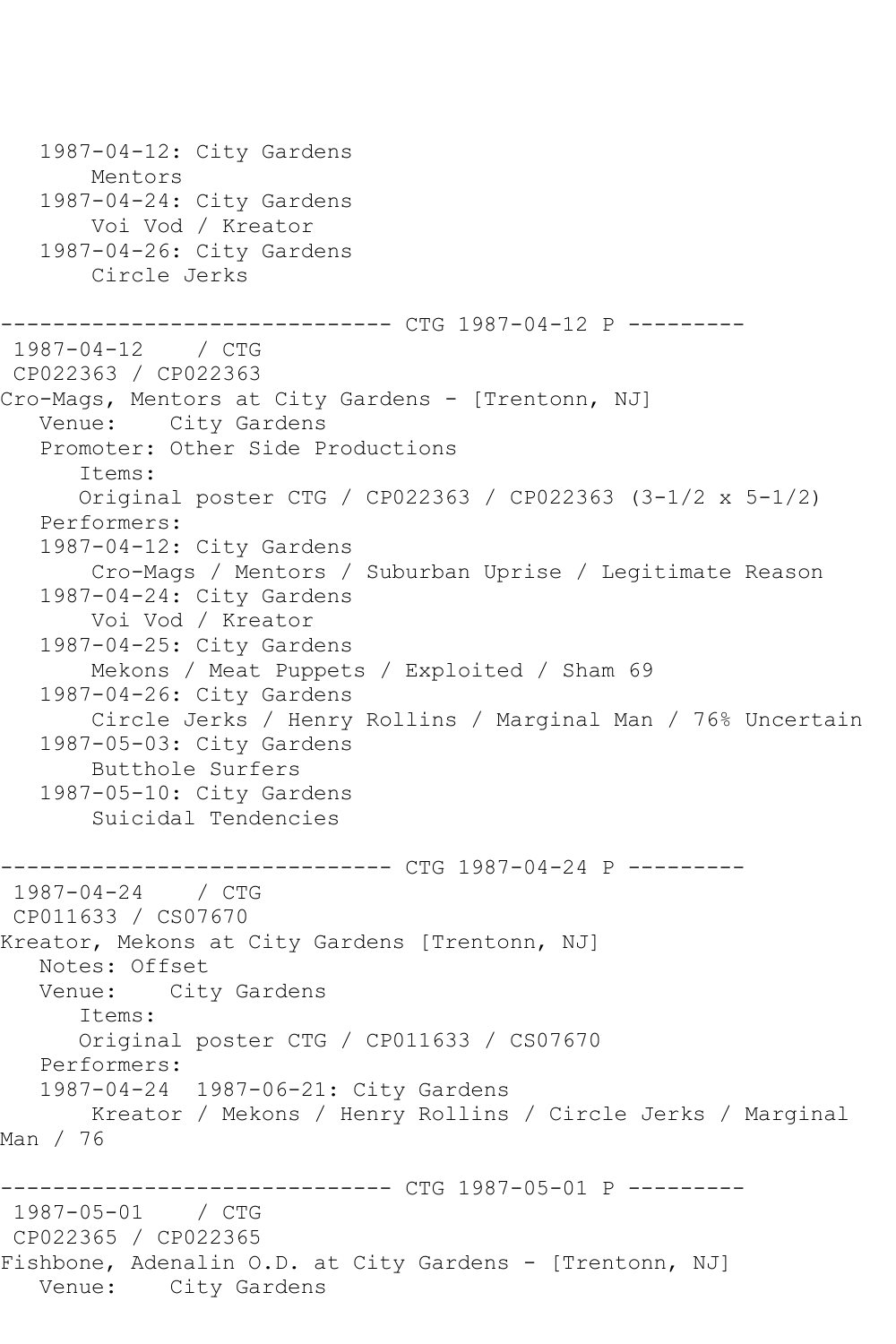```
 Promoter: Other Side Productions
       Items:
       Original poster CTG / CP022365 / CP022365 (3-1/2 x 5-1/2)
   Performers:
   1987-05-01: City Gardens
        Fishbone / Adrenalin O.D.
   1987-05-03: City Gardens
        Butthole Surfers / Cleft Palette / Ween
   1987-05-09: City Gardens
        Meat Puppets / Electric Love Muffin
   1987-05-10: City Gardens
        Suicidal Tendencies / McRad / Jersey Fresh
   1987-05-20: City Gardens
        Skinny Puppy
   1987-05-22: City Gardens
        Sonic Youth / Das Damen / Dinosaur
   1987-06-07: City Gardens
        Meatmen / Ed Gein's Car
   1987-06-21: City Gardens
        Henry Rollins / M.I.A.
                   ----------- CTG 1987-06-05 P ---------
1987-06-05 / CTG 
CP022417 / CP022417
Murphy's Law, Meatmen at City Gardens - [Trentonn, NJ]
   Venue: City Gardens
   Promoter: Other Side Productions
       Items:
       Original poster CTG / CP022417 / CP022417 (3-1/2 x 5-1/2)
   Performers:
   1987-06-05: City Gardens
        Murphy's Law / Meatmen
   1987-06-21: City Gardens
        Descendents / Henry Rollins / MIA / Cancerous Growth
   1987-06-26: City Gardens
        Exploited
   1987-07-22: City Gardens
        7 Seconds / Angry Samoans / Flaming Lips
------------------------------ CTG 1987-07-22 P ---------
1987-07-22 / CTG 
CP022434 / CP022434
7 Seconds, Angry Samoans at City Gardens - [Trentonn, NJ]
   Venue: City Gardens
   Promoter: Other Side Productions
       Items:
       Original poster CTG / CP022434 / CP022434 (8-1/2 x 11)
```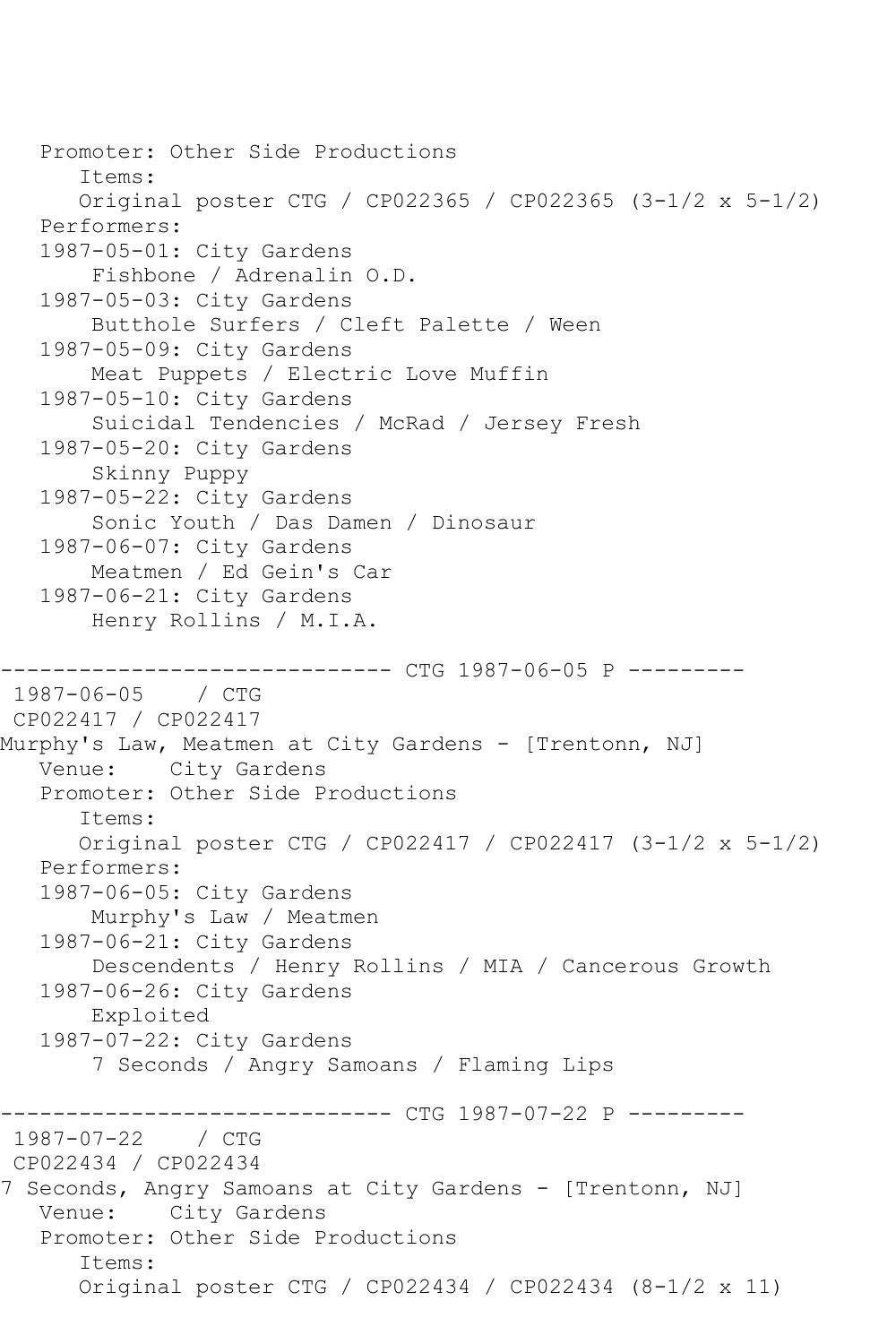```
 Performers:
    1987-07-22: City Gardens
        7 Seconds / Angry Samoans / Flaming Lips
    1987-07-26: City Gardens
        Fishbone
    1987-07-31: City Gardens
        Graham Chapman
    1987-08-02: City Gardens
        7 Seconds / Uniform Choice / Justice League / Token Entry / 
Hogan's Heroes
    1987-08-09: City Gardens
        G.B.H. / Corrosion of Conformity / Dag Nasty / Accused
    1987-08-21: City Gardens
        DR. Timothy Leary
         ------------------------------ CTG 1987-07-31 P ---------
1987-07-31 / CTG 
CP022435 / CP022435
Graham Chapman at City Gardens - [Trentonn, NJ]
   Venue: City Gardens
    Promoter: Other Side Productions
       Items:
       Original poster CTG / CP022435 / CP022435 (8-1/2 x 11)
   Performers:
    1987-07-31: City Gardens
        Graham Chapman
               ------------------------------ CTG 1987-08-09 P ---------
1987 - 08 - 09CP022368 / CP022368
Murphy's Law, Corrosion of Conformity at City Gardens - [Trentonn, 
NJ]
   Venue: City Gardens
   Promoter: Other Side Productions
       Items:
       Original poster CTG / CP022368 / CP022368 (3-1/2 x 5-1/2)
   Performers:
    1987-08-09: City Gardens
        Murphy's Law / Corrosion of Conformity / Crucial Youth / Sub 
Culture
    1987-08-16: City Gardens
        Julian Cope
    1987-08-21: City Gardens
        DR. Timothy Leary
    1987-08-29: City Gardens
        Ramones / Warzone / Goo Goo Dolls
    1987-09-06: City Gardens
```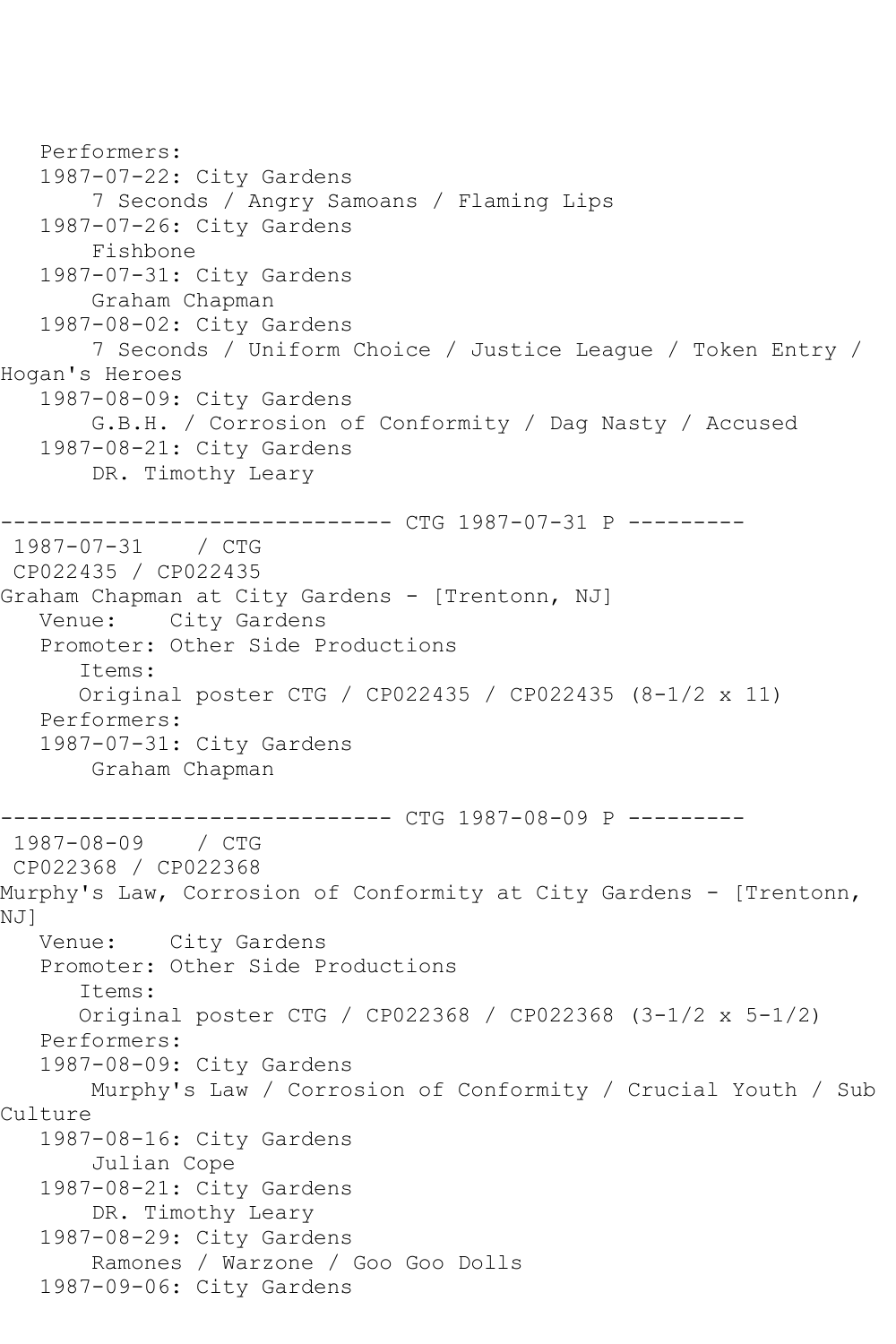G.B.H.

------------------------------ CTG 1987-08-16 P --------- 1987-08-16 / CTG CP022431 / CP022431 Julian Cope, Funkaphobia at City Gardens - [Trentonn, NJ] Venue: City Gardens Promoter: Other Side Productions Items: Original poster CTG / CP022431 / CP022431 (8-1/2 x 11) Performers: 1987-08-16: City Gardens Julian Cope / Funkaphobia / Vermeer 1987-08-21: City Gardens DR. Timothy Leary 1987-08-29: City Gardens Ramones / Warzone / Goo Goo Dolls 1987-09-04: City Gardens Naked Raygun 1987-09-06: City Gardens G.B.H. / Verbal Abuse / Accused 1987-09-27: City Gardens Suicidal Tendencies ----------- CTG 1987-08-29 P ---------1987-08-29 / CTG CP022371 / CP022371 Ramones, Warzone at City Gardens - [Trentonn, NJ] Venue: City Gardens Promoter: Other Side Productions Items: Original poster CTG / CP022371 / CP022371 (3-1/2 x 5-1/2) Performers: 1987-08-29: City Gardens Ramones / Warzone 1987-09-04: City Gardens Naked Raygun / Dick Destiny and the Highway Kings 1987-09-05: City Gardens D. Rettman / Randy Now 1987-09-06: City Gardens G.B.H. / Dag Nasty / Verbal Abuse / Accused 1987-09-09: City Gardens Burning Spear / Timmi and the Dub Warriors 1987-09-26: City Gardens Hoo-doo Gurus 1987-09-27: City Gardens Celtic Frost / Flotsam and Jetsam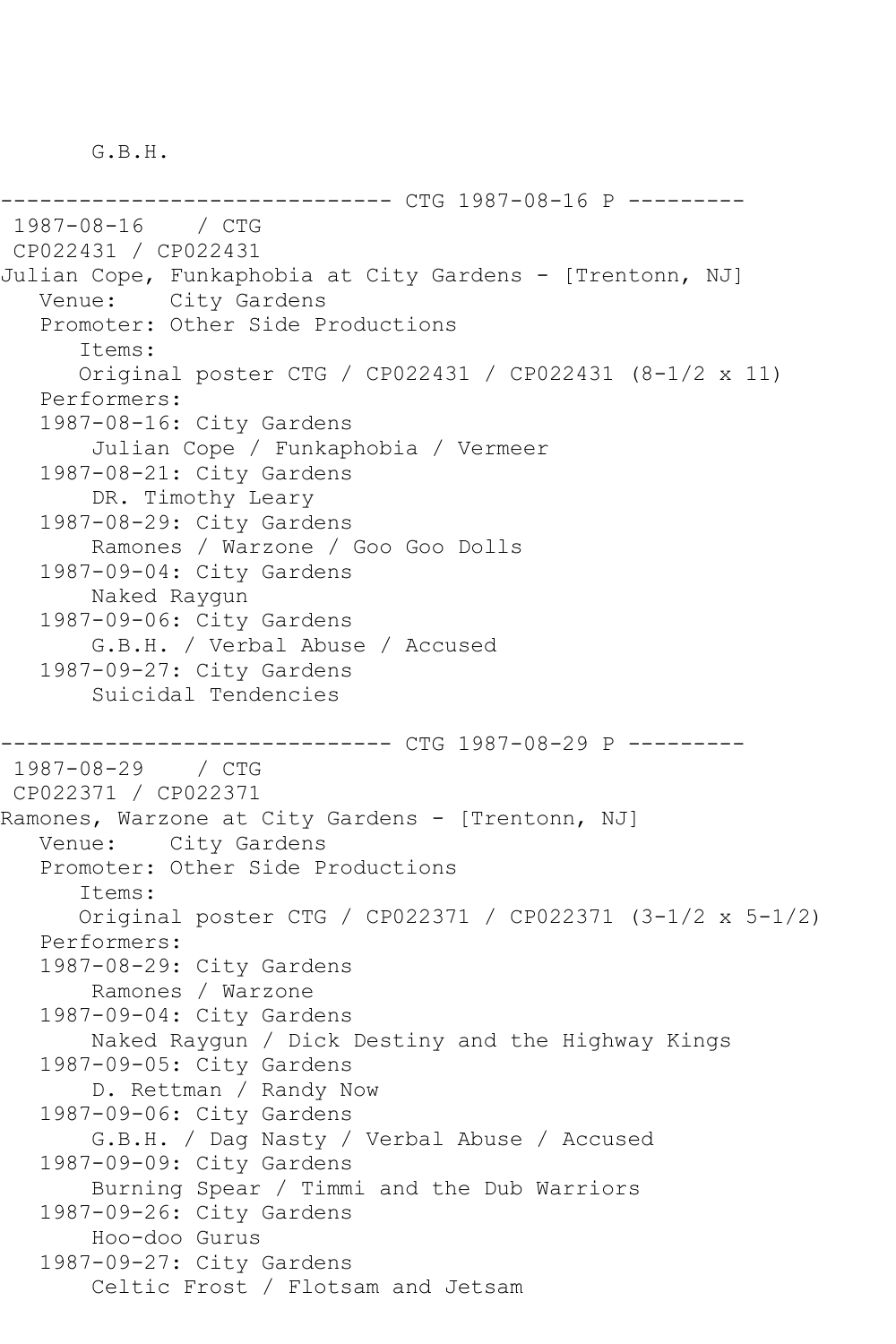1987-10-02: City Gardens Abbie Hoffman 1987-10-09: City Gardens Celibate Rifles / No Trend / Angry Red Planet ------------------------------ CTG 1987-09-25 P ---------  $1987 - 09 - 25$ CP022369 / CP022369 Pogues, Brian Brain at City Gardens - [Trentonn, NJ] Venue: City Gardens Promoter: Other Side Productions Items: Original poster CTG / CP022369 / CP022369 (3-1/2 x 5-1/2) Performers: 1987-09-25: City Gardens Pogues / Brian Brain 1987-09-26: City Gardens Hoo-doo Gurus / Stetz 1987-09-27: City Gardens Flotsam and Jetsam 1987-10-02: City Gardens Abbie Hoffman 1987-10-04: City Gardens Toots and the Maytals 1987-10-09: City Gardens Celibate Rifles / No Trend / Angry Red Planet 1987-10-31: City Gardens Lime Spiders 1987-11-01: City Gardens Dickies / Murphy's Law 1987-11-09: City Gardens Jesus and Mary Chain 1987-11-15: City Gardens Circle Jerks ------------ CTG 1987-10-24 P ----------1987-10-24 / CTG CP022367 / CP022367 Celibate Rifles, Serial Killers at City Gardens - [Trentonn, NJ] Venue: City Gardens Promoter: Other Side Productions Items: Original poster CTG / CP022367 / CP022367 (3-1/2 x 5-1/2) Performers: 1987-10-24: City Gardens Celibate Rifles / Serial Killers 1987-10-25: City Gardens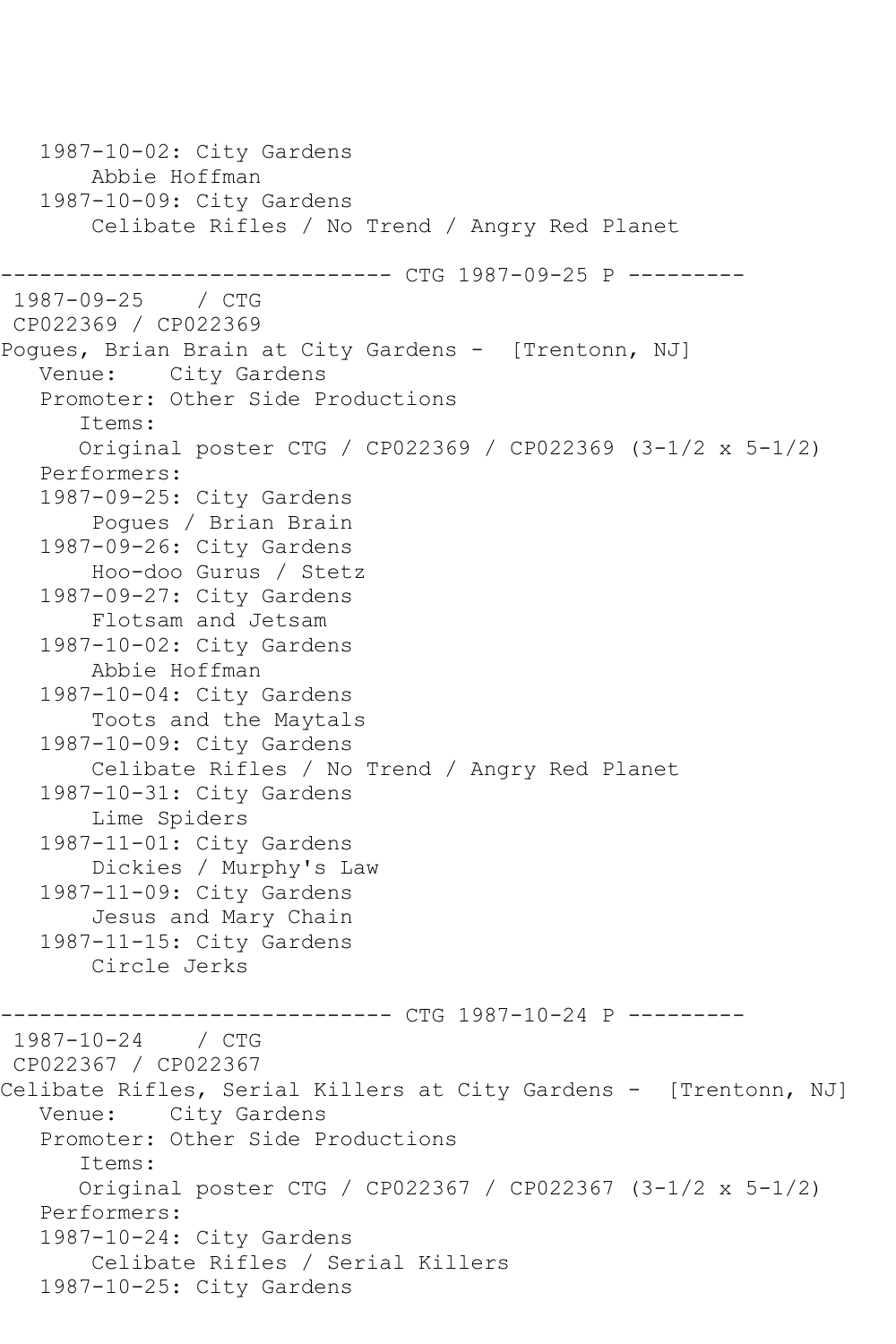Agnostic Front / Underdog / Timmi and the Dub Warriors / McRad 1987-10-31: City Gardens Lime Spiders / Noise Petals 1987-11-06: City Gardens Dickies / Murphy's Law 1987-11-07: City Gardens G.B.H. / Accused 1987-11-08: City Gardens Red Hot Chili Peppers / Faith No More 1987-11-13: City Gardens Fishbone / Screaming Blue Messiahs 1987-11-15: City Gardens Circle Jerks / Gang Green 1987-11-22: City Gardens D.O.A. / Dag Nasty / No Means No / American Standard ------------------------------ CTG 1987-11-13 P --------- 1987-11-13 / CTG CP022370 / CP022370 Fishbone, Big Dipper at City Gardens - [Trentonn, NJ] Venue: City Gardens Promoter: Other Side Productions Items: Original poster CTG / CP022370 / CP022370 (3-1/2 x 5-1/2) Performers: 1987-11-13: City Gardens Fishbone / Big Dipper 1987-11-15: City Gardens Circle Jerks / Necros / Gang Green / Dirge 1987-11-22: City Gardens D.O.A. / Dag Nasty / No Means No / American Standard 1987-11-27: City Gardens Randy Now 1987-12-06: City Gardens 10,000 Maniacs / Miracle Legion ----------------- CTG 1987-11-20 P ----------<br>/ CTG  $1987 - 11 - 20$ CP022364 / CP022364 DP & the Greys, Chemical Cat at City Gardens - [Trentonn, NJ] Venue: City Gardens Promoter: Other Side Productions Items: Original poster CTG / CP022364 / CP022364 (3-1/2 x 5-1/2) Performers: 1987-11-20: City Gardens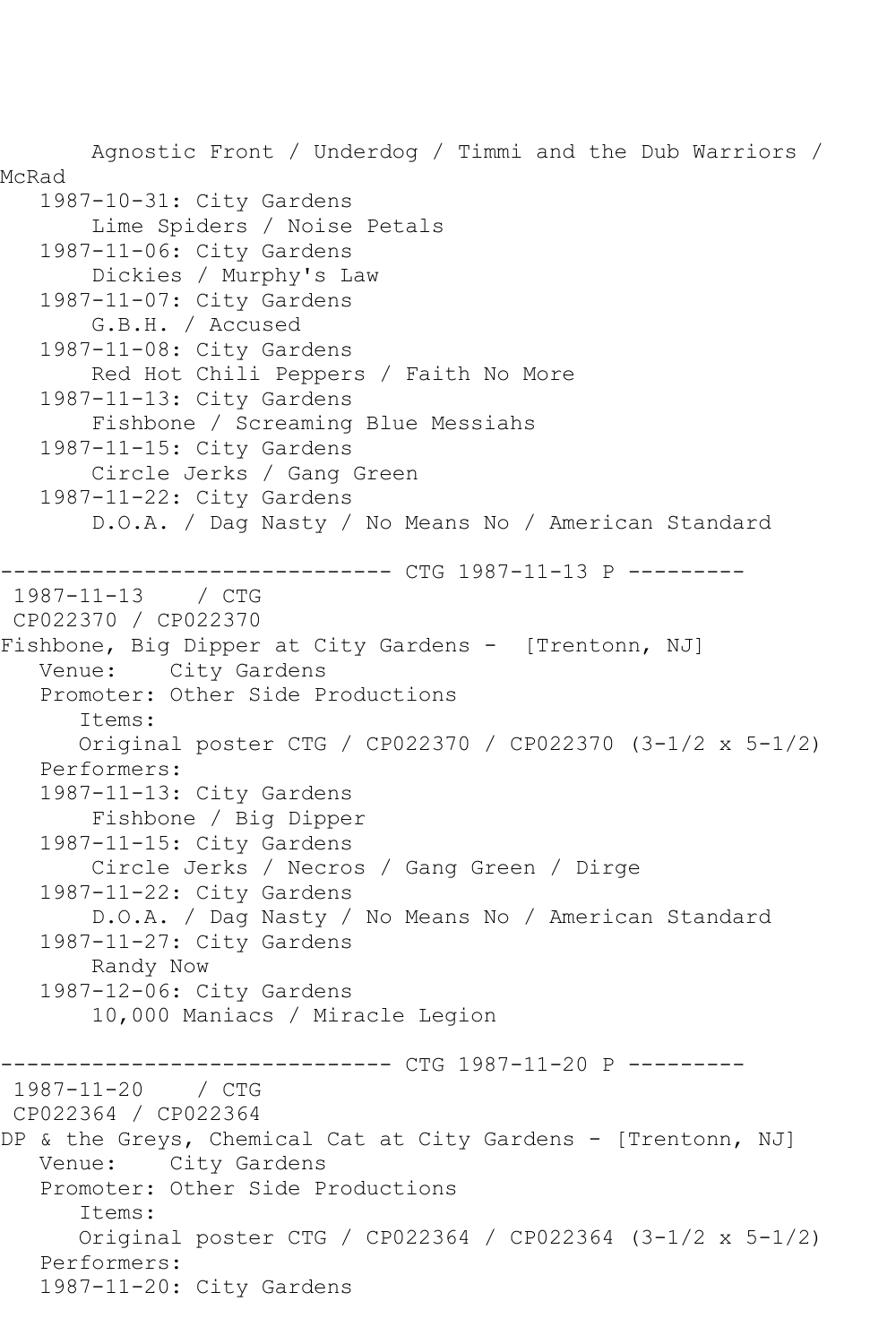```
 D.P. & the Greys / Chemical Cat / Dorian Grey
    1987-11-21: City Gardens
        Timmi and the Dub Warriors / Ini Kamoze
    1987-11-22: City Gardens
        D.O.A. / Dag Nasty / No Means No / American Standard
    1987-11-25: City Gardens
        D.D. and the Divebombers
    1987-11-27: City Gardens
        Randy Now
    1987-11-28: City Gardens
        House of Assembly
    1987-12-04: City Gardens
        Third World
    1987-12-06: City Gardens
        10,000 Maniacs
    1987-12-31: City Gardens
        Ben Vaughan
     ------------------------------ CTG 1988-01-01 P ---------
1988-01-01 / CTG 
CP022376 / CP022376
Ramones, Adrenalin O.D. at City Gardens - [Trentonn, NJ]
   Venue: City Gardens
    Promoter: Other Side Productions
       Items:
       Original poster CTG / CP022376 / CP022376 (3-1/2 x 5-1/2)
   Performers:
   1988-01-01: City Gardens
        Ramones / Adrenalin O.D.
    1988-01-09: City Gardens
        Meatmen / Government Issue / Kingface / Soul Side
    1988-01-22: City Gardens
        Exploited / Pagan Babies / Uprise / Vision
    1988-01-23: City Gardens
        They Might Be Giants / Dick Destiny and the Highway Kings
    1988-01-27: City Gardens
        Gene Loves Jezebel / Flesh For Lulu
    1988-02-05: City Gardens
        Toots and the Maytals
    1988-02-06: City Gardens
        Bad Brains
    1988-02-27: City Gardens
        Henry Rollins
                    ------------------------------ CTG 1988-01-15 P ---------
1988-01-15 / CTG 
CP022377 / CP022377
```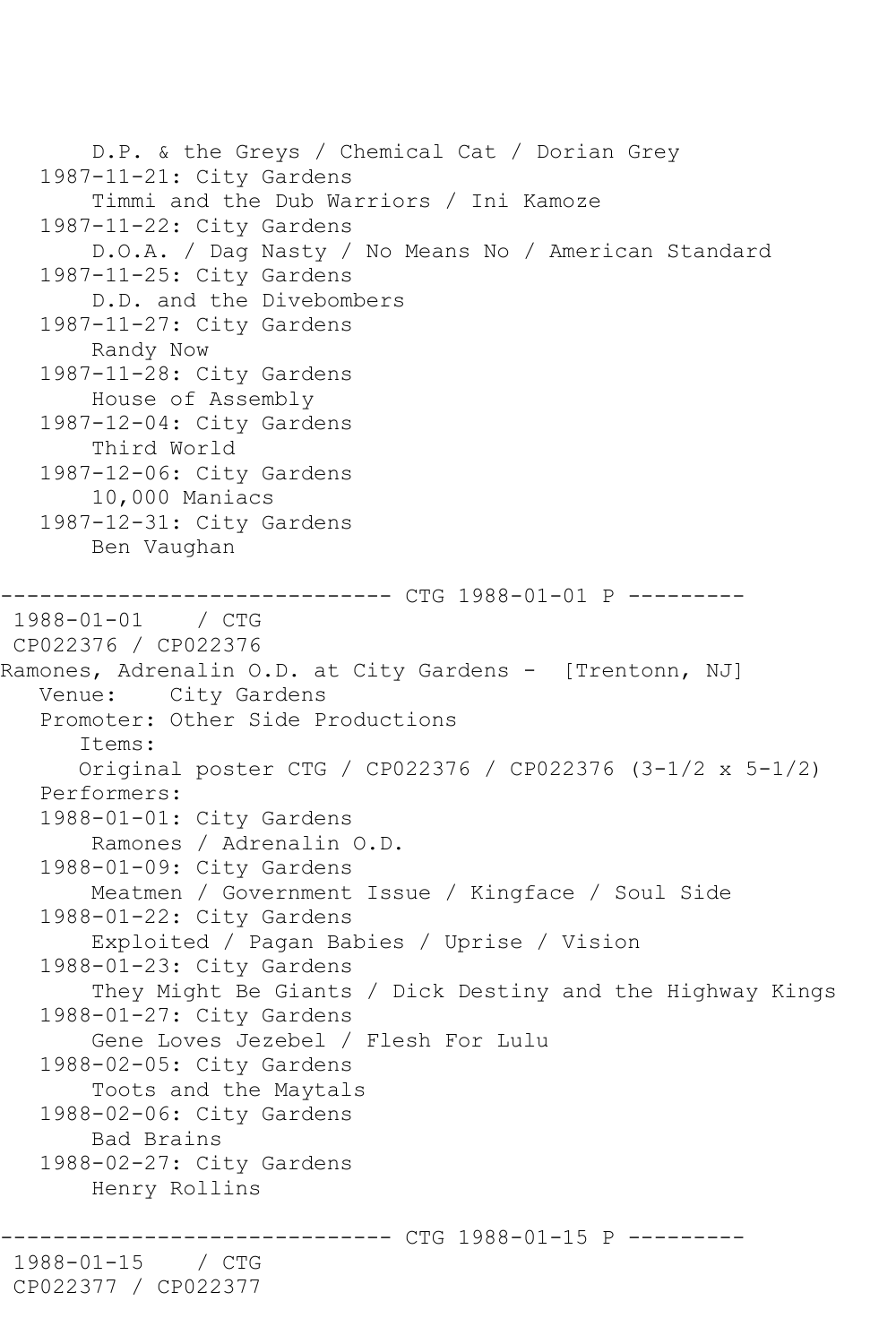Heathens Rage, Myth at City Gardens - [Trentonn, NJ]<br>Venue: City Gardens City Gardens Promoter: Other Side Productions Items: Original poster CTG / CP022377 / CP022377 (3-1/2 x 5-1/2) Performers: 1988-01-15: City Gardens Heathens Rage / Myth 1988-01-22: City Gardens Exploited / Pagan Babies / Uprise / Vision 1988-01-23: City Gardens They Might Be Giants / Dick Destiny and the Highway Kings / Ween 1988-01-27: City Gardens Gene Loves Jezebel / Flesh For Lulu 1988-01-29: City Gardens Public Enemy / Schooly D 1988-01-31: City Gardens Scream / Verbal Assault / Flag of Democracy / Crucial Youth / Shock Mommies 1988-02-05: City Gardens Toots and the Maytals / Toasters ------------------------------ CTG 1988-02-13 P ---------  $1988 - 02 - 13$ CP022375 / CP022375 Randy Now, Throwing Muses at City Gardens - [Trentonn, NJ] Venue: City Gardens Promoter: Other Side Productions Items: Original poster CTG / CP022375 / CP022375 (3-1/2 x 5-1/2) Performers: 1988-02-13: City Gardens Randy Now 1988-02-14: City Gardens Throwing Muses / 3 Colors 1988-02-15: City Gardens Tesco Vee 1988-02-20: City Gardens Schooly D / I.Q. MC's / D-Magic 1988-02-27: City Gardens Henry Rollins 1988-03-04: City Gardens Wailers / Dub Warriors 1988-03-05: City Gardens Kool Moe Dee 1988-03-11: City Gardens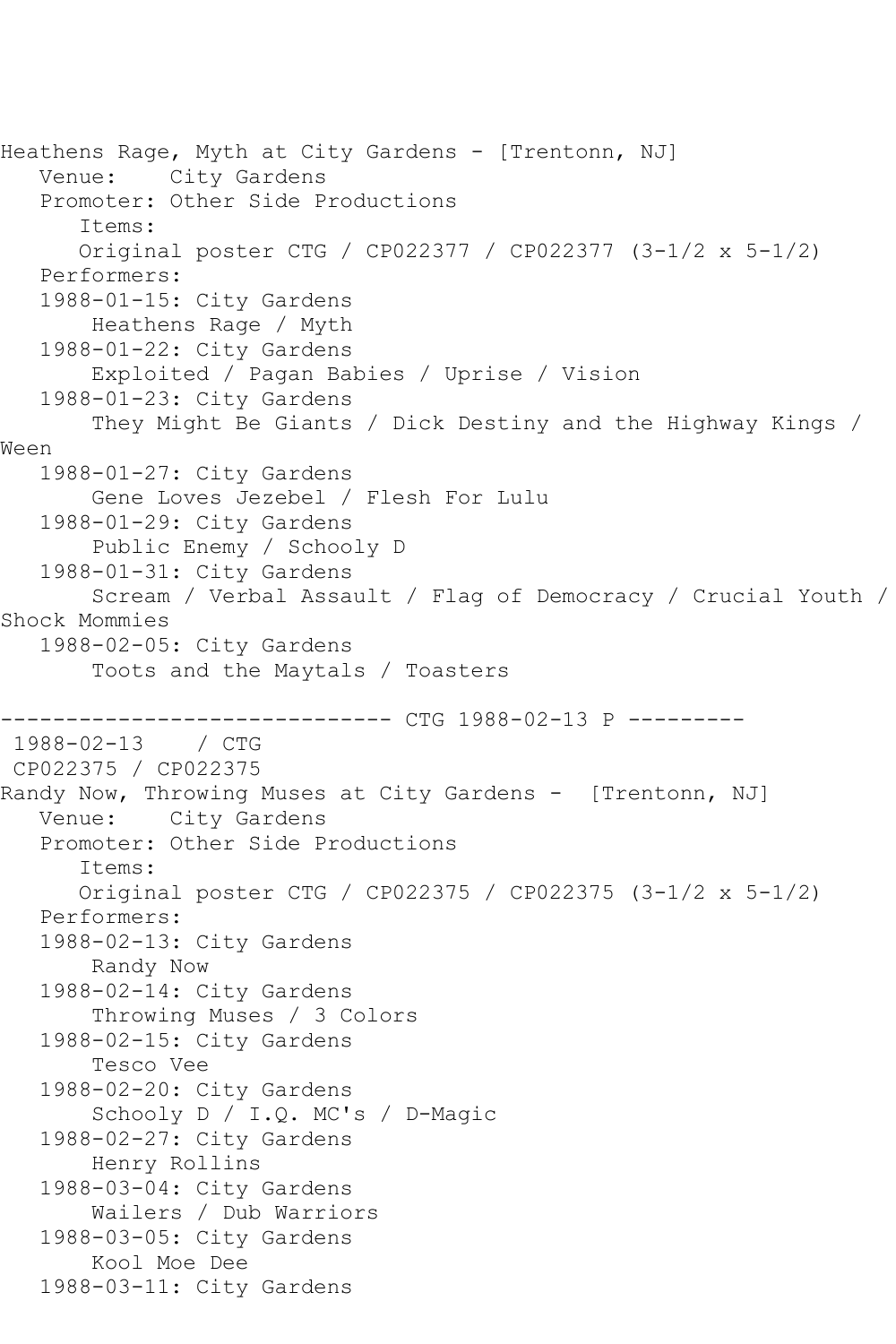```
 Volcano Suns / Original Sins
    1988-03-20: City Gardens
        Youth of Today / Bold
    1988-03-26: City Gardens
        Gun Club
    1988-04-10: City Gardens
        All
    1988-04-16: City Gardens
        Stiff Little Fingers / Ed Gein's Car
    1988-04-22: City Gardens
        Peter Murphy
                    ----------- CTG 1988-02-27 P ---------
1988-02-27 / CTG 
CP022372 / CP022372
Henry Rollins, Wailers at City Gardens - [Trentonn, NJ]
   Venue: City Gardens
    Promoter: Other Side Productions
       Items:
       Original poster CTG / CP022372 / CP022372 (3-1/2 x 5-1/2)
    Performers:
    1988-02-27: City Gardens
        Henry Rollins
    1988-03-04: City Gardens
        Wailers / Dub Warriors
    1988-03-05: City Gardens
        Kool Moe Dee
    1988-03-11: City Gardens
        Volcano Suns / Original Sins / Gray Network
   1988-03-13: City Gardens
        Agnostic Front / Underdog / Shades Apart
    1988-03-18: City Gardens
        Jerry Harrison / Mercy Seat
    1988-03-20: City Gardens
        Youth of Today / Bold / Sticks and Stones
    1988-03-25: City Gardens
        Sinead O'Conner
    1988-03-26: City Gardens
        Gun Club / Amor Pati / Sand in the Face
    1988-03-27: City Gardens
        Men Without Hats
    1988-04-02: City Gardens
        Robyn Hitchcock / Big Dipper
    1988-04-08: City Gardens
        Toasters / Citizens
    1988-04-09: City Gardens
        Danzig
```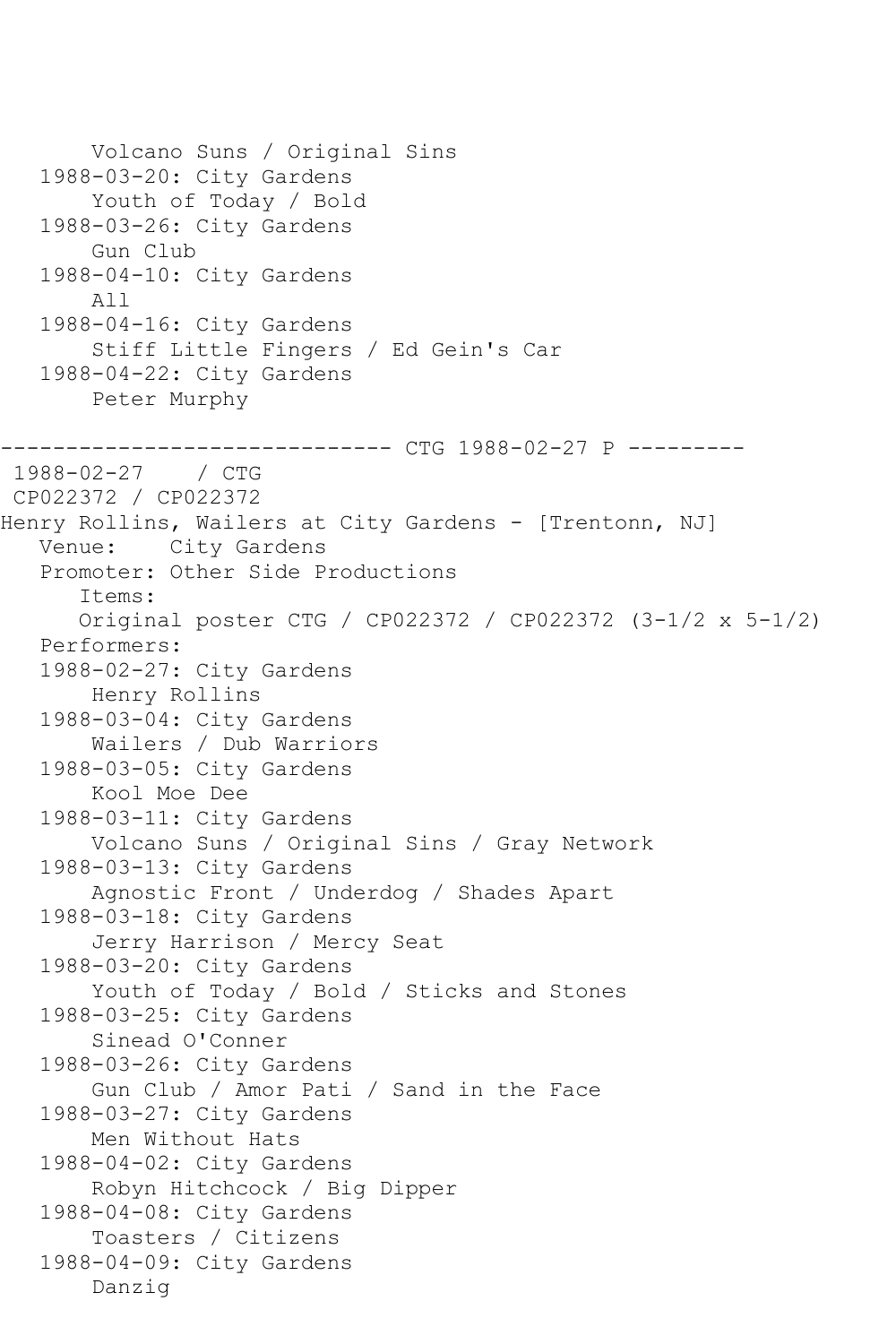1988-04-10: City Gardens All / Dough Boys 1988-04-22: City Gardens Ramones 1988-04-23: City Gardens Peter Murphy 1988-05-01: City Gardens Broken Bones / U.K. Subs 1988-05-02: City Gardens Mojo Nixon / Ween ----------------- CTG 1988-03-18 P ----------<br>/ CTG  $1988 - 03 - 18$ CP022374 / CP022374 Jerry Harrison's Casual Gods, Gordon Gano's Mercy Seat at City Gardens - [Trentonn, NJ] Venue: City Gardens Promoter: Other Side Productions Items: Original poster CTG / CP022374 / CP022374 (3-1/2 x 5-1/2) Performers: 1988-03-18: City Gardens Jerry Harrison / Gordon Gano's Mercy Seat 1988-03-19: City Gardens Powderhorn Jones / Randy Now 1988-03-20: City Gardens Youth of Today / Bold / Sticks and Stones 1988-03-25: City Gardens Sinead O'Conner 1988-03-26: City Gardens Gun Club / Amor Pati 1988-03-27: City Gardens Men Without Hats / Cucumbers 1988-04-02: City Gardens Robyn Hitchcock / Big Dipper 1988-04-08: City Gardens Toasters / Citizens 1988-04-09: City Gardens Danzig 1988-04-10: City Gardens All / Dough Boys 1988-04-16: City Gardens Billy Bragg / Michelle Shocked 1988-04-17: City Gardens Screaming Blue Messiahs / Dramarama 1988-04-22: City Gardens Ramones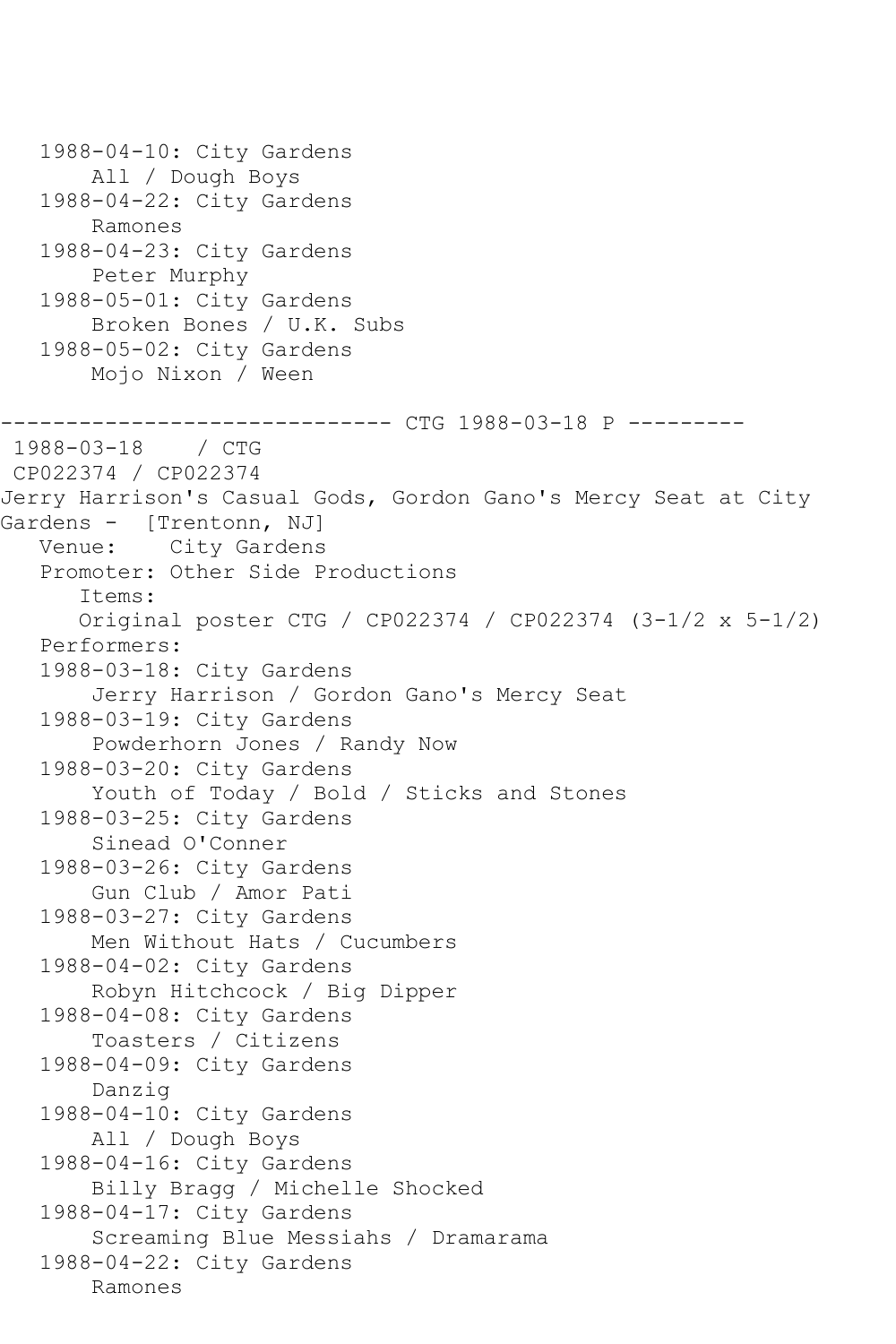```
 1988-04-23: City Gardens
        Peter Murphy
    1988-04-24: City Gardens
        Crumbsuckers
   1988-05-01: City Gardens
        Dayglo Abortions / Broken Bones / U.K. Subs
    1988-05-02: City Gardens
        Mojo Nixon / Ween
    1988-05-15: City Gardens
        Soul Asylum / Dag Nasty / Das Damen
               ------------------------------ CTG 1988-04-08 P ---------
1988 - 04 - 08CP022378 / CP022378
Toasters, Citizens at City Gardens - [Trentonn, NJ]
   Venue: City Gardens
    Promoter: Other Side Productions
       Items:
       Original poster CTG / CP022378 / CP022378 (3-1/2 x 5-1/2)
    Performers:
    1988-04-08: City Gardens
        Toasters / Citizens
    1988-04-09: City Gardens
        Danzig / Heathens Rage / GWAR
   1988-04-10: City Gardens
        All / H.R. / Dough Boys
    1988-04-15: City Gardens
        Randy Now
   1988-04-16: City Gardens
        Billy Bragg / Royal Crescent Mob / Michelle Shocked
    1988-04-17: City Gardens
        Screaming Blue Messiahs / Dramarama
    1988-04-22: City Gardens
        Ramones / Prong
    1988-04-23: City Gardens
        Peter Murphy / Passion Fodder
   1988-04-24: City Gardens
        Crumbsuckers / P.O.W.
    1988-04-29: City Gardens
        Godfathers / Rettmans / Chucks
    1988-05-01: City Gardens
        Broken Bones / U.K. Subs / Dayglo Abortions
    1988-05-02: City Gardens
        Mojo Nixon / Ween
    1988-05-06: City Gardens
        Underworld
    1988-05-15: City Gardens
```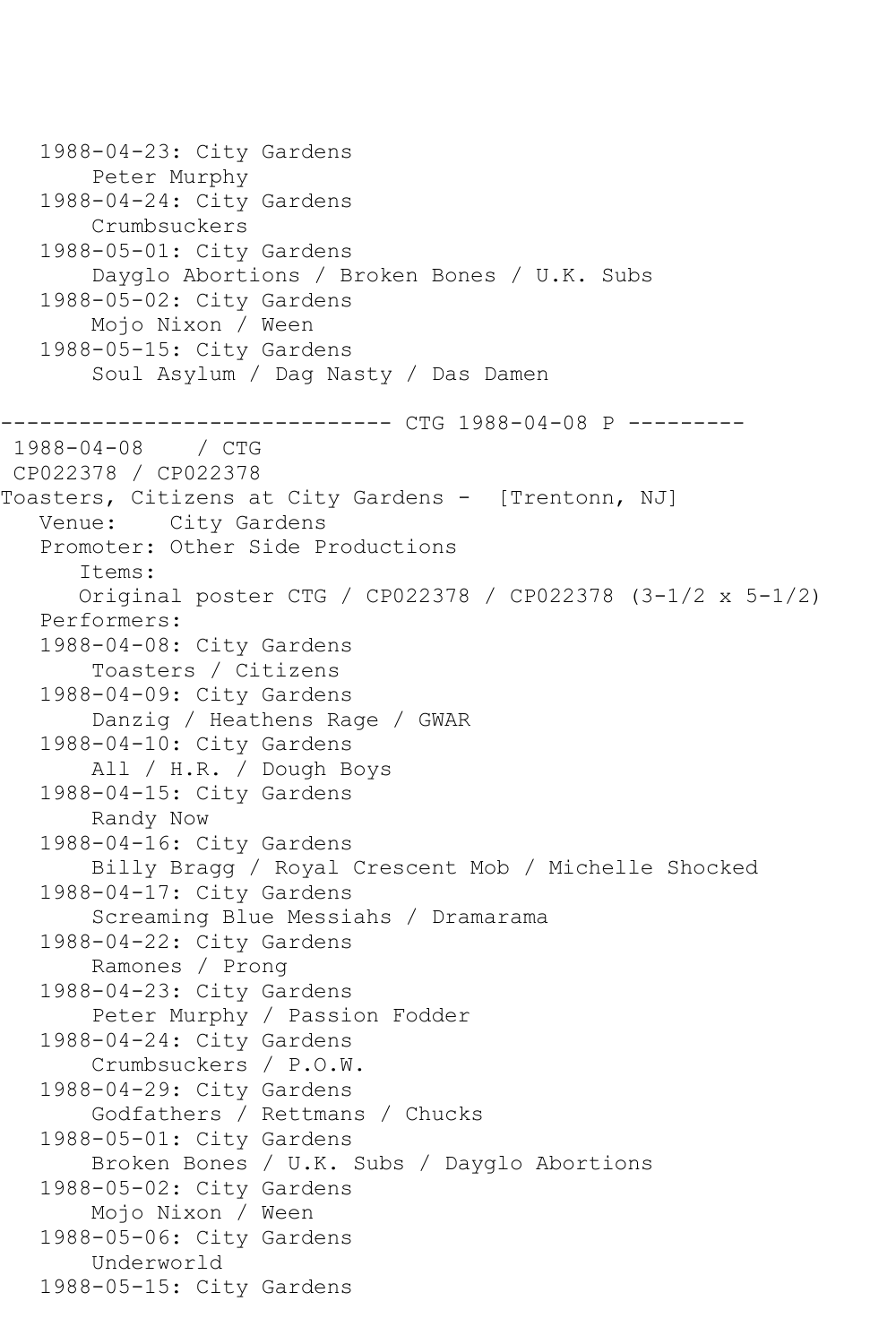Dag Nasty

-------------- CTG 1988-04-22 P ----------1988-04-22 / CTG CP022373 / CP022373 Ramones, Gutter Boy at City Gardens - [Trentonn, NJ] Venue: City Gardens Promoter: Other Side Productions Items: Original poster CTG / CP022373 / CP022373 (3-1/2 x 5-1/2) Performers: 1988-04-22: City Gardens Ramones / Gutter Boy 1988-04-23: City Gardens Peter Murphy / Passion Fodder 1988-04-24: City Gardens Crumbsuckers / Pagan Babies / POW 1988-04-29: City Gardens Godfathers / Rettmans / Spiral Jetty / Chucks 1988-05-01: City Gardens Broken Bones / U.K. Subs / Dayglo Abortions / Mentors 1988-05-02: City Gardens Mojo Nixon / Ween 1988-05-07: City Gardens Toasters / Citizens 1988-05-14: City Gardens Sawns / Vernon Reid's Living Colour 1988-05-15: City Gardens Dag Nasty / Government Issue / Music for the Deaf 1988-05-20: City Gardens They Might Be Giants / Plug 1988-05-21: City Gardens Throwing Muses / Pixies 1988-05-22: City Gardens Adolescents / Token Entry 1988-06-04: City Gardens Bad Brains / Murphy's Law 1988-06-25: City Gardens Jimmy Cliff ------------------------------ CTG 1988-05-14 P ---------  $1988 - 05 - 14$ CP022383 / CP022383 Vernon Reid's Living Colour, Swans at City Gardens - [Trentonn, NJ] Venue: City Gardens Promoter: Other Side Productions Items: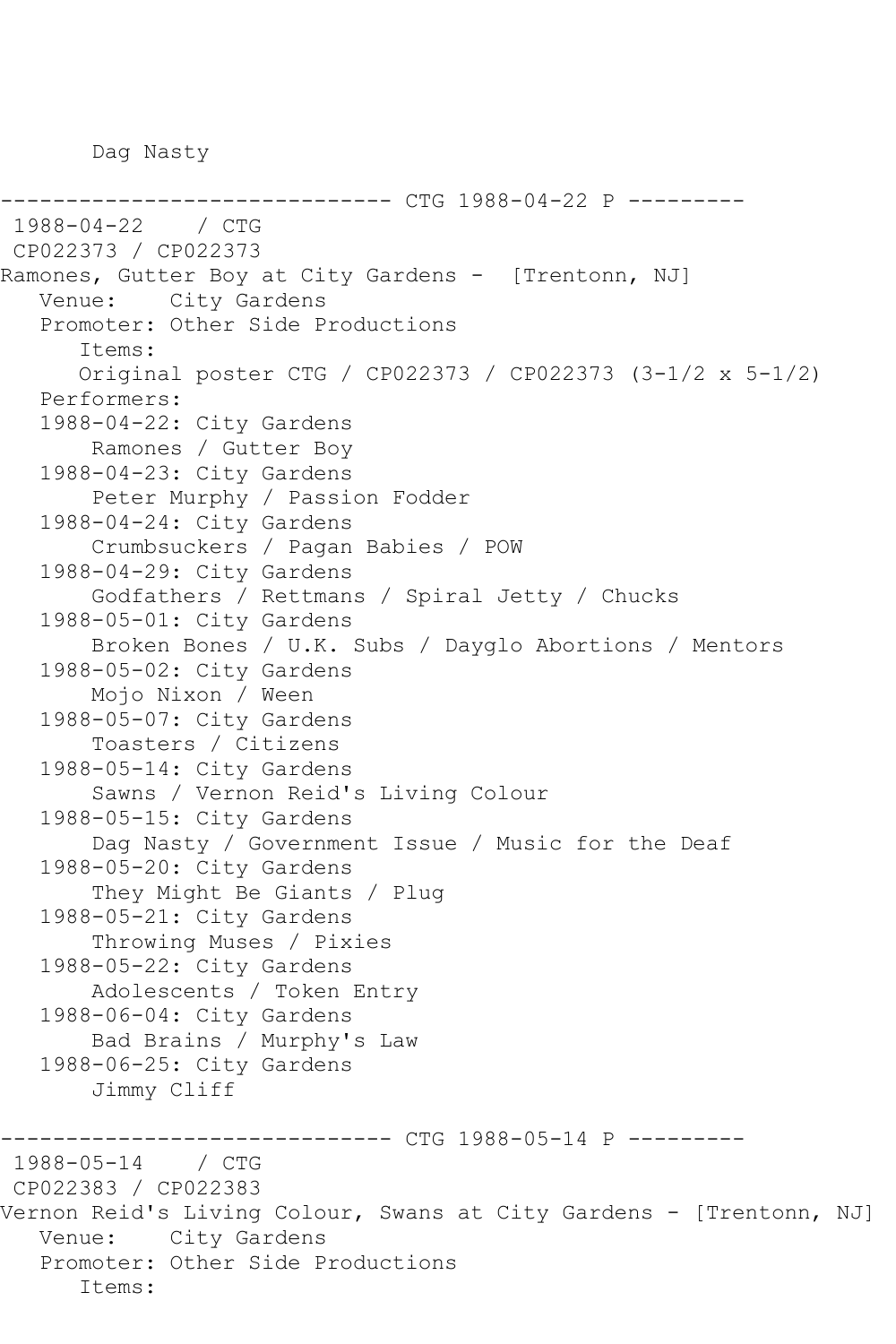Original poster CTG / CP022383 / CP022383 (3-1/2 x 5-1/2) Performers: 1988-05-14: City Gardens Vernon Reid's Living Colour / Swans 1988-05-15: City Gardens Dag Nasty / Government Issue / Music for the Deaf 1988-05-20: City Gardens They Might Be Giants / Lemonheads / Plug 1988-05-21: City Gardens Throwing Muses / Pixies / Noise Petals 1988-05-22: City Gardens Adolescents / Token Entry / Didjits / Black Vomit 1988-06-04: City Gardens Bad Brains 1988-06-05: City Gardens M.D.C. 1988-06-11: City Gardens Rettmans / Chucks 1988-06-17: City Gardens Yellowman / Toots and the Maytals 1988-06-18: City Gardens Camper Van Beethoven 1988-06-24: City Gardens Soul Asylum 1988-06-25: City Gardens Jimmy Cliff 1988-07-10: City Gardens Meat Puppets / Jody Foster's Army 1988-07-24: City Gardens Circle Jerks / 7 Seconds ------------------ CTG 1988-06-10 P ----------<br>/ CTG  $1988 - 06 - 10$ CP022380 / CP022380 GWAR, Cleft Palette at City Gardens - [Trentonn, NJ] Venue: City Gardens Promoter: Other Side Productions Items: Original poster CTG / CP022380 / CP022380 (3-1/2 x 5-1/2) Performers: 1988-06-10: City Gardens GWAR / Cleft Palette 1988-06-11: City Gardens Miracle Legion / Rettmans / Chucks 1988-06-17: City Gardens Yellowman / Toots and the Maytals / Tommy Cowan 1988-06-18: City Gardens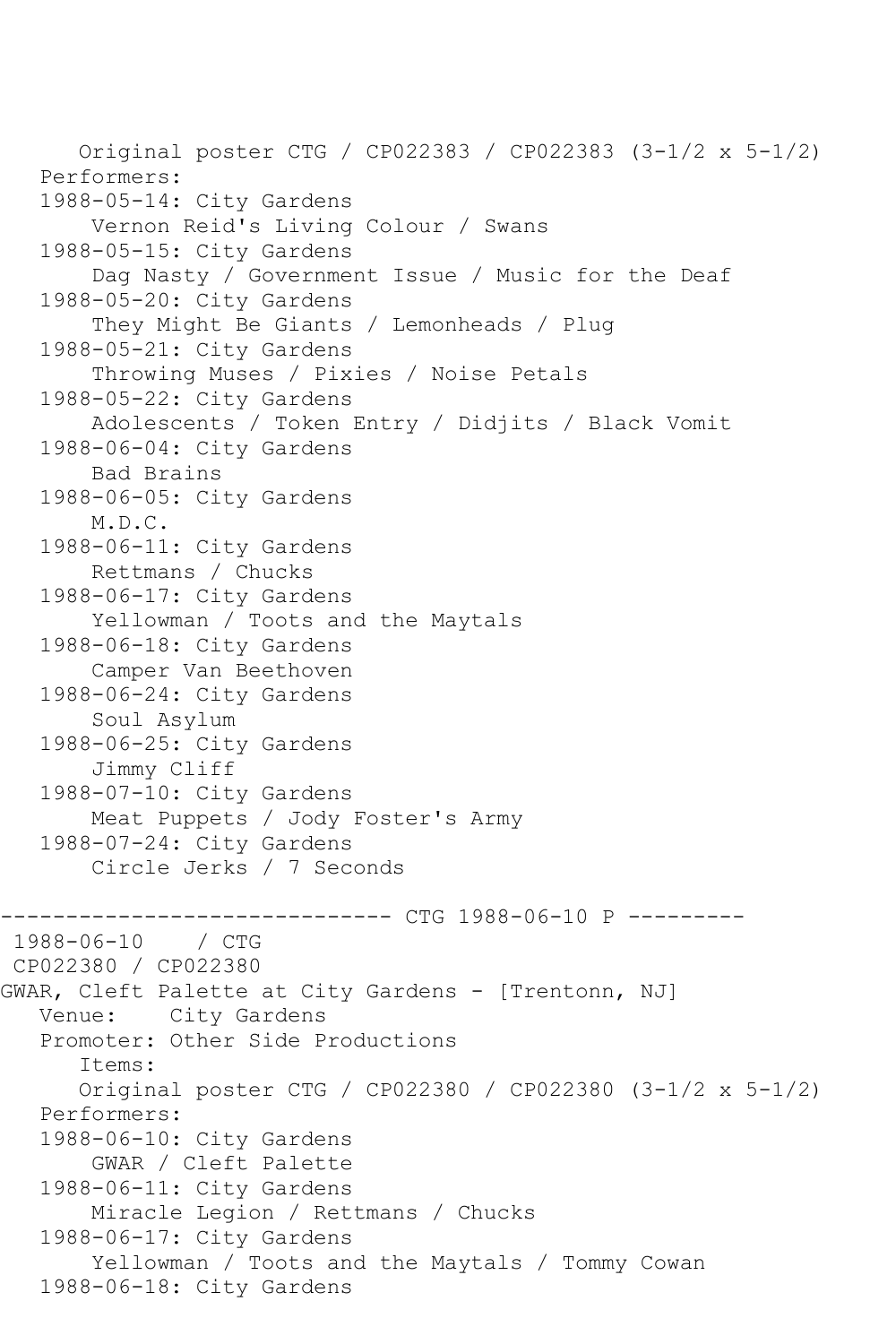```
 Camper Van Beethoven / Royal Crescent Mob / Spot / 1019
    1988-06-24: City Gardens
        Heathens Rage / Drunken Angel
    1988-06-25: City Gardens
        Vernon Reid's Living Colour / Original Sins / Darrows
    1988-06-26: City Gardens
        Nuclear Assault / Broken Bones / U.K. Subs
    1988-07-01: City Gardens
        Tackhead
    1988-07-09: City Gardens
        Meat Puppets / Jody Foster's Army / Stumbling Way
    1988-07-15: City Gardens
        Redd Kross / Henry Rollins
    1988-07-16: City Gardens
        Voi Vod / Testament / Violence
    1988-07-17: City Gardens
        Agent Orange
    1988-07-23: City Gardens
        Jimmy Cliff
    1988-07-24: City Gardens
        Circle Jerks / 7 Seconds
    1988-07-29: City Gardens
        General Public / Chiefs of Relief
    1988-07-30: City Gardens
        All
------------------------------ CTG 1988-07-01 P ---------
1988-07-01 / CTG 
CP022379 / CP022379
Tackhead, Elysian Field at City Gardens - [Trentonn, NJ]
   Venue: City Gardens
    Promoter: Other Side Productions
       Items:
       Original poster CTG / CP022379 / CP022379 (3-1/2 x 5-1/2)
   Performers:
    1988-07-01: City Gardens
        Tackhead / Elysian Field
    1988-07-08: City Gardens
        Randy Now
    1988-07-09: City Gardens
        Third World
    1988-07-10: City Gardens
        Meat Puppets / Stumbling Way
    1988-07-15: City Gardens
        Redd Kross / Henry Rollins / Social Distortion
    1988-07-16: City Gardens
        Voi Vod / Testament / Violence
```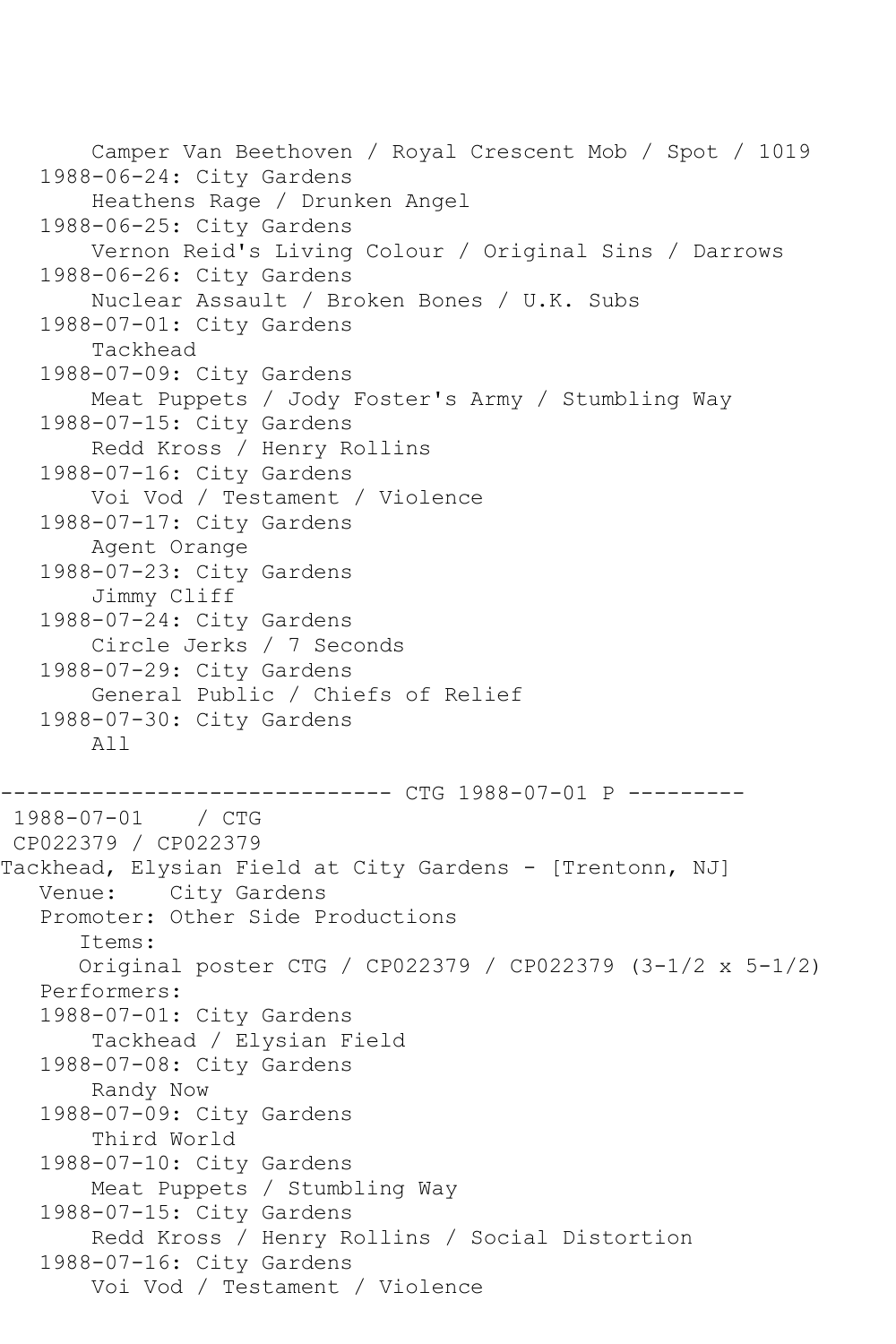```
 1988-07-17: City Gardens
        Agent Orange / Slammin' Watusis
    1988-07-20: City Gardens
        Flotsam and Jetsam / Gang Green
    1988-07-23: City Gardens
        Jimmy Cliff
   1988-07-24: City Gardens
        Circle Jerks / 7 Seconds / Vampire Lezbos
    1988-07-25: City Gardens
        Iggy Pop
    1988-07-30: City Gardens
        All / D.O.A. / Government Issue / Hard-Ons
------------------------------ CTG 1988-07-15 P ---------
1988-07-15 / CTG 
CP022382 / CP022382
Social Distortion, Henry Rollins at City Gardens - [Trentonn, NJ]
   Venue: City Gardens
    Promoter: Other Side Productions
       Items:
       Original poster CTG / CP022382 / CP022382 (3-1/2 x 5-1/2)
   Performers:
    1988-07-15: City Gardens
        Social Distortion / Henry Rollins
    1988-07-16: City Gardens
        Sanctuary / Testament / Violence
    1988-07-17: City Gardens
        Agent Orange / Dag Nasty / Slammin' Watusis
    1988-07-22: City Gardens
        Iggy Pop
    1988-07-23: City Gardens
        Jimmy Cliff
   1988-07-24: City Gardens
        Circle Jerks / 7 Seconds / Vampire Lezbos
    1988-07-30: City Gardens
        All / D.O.A. / Government Issue / Hard-Ons
    1988-08-05: City Gardens
        Ramones / Dickies
    1988-08-07: City Gardens
        Agnostic Front / S.N.F.U. / Vandals
   1988-08-14: City Gardens
        Dirty Rotten Imbeciles / Kreator / Holy Terror
    1988-08-19: City Gardens
        Ranking Roger's General Public / Chiefs of Relief
    1988-08-26: City Gardens
        Toasters / Citizens
```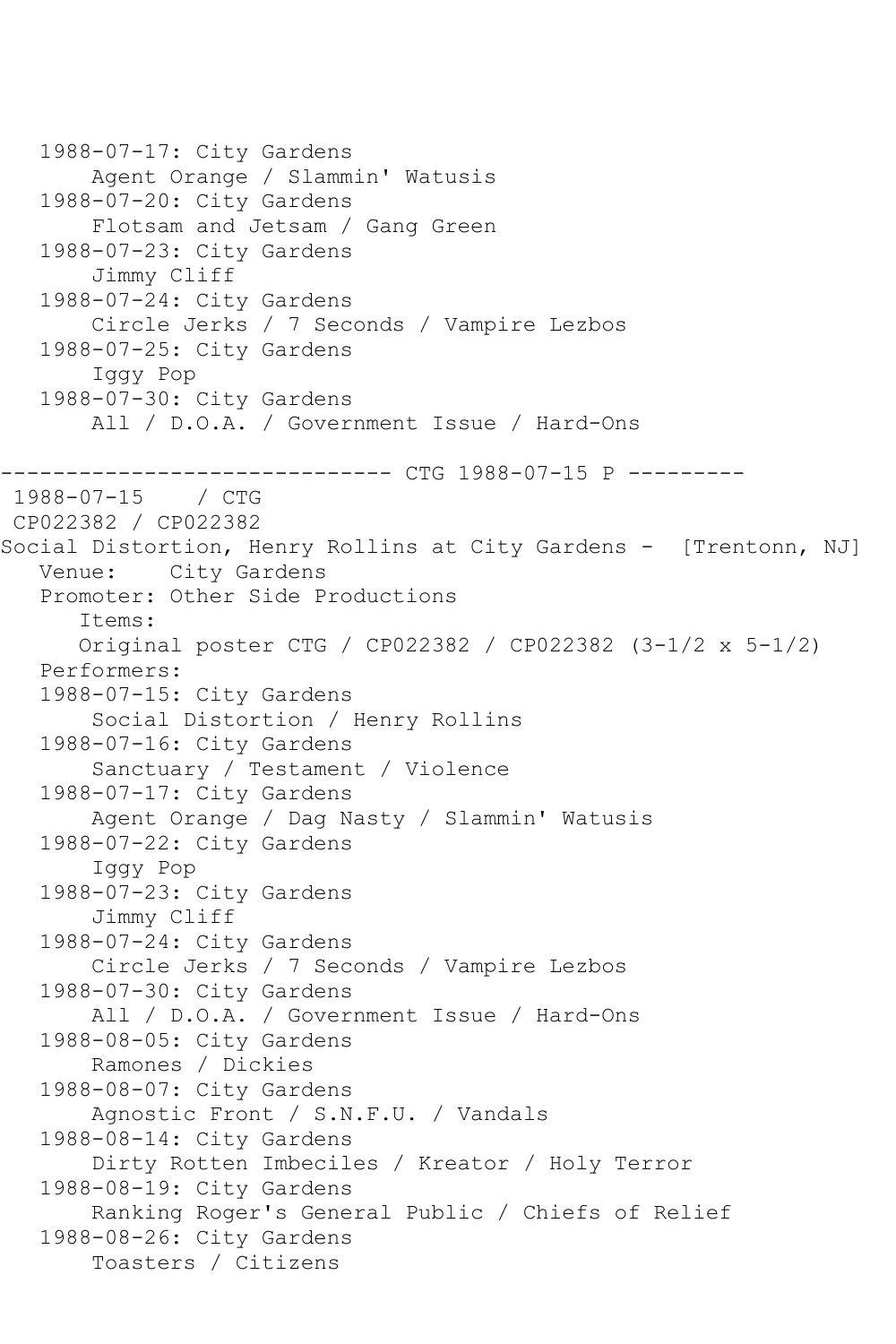------------------------------ CTG 1988-08-05 P --------- 1988-08-05 CP022381 / CP022381 Ramones, Dickies at City Gardens - [Trentonn, NJ] Venue: City Gardens Promoter: Other Side Productions Items: Original poster CTG / CP022381 / CP022381 (3-1/2 x 5-1/2) Performers: 1988-08-05: City Gardens Ramones / Dickies 1988-08-06: City Gardens Randy Now 1988-08-07: City Gardens Agnostic Front / S.N.F.U. / Vandals 1988-08-14: City Gardens Dirty Rotten Imbeciles / Kreator / Holy Terror 1988-08-19: City Gardens Ranking Roger / Chiefs of Relief 1988-08-20: City Gardens Smithereens / Stealin' Horses 1988-08-26: City Gardens Toasters / Citizens 1988-08-28: City Gardens Murphy's Law / GWAR / Mentors ------------------------------ CTG 1988-08-19 P --------- 1988-08-19 / CTG CP022385 / CP022385 Ranking Roger, Chiefs of Relief at City Gardens - [Trentonn, NJ] Venue: City Gardens Promoter: Other Side Productions Items: Original poster CTG / CP022385 / CP022385 (3-1/2 x 5-1/2) Performers: 1988-08-19: City Gardens Ranking Roger / Chiefs of Relief 1988-08-20: City Gardens Smithereens / Stealin' Horses 1988-08-26: City Gardens Toasters / Citizens 1988-08-28: City Gardens Murphy's Law / GWAR / Mentors or 1988-09-02: City Gardens Shades 1988-09-03: City Gardens Randy Now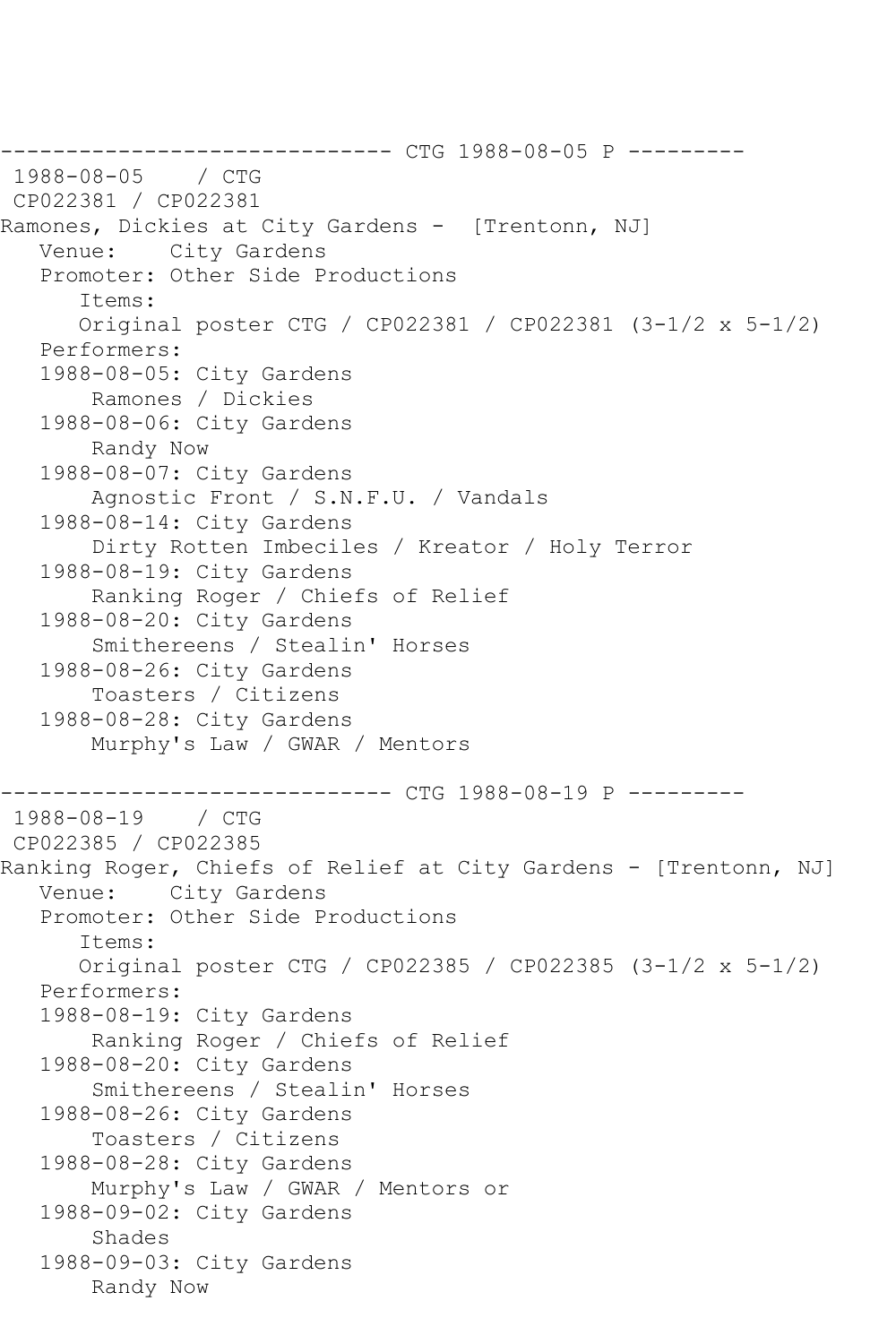```
 1988-09-10: City Gardens
        Itals / Roots Radics / Kanam
    1988-09-23: City Gardens
        Rape Man
    1988-09-25: City Gardens
        Dayglo Abortions / Poison Idea / Bad Religion
    1988-10-01: City Gardens
        Damned / Sham 69
    1988-10-07: City Gardens
        Sly Dunbar and Robbie Shakespeare / Maxi Priest / Freddie 
Mcgregor
------------------------------ CTG 1988-09-10 P ---------
1988-09-10 / CTG 
CP022384 / CP022384
Itals, Roots Radics at City Gardens - [Trentonn, NJ]
   Venue: City Gardens
    Promoter: Other Side Productions
       Items:
       Original poster CTG / CP022384 / CP022384 (3-1/2 x 5-1/2)
    Performers:
   1988-09-10: City Gardens
        Itals / Roots Radics / Kname
    1988-09-17: City Gardens
        Danzig / Ism
    1988-09-23: City Gardens
        Rape Man / Bullet Lavolta / L.S.D.
    1988-09-24: City Gardens
        Social Distortion / Pagan Babies / Uprise
    1988-09-25: City Gardens
        Dayglo Abortions / L-7 / Poison Idea / Bad Religion
    1988-09-28: City Gardens
        Robin Trower / Aviator
    1988-09-30: City Gardens
        Jack Bruce
    1988-10-01: City Gardens
        Damned / Sham 69
    1988-10-02: City Gardens
        Sly Dunbar and Robbie Shakespeare / Maxi Priest
              ------------------------------ CTG 1988-09-30 P ---------
1988 - 09 - 30CP022386 / CP022386
Jack Bruce, Fusionaires at City Gardens - [Trentonn, NJ]
   Venue: City Gardens
    Promoter: Other Side Productions
       Items:
```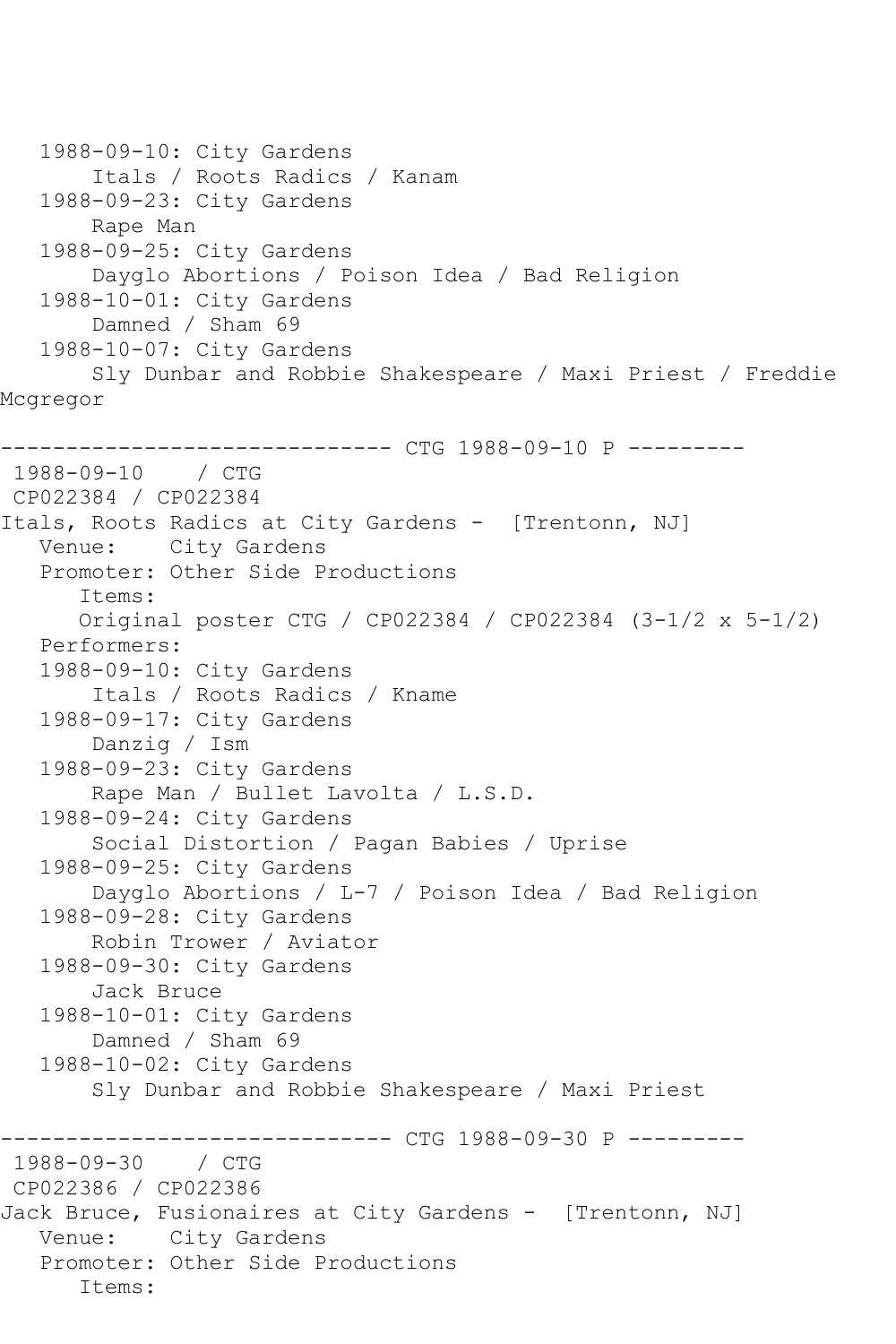Original poster CTG / CP022386 / CP022386 (3-1/2 x 5-1/2) Performers: 1988-09-30: City Gardens Jack Bruce / Fusionaires 1988-10-01: City Gardens Original Sins / Sham 69 1988-10-02: City Gardens Sly Dunbar and Robbie Shakespeare / Maxi Priest / Freddie Mcgregor 1988-10-07: City Gardens Toasters / Scofflaws 1988-10-08: City Gardens Flock of Seagulls / Chucks / Blenders 1988-10-14: City Gardens Ramones / Citizens 1988-10-15: City Gardens Ramones / Vision 1988-10-26: City Gardens Burning Spear 1988-10-30: City Gardens Jane's Addiction / All 1988-11-02: City Gardens Skinny Puppy 1988-11-04: City Gardens Royal Crescent Mob 1988-11-06: City Gardens Voi Vod 1988-11-12: City Gardens Wailers 1988-11-20: City Gardens G.B.H. ------------------------------ CTG 1988-10-26 P ---------  $1988 - 10 - 26$ CP022389 / CP022389 Burning Spear, Skinny Puppy at City Gardens - [Trentonn, NJ] Venue: City Gardens Promoter: Other Side Productions Items: Original poster CTG / CP022389 / CP022389 (3-1/2 x 5-1/2) Performers: 1988-10-26: City Gardens Burning Spear 1988-11-02: City Gardens Skinny Puppy 1988-11-04: City Gardens Royal Crescent Mob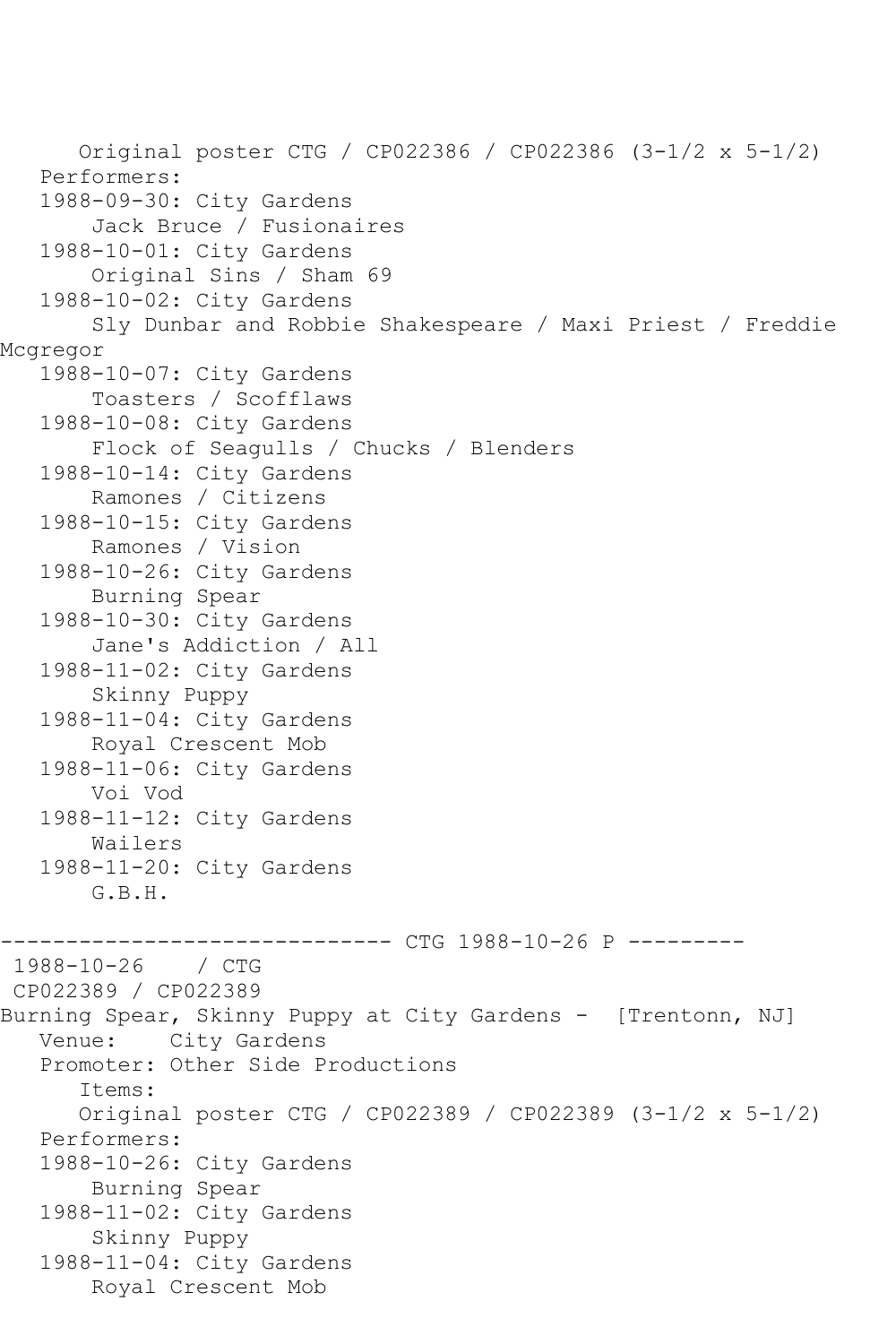1988-11-06: City Gardens Voi Vod / Violence 1988-11-11: City Gardens Devo 1988-11-12: City Gardens Wailers 1988-11-19: City Gardens G.B.H. 1988-12-17: City Gardens Ministry ------------------------------ CTG 1988-11-11 P --------- 1988-11-11 / CTG CP022388 / CP022388 Devo, Wailers at City Gardens - [Trentonn, NJ] Venue: City Gardens Promoter: Other Side Productions Items: Original poster CTG / CP022388 / CP022388 (3-1/2 x 5-1/2) Performers: 1988-11-11: City Gardens Devo 1988-11-12: City Gardens Wailers 1988-11-14: City Gardens Ian Hunter and Mick Ronson / Aviator 1988-11-19: City Gardens G.B.H. / GWAR 1988-11-25: City Gardens Eek-A-Mouse / Shinehead 1988-11-26: City Gardens Information Society 1988-12-02: City Gardens Citizens 1988-12-03: City Gardens Danzig 1988-12-17: City Gardens Ministry ------------------------------ CTG 1988-11-12 P --------- 1988-11-12 / CTG CP022436 / CP022436 Wailers, Ian Hunter and Mick Ronson at City Gardens - [Trentonn, NJ] Venue: City Gardens Promoter: Other Side Productions Items: Original poster CTG / CP022436 / CP022436 (8-1/2 x 11)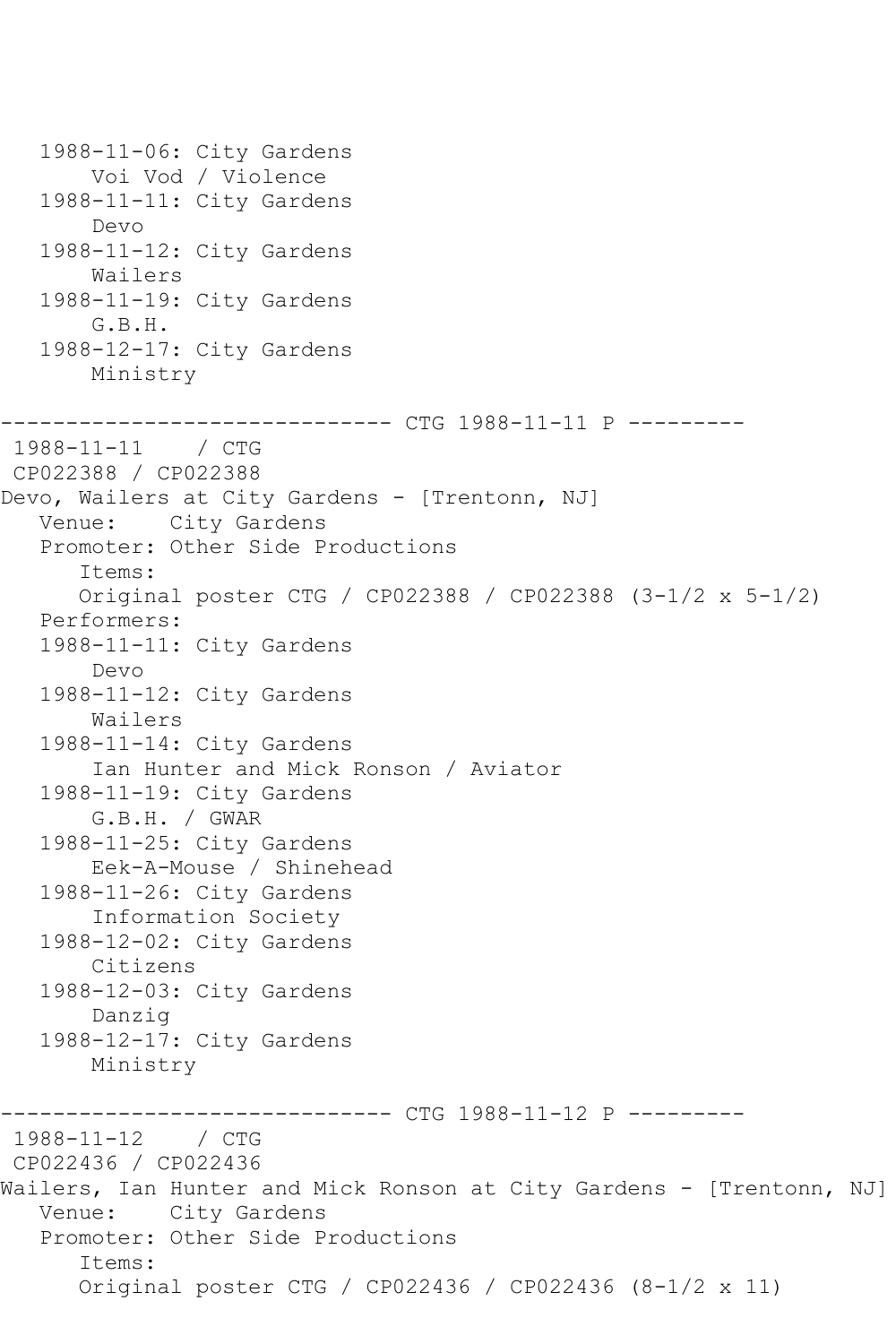```
 Performers:
    1988-11-12: City Gardens
        Wailers
    1988-11-14: City Gardens
        Ian Hunter and Mick Ronson / Aviator
    1988-11-19: City Gardens
        G.B.H. / GWAR
    1988-11-25: City Gardens
        Eek-A-Mouse / Shinehead
    1988-11-26: City Gardens
        Information Society
    1988-12-02: City Gardens
        Citizens
    1988-12-03: City Gardens
        Danzig
    1988-12-17: City Gardens
        Ministry
                       --------- CTG 1988-12-16 P ---------
1988-12-16 / CTG 
CP022354 / CP022354
Ice-T, Ministry at City Gardens - [Trentonn, NJ]
   Venue: City Gardens
    Promoter: Other Side Productions
       Items:
       Original poster CTG / CP022354 / CP022354 (3-1/2 x 5-1/2)
   Performers:
    1988-12-16: City Gardens
        Ice-T
    1988-12-17: City Gardens
        Ministry
    1988-12-30: City Gardens
        Cramps
    1989-01-01: City Gardens
        Circle Jerks
    1989-01-07: City Gardens
        Flock of Seagulls
            ------------------------------ CTG 1988-12-25 P ---------
1988 - 12 - 25CP022387 / CP022387
Randy Now, Cramps at City Gardens [Trentonn, NJ]
   Venue: City Gardens
    Promoter: Other Side Productions
       Items:
       Original poster CTG / CP022387 / CP022387 (3-1/2 x 5-1/2)
   Performers:
```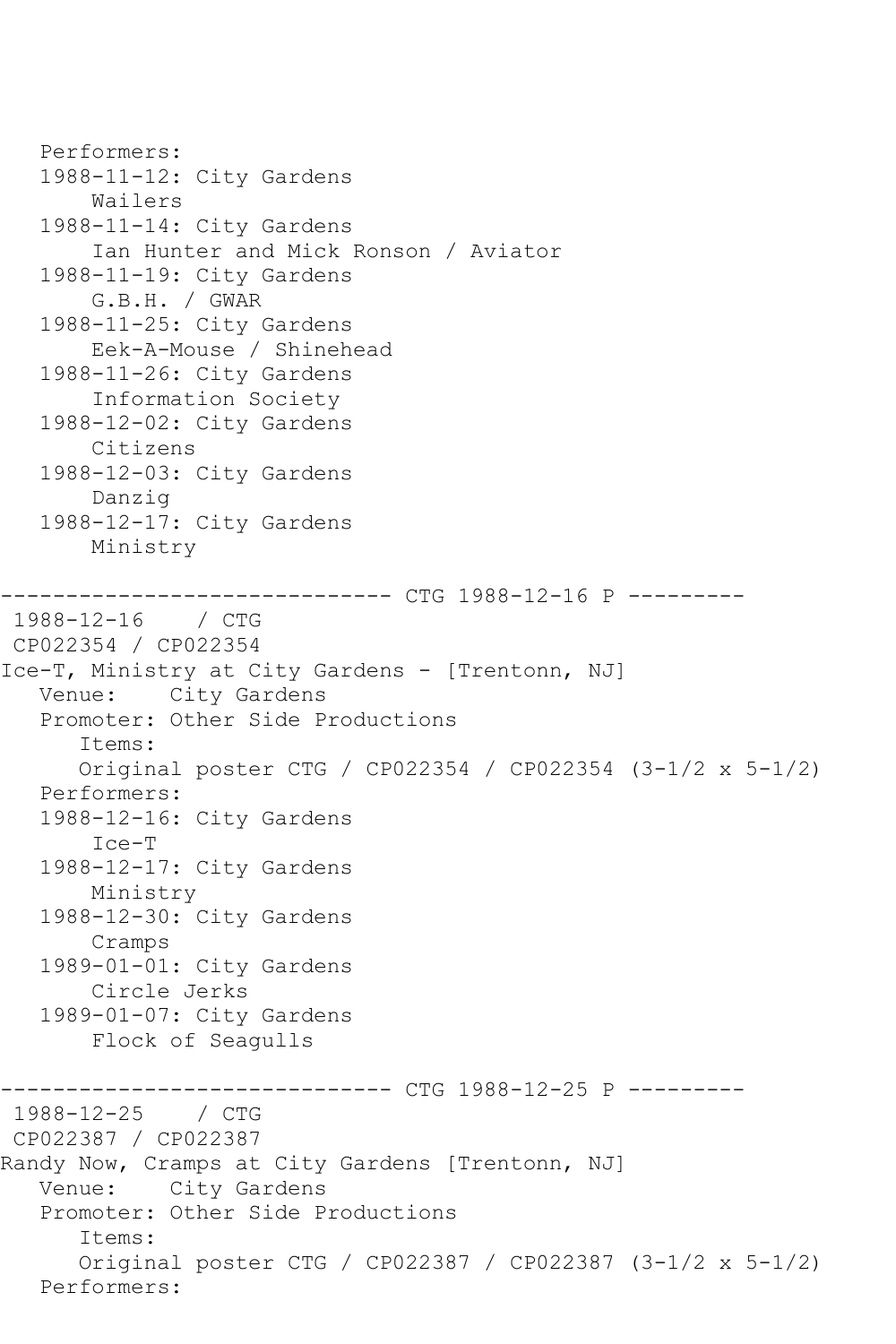```
 1988-12-25: City Gardens
        Randy Now
    1988-12-30: City Gardens
        Cramps / Mad Daddys
    1989-01-01: City Gardens
        Circle Jerks / Dead Spot
    1989-01-06: City Gardens
        Shock Troop / Aviator / P. Plumeri
    1989-01-08: City Gardens
        Blue Oyster Cult / Circus of Power
   1989-01-13: City Gardens
        Toasters / Citizens / Chucks
    1989-01-20: City Gardens
        Bullet Boys / Adrian Dodz
    1989-01-27: City Gardens
        Feelies / Yo La Tengo
    1989-01-28: City Gardens
        Flock of Seagulls
               ------------------------------ CTG 1989-01-20 P ---------
1989 - 01 - 20CP022355 / CP022355
Bullet Boys, Private Life at City Gardens - [Trentonn, NJ]
   Venue: City Gardens
    Promoter: Other Side Productions
       Items:
       Original poster CTG / CP022355 / CP022355 (3-1/2 x 5-1/2)
    Performers:
    1989-01-20: City Gardens
        Bullet Boys / Private Life / Adrian Dodz
    1989-01-27: City Gardens
        Feelies / Yo La Tengo
   1989-02-05: City Gardens
        7 Seconds / Sticks and Stones
    1989-02-10: City Gardens
        GWAR
    1989-02-19: City Gardens
        Lene Lovich
    1989-02-24: City Gardens
        Henry Rollins / Ween
    1989-02-25: City Gardens
        Toots and the Maytals
    1989-02-26: City Gardens
        Jane's Addiction
                      --------- CTG 1989-02-19 P -----
```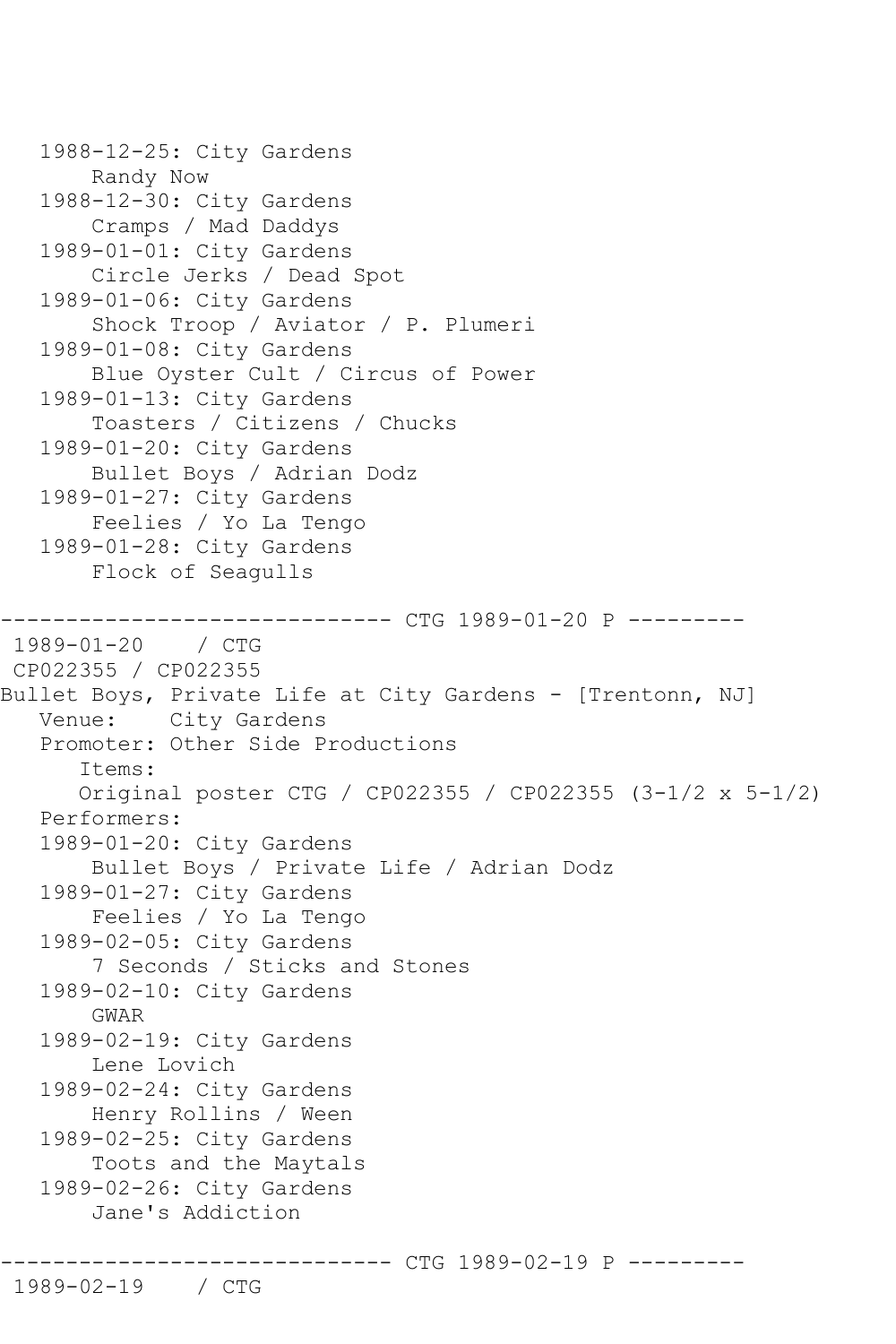```
CP022356 / CP022356
Lene Lovich, Blenders at City Gardens - [Trentonn, NJ]
   Venue: City Gardens
    Promoter: Other Side Productions
       Items:
       Original poster CTG / CP022356 / CP022356 (3-1/2 x 5-1/2)
    Performers:
    1989-02-19: City Gardens
        Lene Lovich / Blenders / Tanz Waffen
    1989-02-24: City Gardens
        Henry Rollins / Ween
    1989-02-25: City Gardens
        Toots and the Maytals / Second Step
    1989-02-26: City Gardens
        Jane's Addiction
    1989-03-03: City Gardens
        Sister Carol / Panic
    1989-03-10: City Gardens
        Paul Stanley / Warrant
    1989-03-12: City Gardens
        Broken Bones
    1989-03-17: City Gardens
        Gregory Isaacs
    1989-03-24: City Gardens
        Urban Blight
    1989-03-26: City Gardens
        Dark Angel
    1989-04-14: City Gardens
        Ramones
    1989-04-22: City Gardens
        Graham Parker
    1989-04-23: City Gardens
        Bad Brains
                       ------------------------------ CTG 1989-03-26 P ---------
1989-03-26 / CTG 
CP022357 / CP022357
Dark Angel, Death at City Gardens - [Trentonn, NJ]
   Venue: City Gardens
    Promoter: Other Side Productions
       Items:
       Original poster CTG / CP022357 / CP022357 (3-1/2 x 5-1/2)
   Performers:
    1989-03-26: City Gardens
        Dark Angel / Death / Hari Kari
    1989-03-31: City Gardens
        Killing Joke / Ween / I Love You
```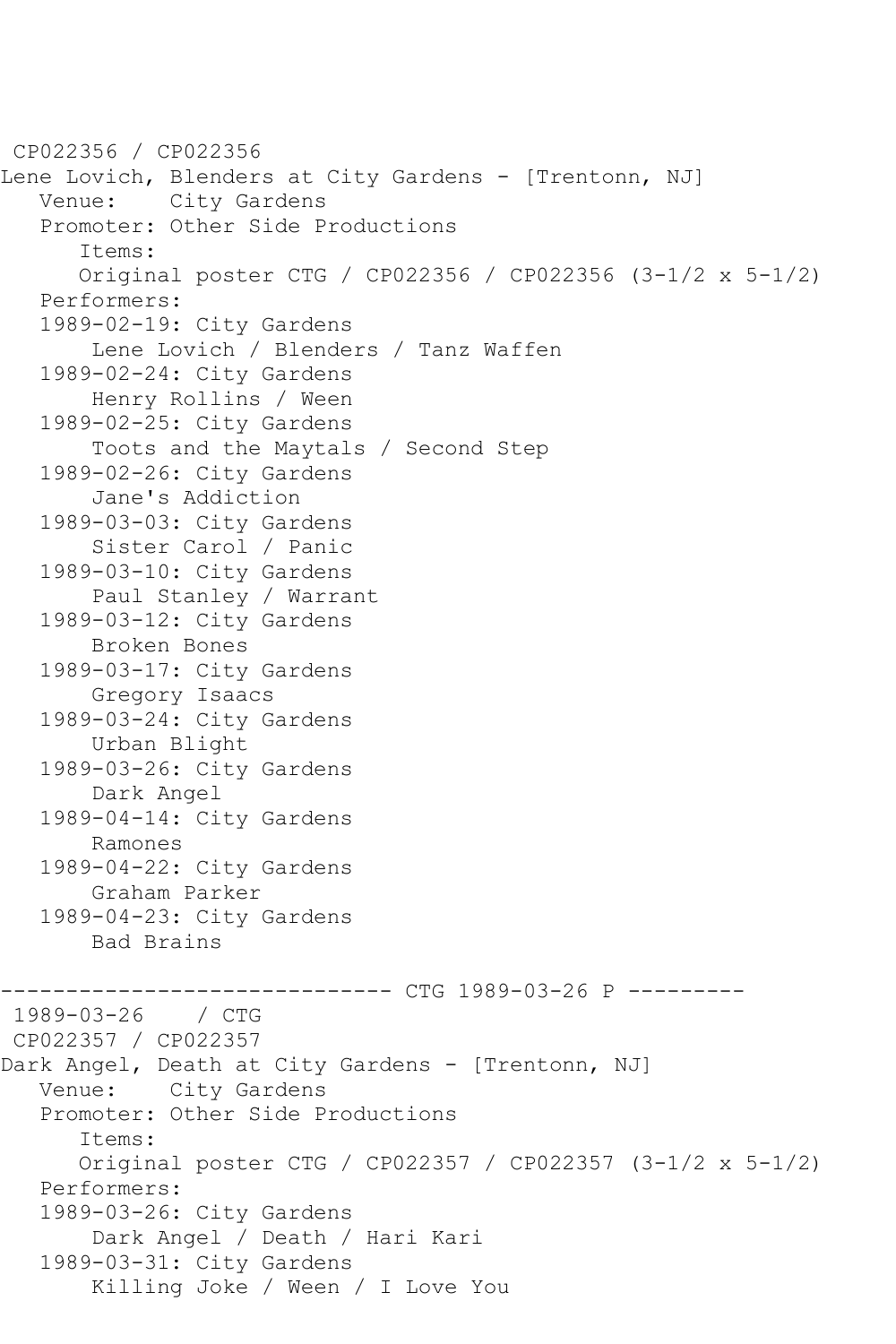```
 1989-04-07: City Gardens
        Citizens Panic! / Now
   1989-04-14: City Gardens
        Ramones
   1989-04-16: City Gardens
        Graham Parker / Pierce Turner
   1989-04-23: City Gardens
        Bad Brains / Leeway
         ------------------------------ CTG 1989-09-29 P ---------
1989-09-29 / CTG 
CP011615 / CS07652
Yellowman, Panic at City Gardens [Trentonn, NJ]
   Notes: Offset
   Venue: City Gardens
       Items:
      Original poster CTG / CP011615 / CS07652
   Performers:
   1989-09-29 1989-10-11: City Gardens
        Yellowman / Panic / Flaming Lips / Mudhoney / Fluid / Wailers 
/ New Dub Warriors / Henry Rollins / Ween / Bush Babies
------------------------------ CTG 1989-10-27 P ---------
1989-10-27 / CTG 
CP011617 / CS07654
GWAR, Mudhoney at City Gardens [Trentonn, NJ]
   Notes: Photocopy
   Venue: City Gardens
       Items:
       Original poster CTG / CP011617 / CS07654
   Performers:
   1989-10-27 1989-12-03: City Gardens
       GWAR / Mudhoney / Fluid / Joe Strummer / Buzzcocks / Flight 
of Mavis / Eek-A-Mouse / Soundgarden / Bullet Lavolta / I Love You / 
Dickies / Young Fresh Fellows / Citizens / Urban Blight / Toasters / 
7 Seconds / Bad Religion
              ------------------------------ CTG 1989-11-25 P ---------
1989-11-25
CP011616 / CS07653
Eek-A-Mouse, Shinehead at City Gardens [Trentonn, NJ]
   Notes: Photocopy
   Venue: City Gardens
       Items:
      Original poster CTG / CP011616 / CS07653
   Performers:
   1989-11-25 1989-12-30: City Gardens
```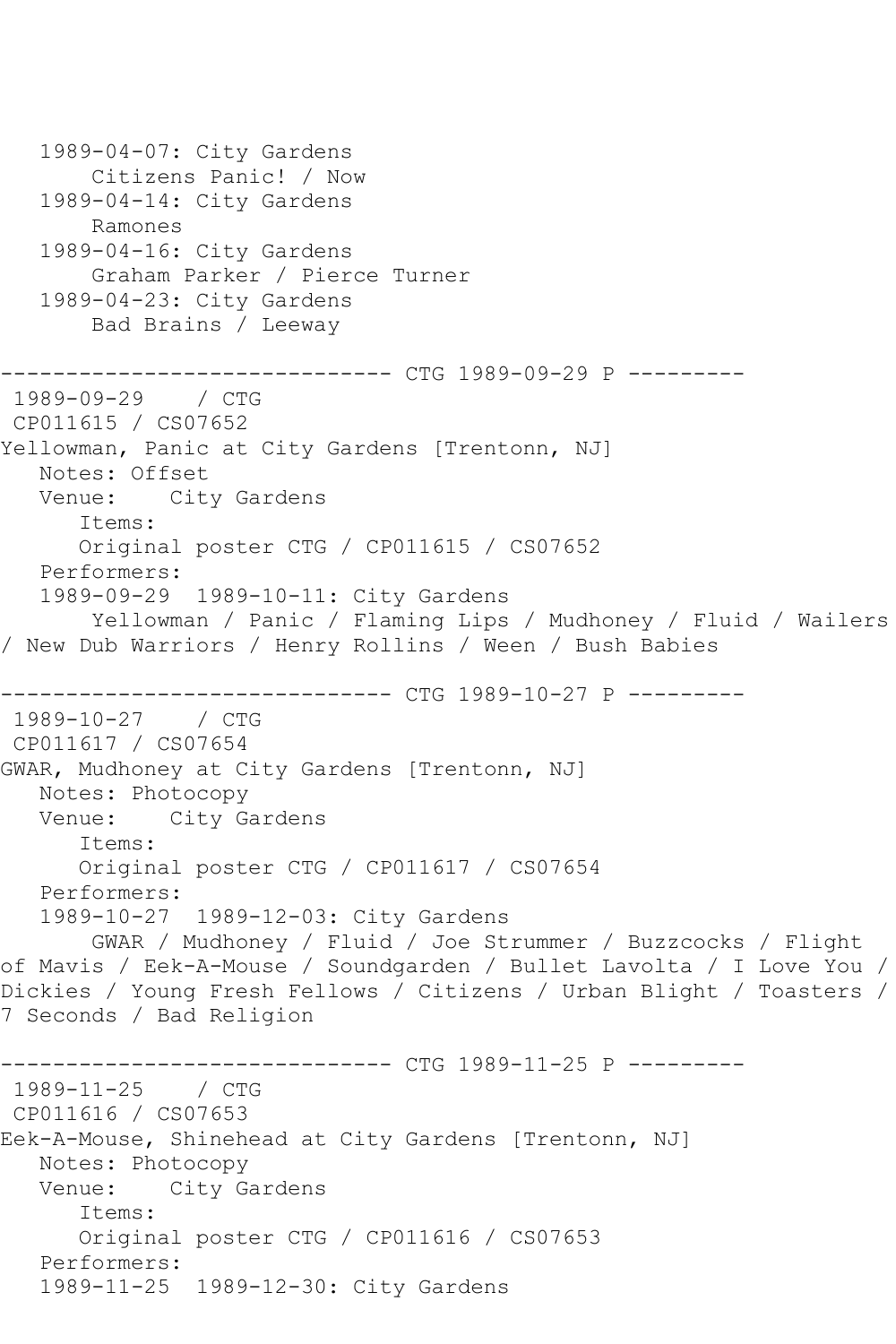Eek-A-Mouse / Shinehead / Information Society / Citizens / Panic / Ice-T / Ministry / Low / Cramps / Mad Daddys / Circle Jerks / Bullet Boys / Living Colour ------------------------------ CTG 1990-01-19 P --------- 1990-01-19 / CTG CP022424 / CP022424 Bim Skala Bim, Flinch at City Gardens - [Trentonn, NJ] Venue: City Gardens Promoter: Other Side Productions Items: Original poster CTG / CP022424 / CP022424 (8-1/2 x 11) Performers: 1990-01-19: City Gardens Bim Skala Bim / Flinch / Bouncing Souls 1990-01-21: City Gardens Mighty Lemon Drops / Ocean Blue / John Wesley Harding 1990-02-02: City Gardens Henry Rollins 1990-02-11: City Gardens Meat Puppets / Eleventh Dream Day 1990-02-18: City Gardens Dirty Rotten Imbeciles / Nasty Savage / Sick of It All / Ripping Corpse 1990-02-23: City Gardens Ramones ------------ CTG 1990-02-11 P ---------1990-02-11 / CTG CP022358 / CP022358 Meat Puppets, Eleventh Day Dream at City Gardens - [Trentonn, NJ] Venue: City Gardens Promoter: Other Side Productions Items: Original poster CTG / CP022358 / CP022358 (3-1/2 x 5-1/2) Performers: 1990-02-11: City Gardens Meat Puppets / Eleventh Day Dream 1990-02-16: City Gardens Acoustic Seconds / Ween 1990-02-18: City Gardens Dirty Rotten Imbeciles / Nasty Savage / Sick of It All / Ripping Corpse 1990-02-23: City Gardens Ramones / Fiendz 1990-03-02: City Gardens Romantics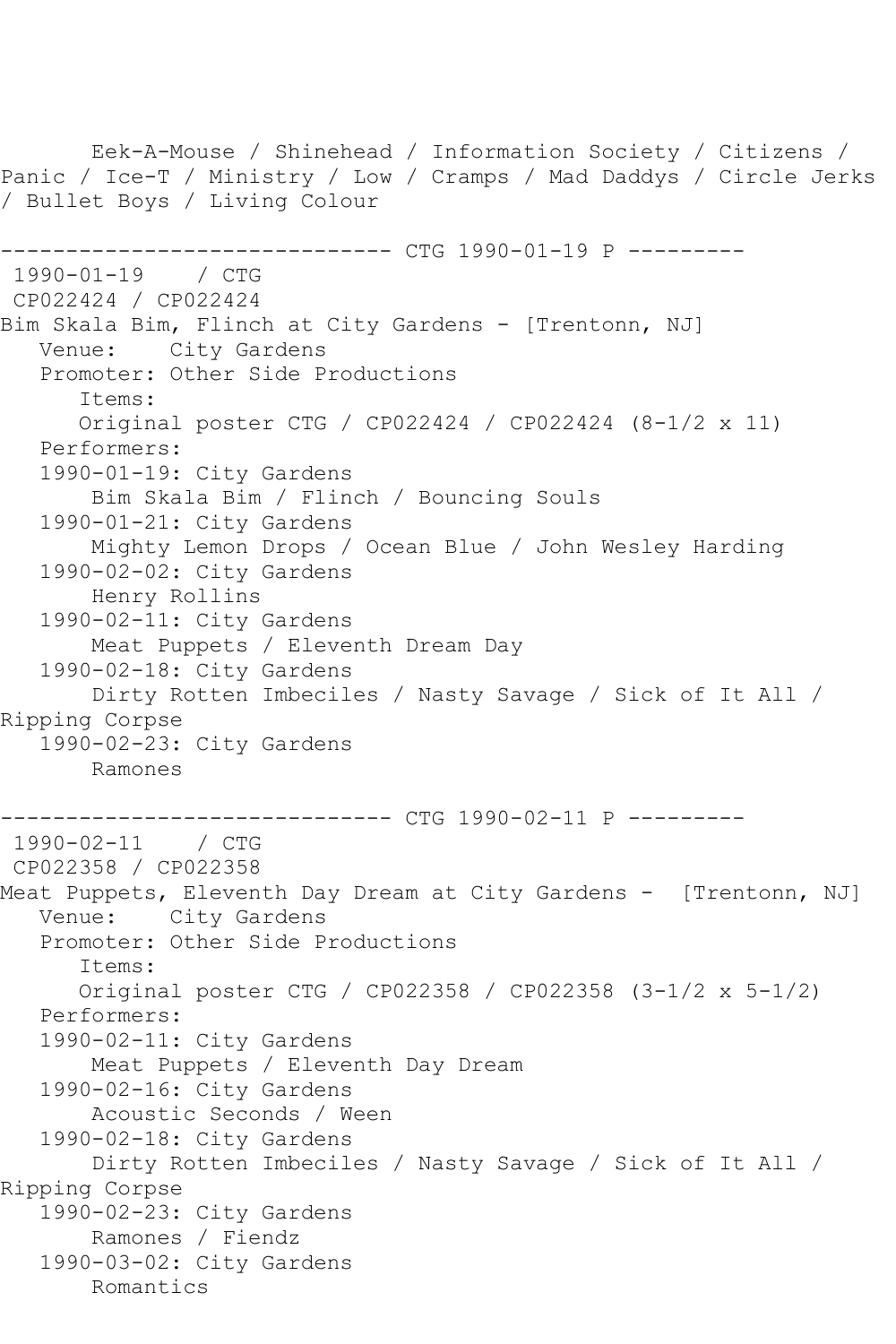```
 1990-03-11: City Gardens
        Judge / Outburst / Intensity
   1990-03-16: City Gardens
        Voi Vod / Soundgarden / Faith No More
   1990-03-23: City Gardens
        Dramarama
   1990-03-25: City Gardens
        Chain of Strength / Vision / Killing Time / Uppercut
   1990-03-30: City Gardens
        Toasters / Scram!
                  ------------ CTG 1990-04-06 P ---------
1990-04-06 / CTG 
CP022361 / CP022361
Randy Now, Testament at City Gardens - [Trentonn, NJ]
   Venue: City Gardens
   Promoter: Other Side Productions
       Items:
       Original poster CTG / CP022361 / CP022361 (3-1/2 x 5-1/2)
   Performers:
   1990-04-06: City Gardens
        Randy Now
   1990-04-08: City Gardens
        Testament / Savatage / Nuclear Assault
   1990-04-13: City Gardens
        Feelies / 12:01 / Love Child
   1990-04-20: City Gardens
        New York Citizens / Steadys / Public Service
   1990-04-27: City Gardens
        Ocean Blue / Chucks / Stumbling Way
   1990-04-29: City Gardens
        Token Entry / Bigger Thomas / Bouncing Souls / Dubside
   1990-05-04: City Gardens
        Rettmans / Conrads
   1990-05-06: City Gardens
        Poison Idea / Wrecking Crew / Sticks and Stones
   1990-05-11: City Gardens
        Cramps / Flat Duo Jets
   1990-05-18: City Gardens
        Social Distortion
                 -------------- CTG 1990-05-04 P ----------
1990-05-04 / CTG 
CP022359 / CP022359
Eek-A-Mouse, NY Citizens at City Gardens [Trentonn, NJ]
   Venue: City Gardens
   Promoter: Other Side Productions
```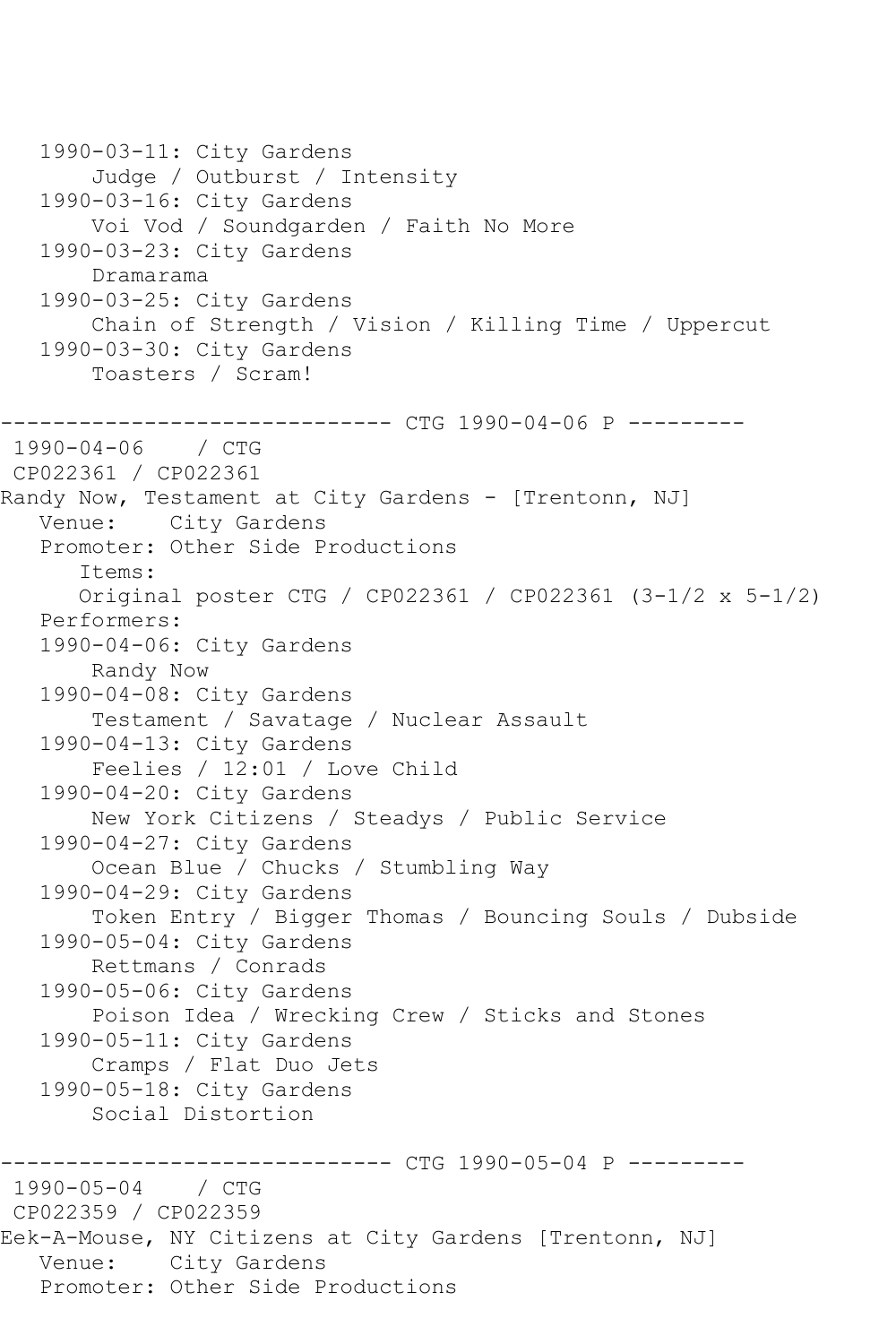Items: Original poster CTG / CP022359 / CP022359 (3-1/2 x 5-1/2) Performers: 1990-05-04: City Gardens Eek-A-Mouse / NY Citizens / Now / Raucous Brothers 1990-05-06: City Gardens Poison Idea / Ripping Corpse / Wrecking Crew / Sticks and StonesPiece 1990-05-11: City Gardens Cramps / Flat Duo Jets 1990-05-18: City Gardens Social Distortion / Gang Green / Lucy Brown 1990-05-26: City Gardens They Might Be Giants / Jack Rubies / They Might be Rettmans 1990-06-08: City Gardens Robin Trower 1990-06-17: City Gardens 7 Seconds / I Love You 1990-06-22: City Gardens Flock of Seagulls 1990-06-29: City Gardens Bad Religion / Vision / Shades Apart / Seperate Piece ------------------------------ CTG 1990-06-08 P --------- 1990-06-08 CP022360 / CP022360 Robin Trower, Nix and the Sidekixx at City Gardens [Trentonn, NJ] Venue: City Gardens Promoter: Other Side Productions Items: Original poster CTG / CP022360 / CP022360 (3-1/2 x 5-1/2) Performers: 1990-06-08: City Gardens Robin Trower / Nix and the Sidekixx 1990-06-10: City Gardens Gorilla Biscuits / Sick of It All / Judge 1990-06-13: City Gardens Jesus and Mary Chain / Just a Boy 1990-06-15: City Gardens Toasters / Bigger Thomas 1990-06-22: City Gardens Flock of Seagulls / Chucks / 12:01 1990-06-24: City Gardens Psychic TV / Celebrity Skin 1990-06-29: City Gardens Bad Religion / All / Vision / Shades Apart 1990-07-01: City Gardens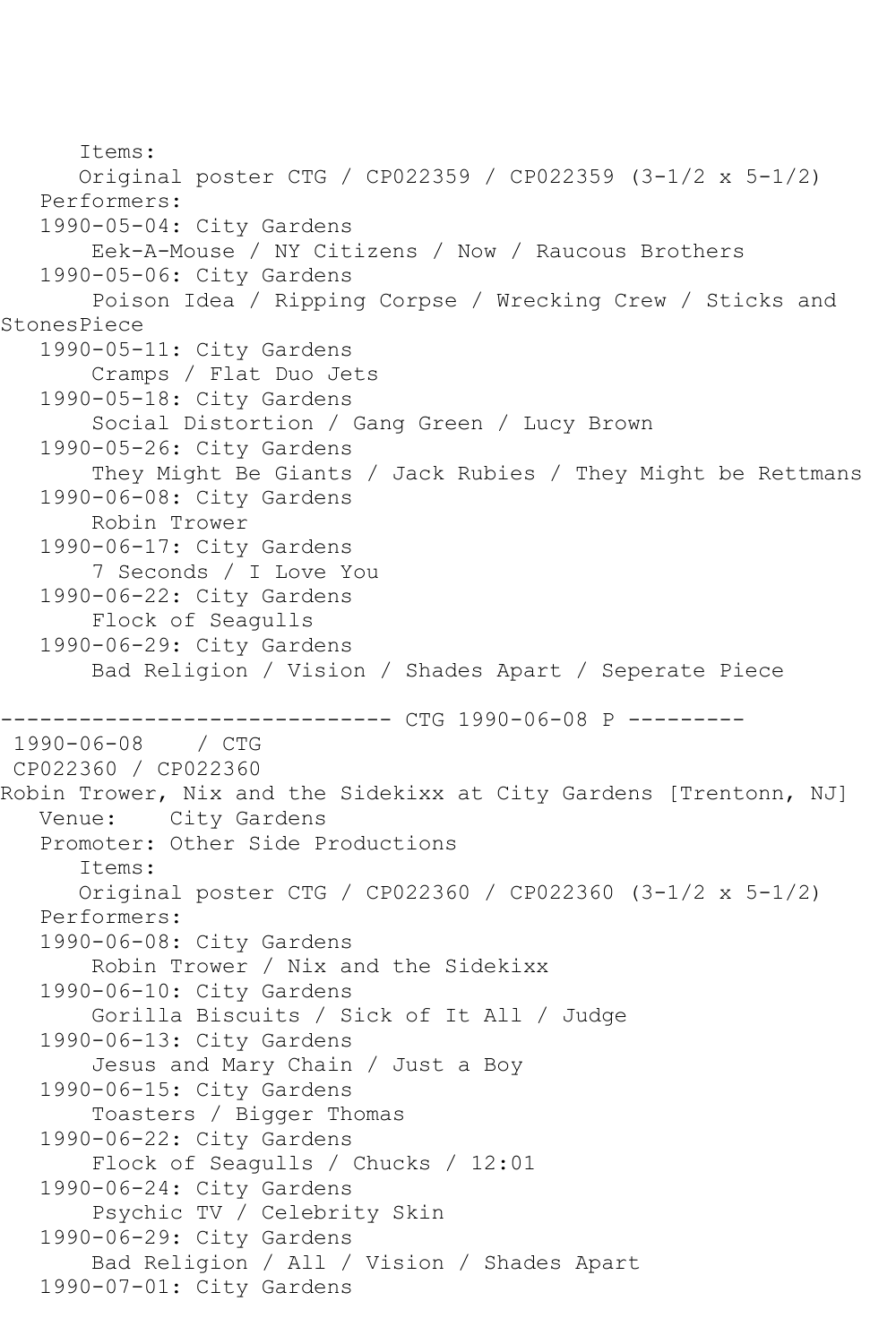Shelter / Quicksand 1990-07-06: City Gardens Bim Skala Bim / Blenders 1990-07-08: City Gardens Flotsam and Jetsam / Prong 1990-07-13: City Gardens Nine Inch Nails / Meat Beat Manifesto 1990-07-22: City Gardens Dread Zeppelin / Ween ------------------------------ CTG 1990-06-29 P --------- 1990-06-29 / CTG CP022362 / CP022362 Bad Religion, All at City Gardens - [Trentonn, NJ] Venue: City Gardens Promoter: Other Side Productions Items: Original poster CTG / CP022362 / CP022362 (3-1/2 x 5-1/2) Performers: 1990-06-29: City Gardens Bad Religion / All / Vision / Shades Apart 1990-07-01: City Gardens Warzone / Shelter / Quicksand / Inside Out 1990-07-06: City Gardens Bim Skala Bim / Bop Harvey / Flinch / Conrads 1990-07-08: City Gardens Flotsam and Jetsam / Prong / When the Storm Comes Down 1990-07-11: City Gardens Beatnik Pop / Extremes 1990-07-13: City Gardens Nine Inch Nails / Meat Beat Manifesto 1990-07-22: City Gardens Dread Zeppelin / Rebel Pebbles / Ween 1990-08-03: City Gardens Burning Spear / Ras Michael 1990-08-12: City Gardens Dirty Rotten Imbeciles 1990-08-17: City Gardens Death Angel / Forbidden 1990-08-24: City Gardens Yellowman / Black Uhuru / Sophia George / Sagittarius Band -------------- CTG 1990-12-02 P ---------1990-12-02 / CTG CP022332 / CP022332 Shelter, Quicksand at City Gardens - [Trentonn, NJ] Venue: City Gardens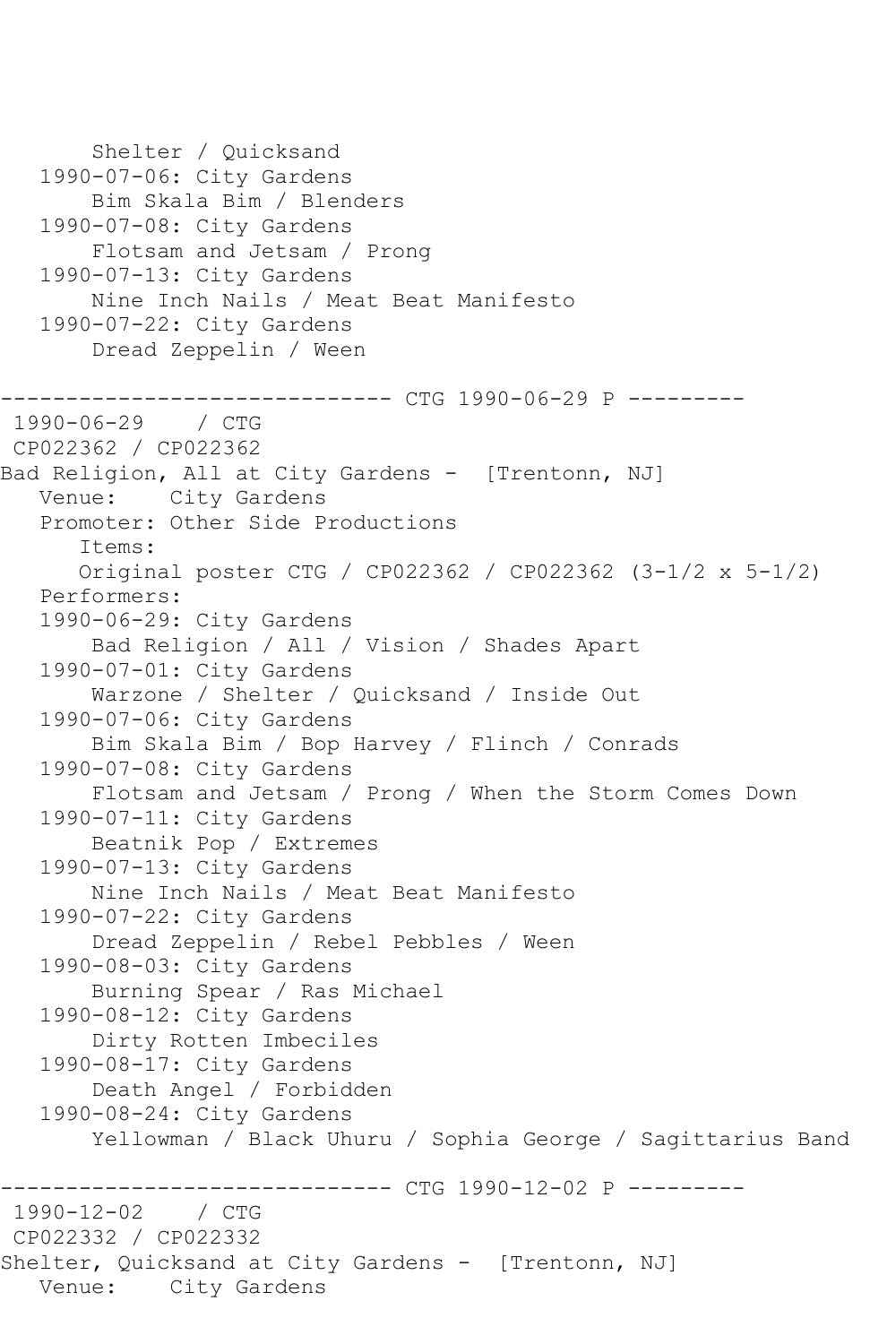```
 Items:
      Original poster CTG / CP022332 / CP022332 (3-1/2 x 5-1/2)
   Performers:
   1990-12-02: City Gardens
        Shelter / Quicksand / Turning Point / Redemption
   1990-12-07: City Gardens
        Ween / Cackling Crows / Tibetan Bowlers
   1990-12-14: City Gardens
        Special Beat / Toasters
   1990-12-15: City Gardens
        Melvins / Helmet / Big Nurse
   1990-12-16: City Gardens
       GWAR / Tesco Vee
   1990-12-30: City Gardens
        Leeway
   1990-12-31: City Gardens
        Extremes / Randy Now
   1991-01-04: City Gardens
        Solar Circus
------------------------------ CTG 1990-12-22 P ---------
1990-12-22 / CTG 
CP022432 / CP022432
NRBQ, Whole Wheat Horns at City Gardens - [Trentonn, NJ]
   Venue: City Gardens
   Promoter: Other Side Productions
       Items:
      Original poster CTG / CP022432 / CP022432 (8-1/2 x 11)
   Performers:
   1990-12-22: City Gardens
        NRBQ / Whole Wheat Horns / Ben Vaughan
------------------------------ CTG 1991-02-04 P ---------
1991 - 02 - 04CP022333 / CP022333
Social Distortion, Lunachicks at City Gardens [Trentonn, NJ]
   Venue: City Gardens
   Promoter: Other Side Productions
       Items:
      Original poster CTG / CP022333 / CP022333 (3-1/2 x 5-1/2)
   Performers:
   1991-02-04: City Gardens
        Social Distortion / Lunachicks
   1991-02-08: City Gardens
        Extremes / Randy Now
   1991-02-10: City Gardens
        Killing Joke / Front Line Assembly
```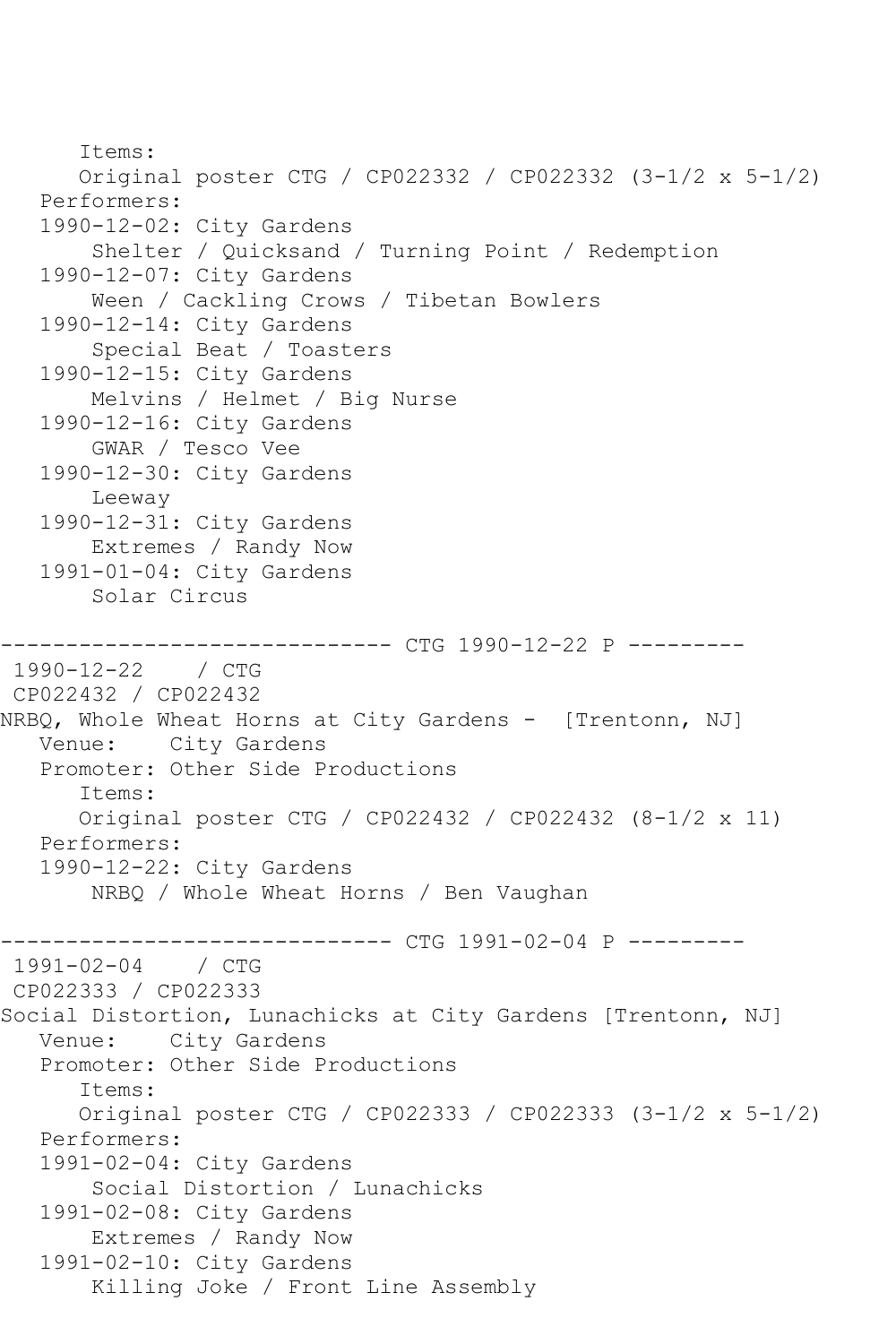```
 1991-02-15: City Gardens
        Bigger Thomas / Lucy Brown / Bouncing Souls / Head Strong
    1991-02-16: City Gardens
        Bad Religion / Raging Lamos / Big Nurse
    1991-03-01: City Gardens
        Henry Rollins
    1991-03-10: City Gardens
        All / Alice Donut / Fiendz
    1991-03-15: City Gardens
        Solar Circus
    1991-03-22: City Gardens
        Toasters / Busters
------------------------------ CTG 1991-03-10 P ---------
1991-03-10 / CTG 
CP022335 / CP022335
All, Alice Donut at City Gardens - [Trentonn, NJ]
   Venue: City Gardens
   Promoter: Other Side Productions
       Items:
       Original poster CTG / CP022335 / CP022335 (3-1/2 x 5-1/2)
   Performers:
    1991-03-10: City Gardens
        All / Alice Donut / Fiendz
    1991-03-15: City Gardens
        Solar Circus
    1991-03-17: City Gardens
        Kreator / Bio-Hazard
    1991-03-19: City Gardens
        Fugazi / Ween
   1991-03-20: City Gardens
        Sam Kinison / Carl Labove
   1991-03-29: City Gardens
        Toasters / Busters
    1991-04-28: City Gardens
        KMFDM / Mussolini Headkick
                    ----------- CTG 1991-03-29 P ----------
1991-03-29 / CTG 
CP022334 / CP022334
Toasters, Busters at City Gardens - [Trentonn, NJ]
   Venue: City Gardens
    Promoter: Other Side Productions
       Items:
       Original poster CTG / CP022334 / CP022334 (3-1/2 x 5-1/2)
    Performers:
    1991-03-29: City Gardens
```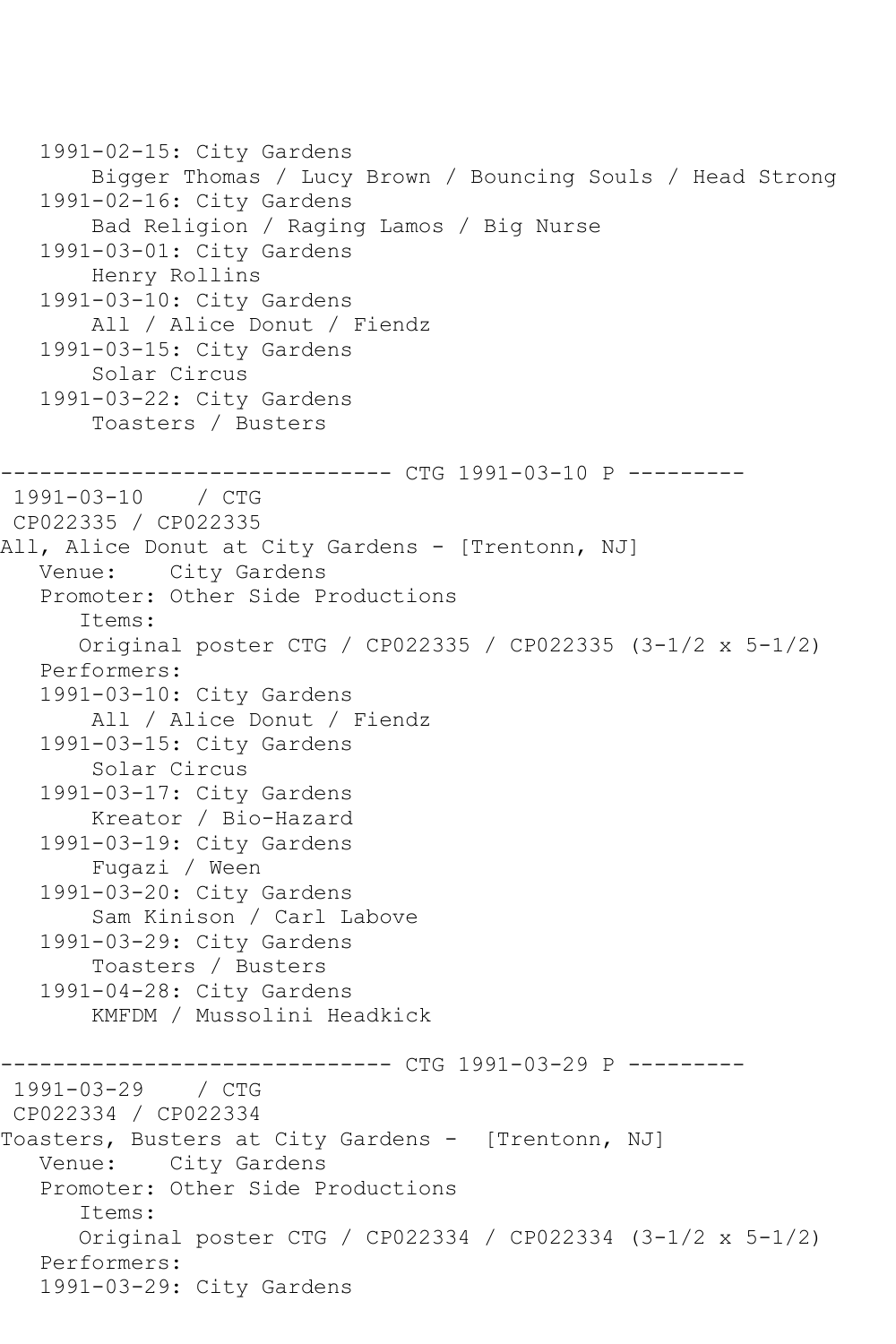```
 Toasters / Busters
    1991-04-07: City Gardens
        GWAR / Mucky Pup
    1991-04-12: City Gardens
        Soft Parade / Nix and the Sidekixx / Crystal Force
    1991-04-22: City Gardens
        Happy Mondays
    1991-04-24: City Gardens
        Jello Biafra
    1991-04-26: City Gardens
        Redd Kross / Yo La Tengo / 12:01
    1991-04-28: City Gardens
        Pigface / KMFDM / Mussolini Headkick
    1991-05-05: City Gardens
        Vision / Insted / Eye for an Eye / Mouthpieece
    1991-05-10: City Gardens
        Solar Circus / Speed of Light Lightshow
    1991-05-10: City Gardens
        Napalm Death / Godflesh / Nocturius
------------------------------ CTG 1991-04-22 P ---------
1991-04-22 / CTG 
CP022331 / CP022331
Happy Mondays, JAMmc's at City Gardens - [Trentonn, NJ]
   Venue: City Gardens
    Promoter: Other Side Productions
       Items:
       Original poster CTG / CP022331 / CP022331 (3-1/2 x 5-1/2)
    Performers:
    1991-04-22: City Gardens
        Happy Mondays / JAMmc's / STEREOmc's
    1991-04-24: City Gardens
        Jello Biafra
   1991-04-26: City Gardens
        Redd Kross / Yo La Tengo / 12:01
    1991-04-28: City Gardens
        Pigface / KMFDM / Silverfish
    1991-05-03: City Gardens
        De La Soul / Unity 2 / Bigger Thomas
    1991-05-05: City Gardens
        Vision / Insted / Eye for an Eye / Mouthpiece
   1991-05-10: City Gardens
        Solar Circus / Speed of Light Lightshow
    1991-05-17: City Gardens
        Dandelion / Second Generation / Brilliant Suns
    1991-05-19: City Gardens
        Napalm Death / Godflesh / Nocturius
```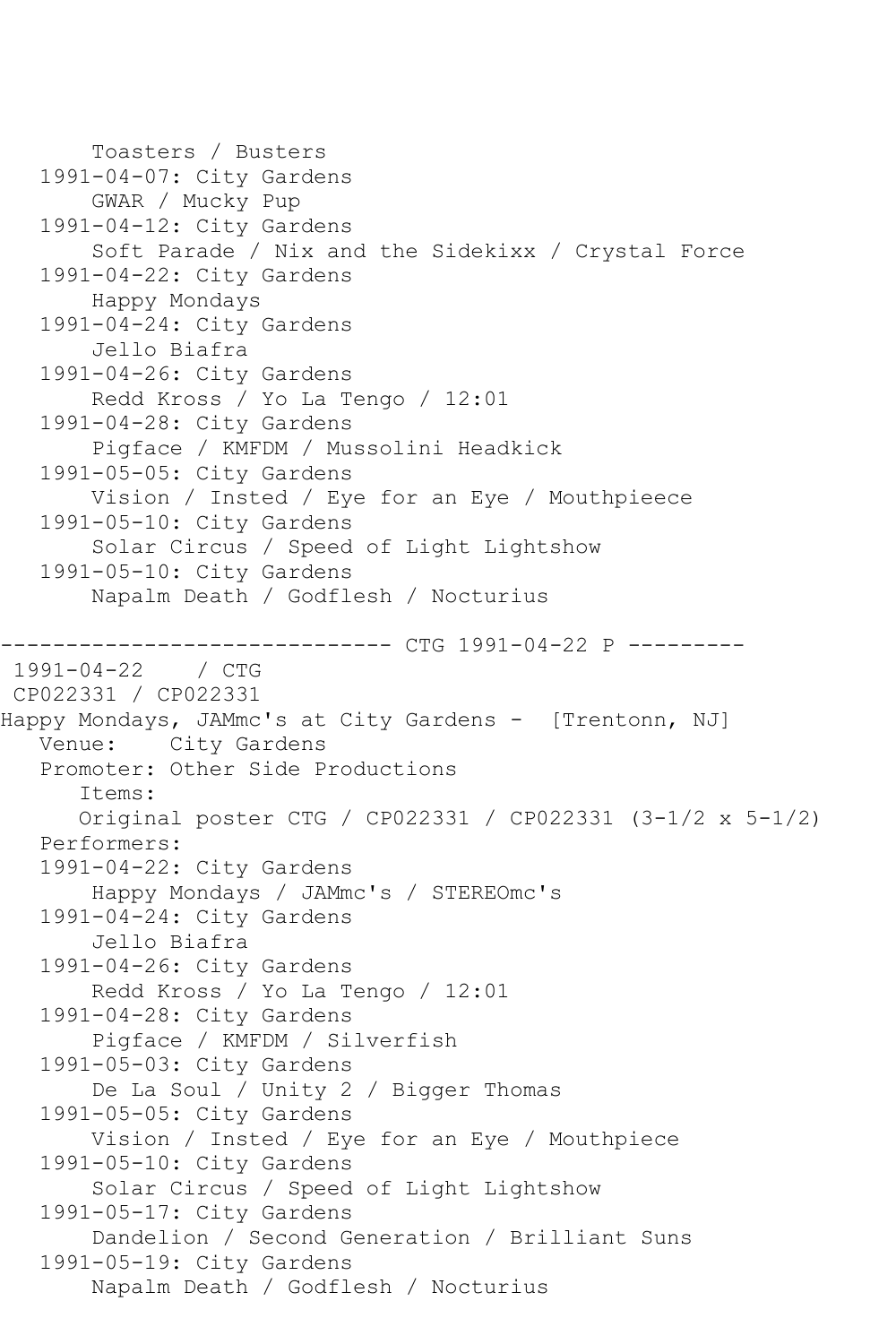------------------------------ CTG 1991-08-02 P --------- 1991-08-02 / CTG CP022338 / CP022338 Primus, Tad at City Gardens - [Trentonn, NJ] Venue: City Gardens Promoter: Other Side Productions Items: Original poster CTG / CP022338 / CP022338 (3-1/2 x 5-1/2) Performers: 1991-08-02: City Gardens Primus / Tad 1991-08-08: City Gardens Edgar Winter / Nix and the Sidekixx 1991-08-16: City Gardens Yellowman / Sagittarius Band / Chuck Treece 1991-08-18: City Gardens Shelter / Into Another / Mouthpiece 1991-08-30: City Gardens Xymox / Stranger to Stranger 1991-09-08: City Gardens 7 Seconds / Quicksand 1991-09-15: City Gardens Mudhoney / Superchunk / Gas Huffer --------------- CTG 1991-08-30 P ---------1991-08-30 / CTG CP022330 / CP022330 Xymox, Stranger to Stranger ( Golden Dawn at City Gardens - [Trentonn, NJ] Venue: City Gardens Promoter: Other Side Productions Items: Original poster CTG / CP022330 / CP022330 (3-1/2 x 5-1/2) Performers: 1991-08-30: City Gardens Xymox / Stranger to Stranger 1991-09-06: City Gardens Front 242 1991-09-08: City Gardens 7 Seconds / Quicksand / Loose 1991-09-13: City Gardens Special Beat / Bigger Thomas 1991-09-16: City Gardens Mudhoney / Superchunk / Gas Huffer 1991-09-20: City Gardens Lunachicks / Mentors / Alice Donut / Fiendz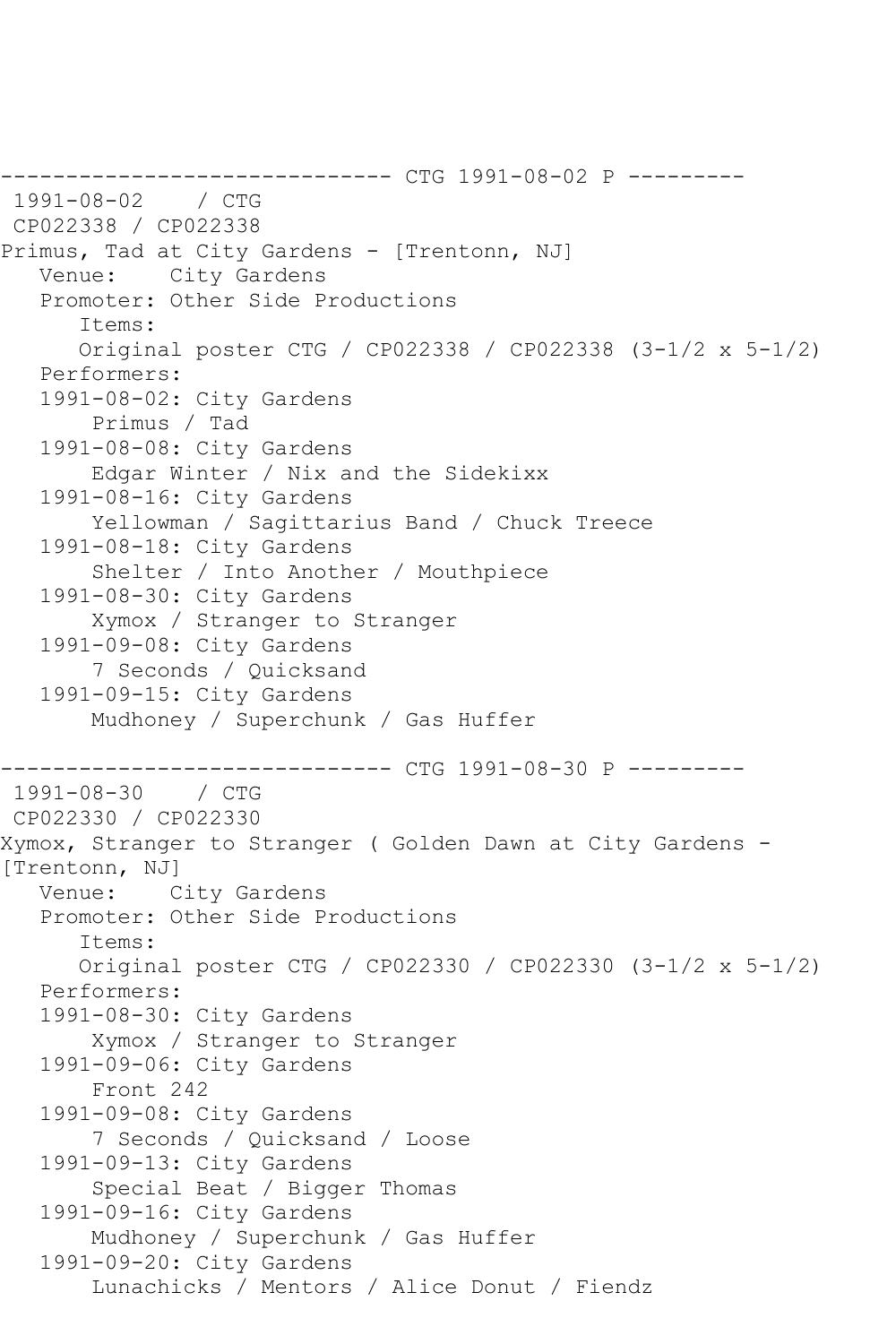1991-09-22: City Gardens Morbid Angel / Entombed / Unleashed 1991-09-27: City Gardens Nirvana / Das Damen / Melvins 1991-09-29: City Gardens Mind Funk / Mucky Pup / Type O-Negative ------------------------------ CTG 1991-09-06 P --------- 1991-09-06 / CTG CP022329 / CP022329 Front 242 at City Gardens - [Trentonn, NJ] Venue: City Gardens Promoter: Other Side Productions Items: Original poster CTG / CP022329 / CP022329 (8-1/2 x 11) Performers: 1991-09-06: City Gardens Front 242 ------------------------------ CTG 1991-09-13 P --------- 1991-09-13 / CTG CP022341 / CP022341 Violent Femmes, Ben Vaughan at City Gardens - [Trentonn, NJ] Venue: City Gardens Promoter: Other Side Productions Items: Original poster CTG / CP022341 / CP022341 (8-1/2 x 11) Performers: 1991-09-13: City Gardens Violent Femmes / Ben Vaughan ------------------------------ CTG 1991-09-27 P --------- 1991-09-27 / CTG CP022336 / CP022336 Nirvana, Das Damen at City Gardens - [Trentonn, NJ] Venue: City Gardens Promoter: Other Side Productions Items: Original poster CTG / CP022336 / CP022336 (3-1/2 x 5-1/2) Performers: 1991-09-27: City Gardens Nirvana / Das Damen / Planet Dread 1991-09-29: City Gardens Mind Funk / Mucky Pup / Type O-Negative 1991-10-02: City Gardens Scornflakes / Ween All Star Band / Henry Rollins / Ramones 1991-10-04: City Gardens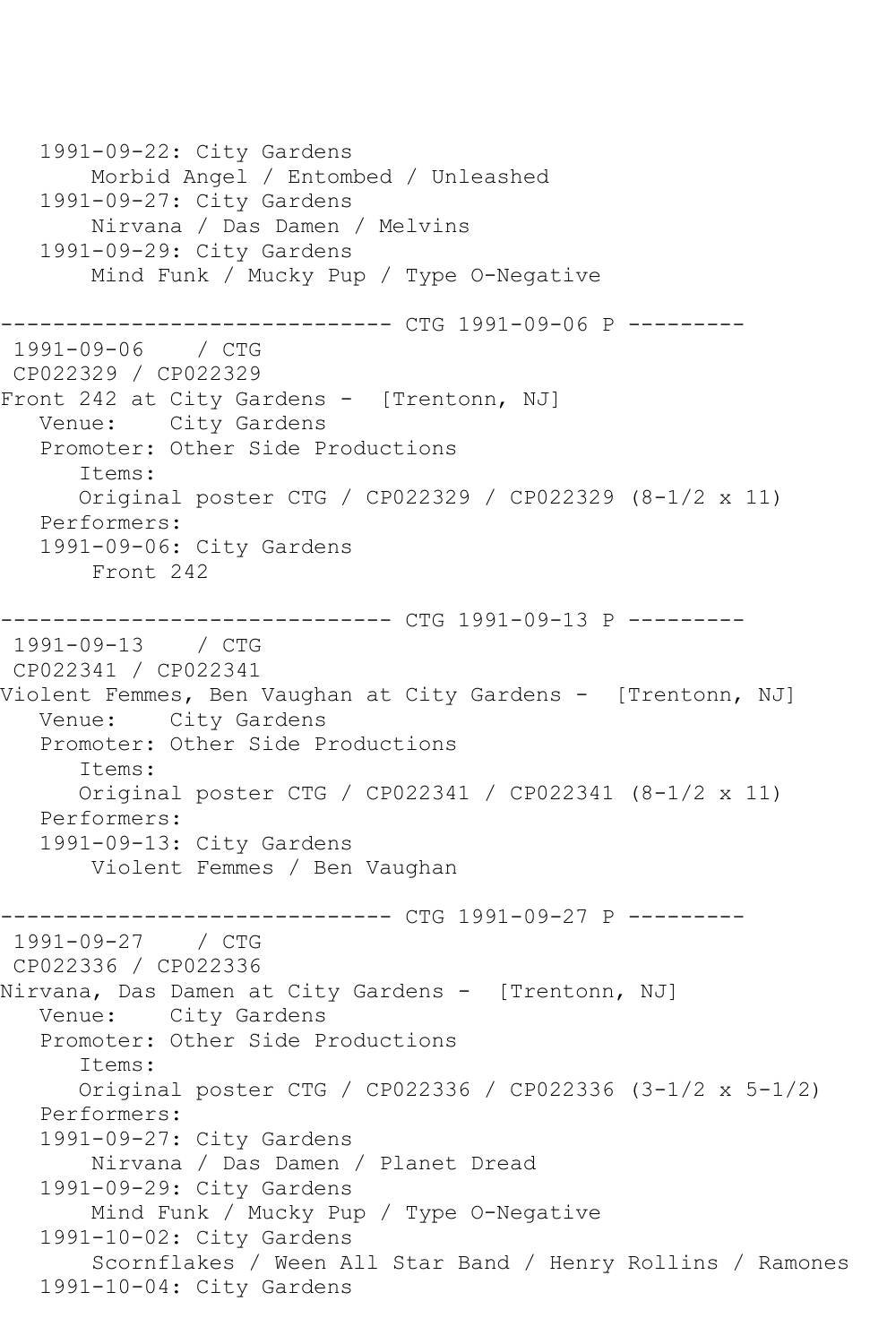```
 Ramones / Ween
   1991-10-05: City Gardens
        3rd Bass / Nikki D / KMD
    1991-10-11: City Gardens
        Hoo-doo Gurus
    1991-10-12: City Gardens
        Mighty Lemon Drops / Sister Double Happiness
    1991-10-13: City Gardens
        Toasters / New York Citizens / High-Hats
    1991-10-20: City Gardens
        Bad Brains
    1991-10-27: City Gardens
        Bad Manners / Bop Harvey
    1991-10-29: City Gardens
        GWAR
------------------------------ CTG 1991-10-20 P ---------
1991-10-20 / CTG 
CP022337 / CP022337
Bad Brains, Slapshot at City Gardens - [Trentonn, NJ]
   Venue: City Gardens
    Promoter: Other Side Productions
       Items:
       Original poster CTG / CP022337 / CP022337 (3-1/2 x 5-1/2)
    Performers:
    1991-10-20: City Gardens
        Bad Brains / Slapshot / Chuck Treece
    1991-10-27: City Gardens
        Bad Manners / Bop Harvey
   1991-10-29: City Gardens
        GWAR / Blitzspoor
    1991-11-02: City Gardens
        Bim Skala Bim / Mighty Mighty Bosstones
    1991-11-03: City Gardens
        Dough Boys / Jawbox / Die Kreuzen
    1991-11-10: City Gardens
        Gorilla Biscuits / NOFX / Ressurection
    1991-11-15: City Gardens
        Naughty by Nature
    1991-11-17: City Gardens
        Leeway / Iceman
    1991-11-22: City Gardens
        MC 900 / Ft. Jesus
    1991-11-27: City Gardens
        Hyperactive
    1991-12-01: City Gardens
        Quicksand
```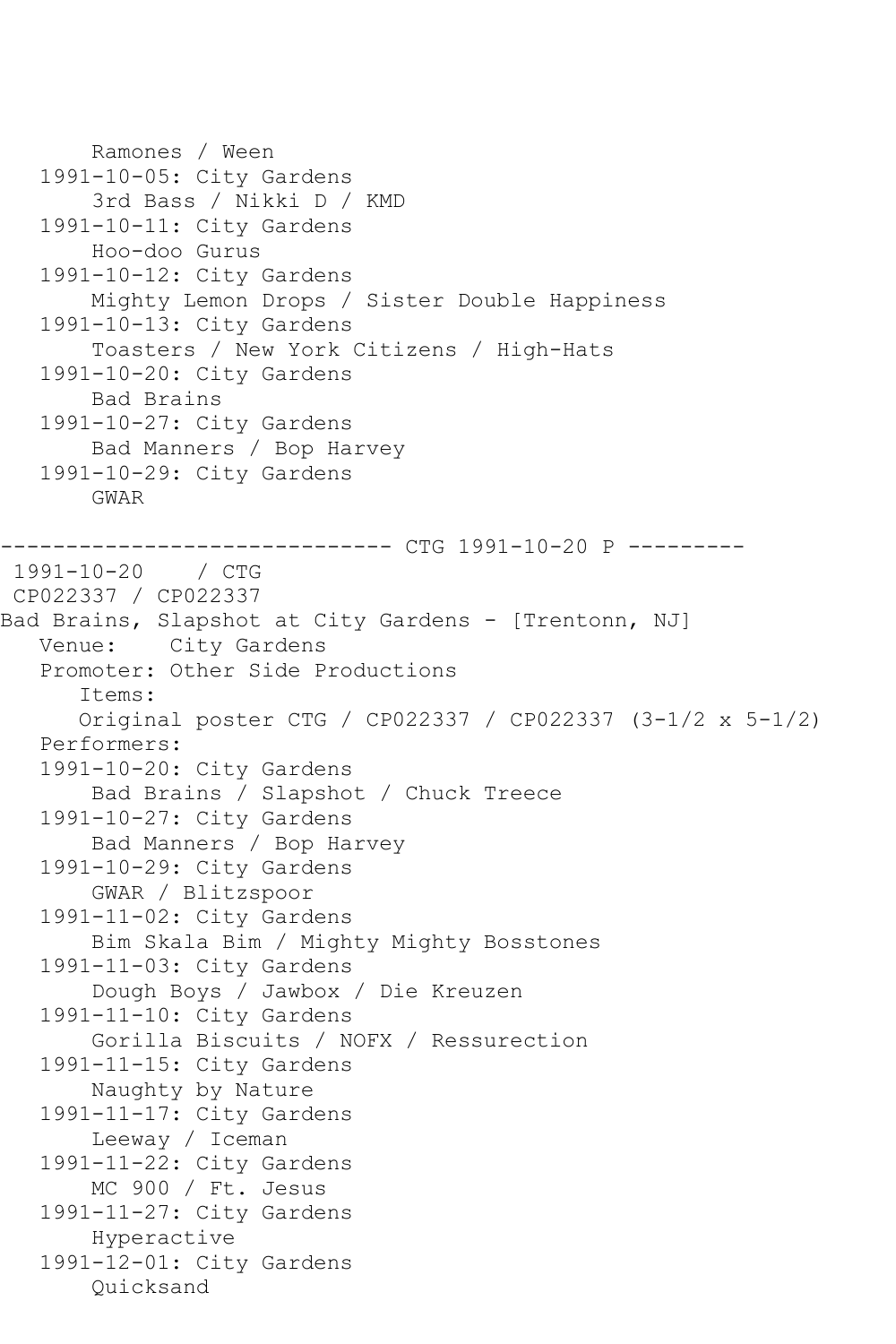1991-12-06: City Gardens Solar Circus ------------------------------ CTG 1991-11-15 P --------- 1991-11-15 / CTG CP022339 / CP022339 Naughty by Nature, die Warzau at City Gardens - [Trentonn, NJ] Venue: City Gardens Promoter: Other Side Productions Items: Original poster CTG / CP022339 / CP022339 (3-1/2 x 5-1/2) Performers: 1991-11-15: City Gardens Naughty by Nature 1991-11-16: City Gardens Die Warzau / Candy Land / DJ Denard 1991-11-17: City Gardens Sick of It All / Iceman / Journeyman 1991-11-22: City Gardens MC 900 / Ft. Jesus / Transilvia / DJ Denard 1991-11-27: City Gardens Hyper Active / Mag Dabnits 1991-12-06: City Gardens Solar Circus 1991-12-15: City Gardens Pigface 1991-12-21: City Gardens Bad Religion / Vandals 1991-12-27: City Gardens Blues Traveler ------------------------------ CTG 1992-03-28 P --------- 1992-03-28 / CTG CP022345 / CP022345 Lush at City Gardens - [Trentonn, NJ] Venue: City Gardens Promoter: Other Side Productions Items: Original poster CTG / CP022345 / CP022345 (3-1/2 x 5-1/2) Performers: 1992-03-28: City Gardens Lush ------------------------------ CTG 1992-04-24 P --------- 1992-04-24 / CTG CP022344 / CP022344 Blur, Senseless Things at City Gardens - [Trentonn, NJ]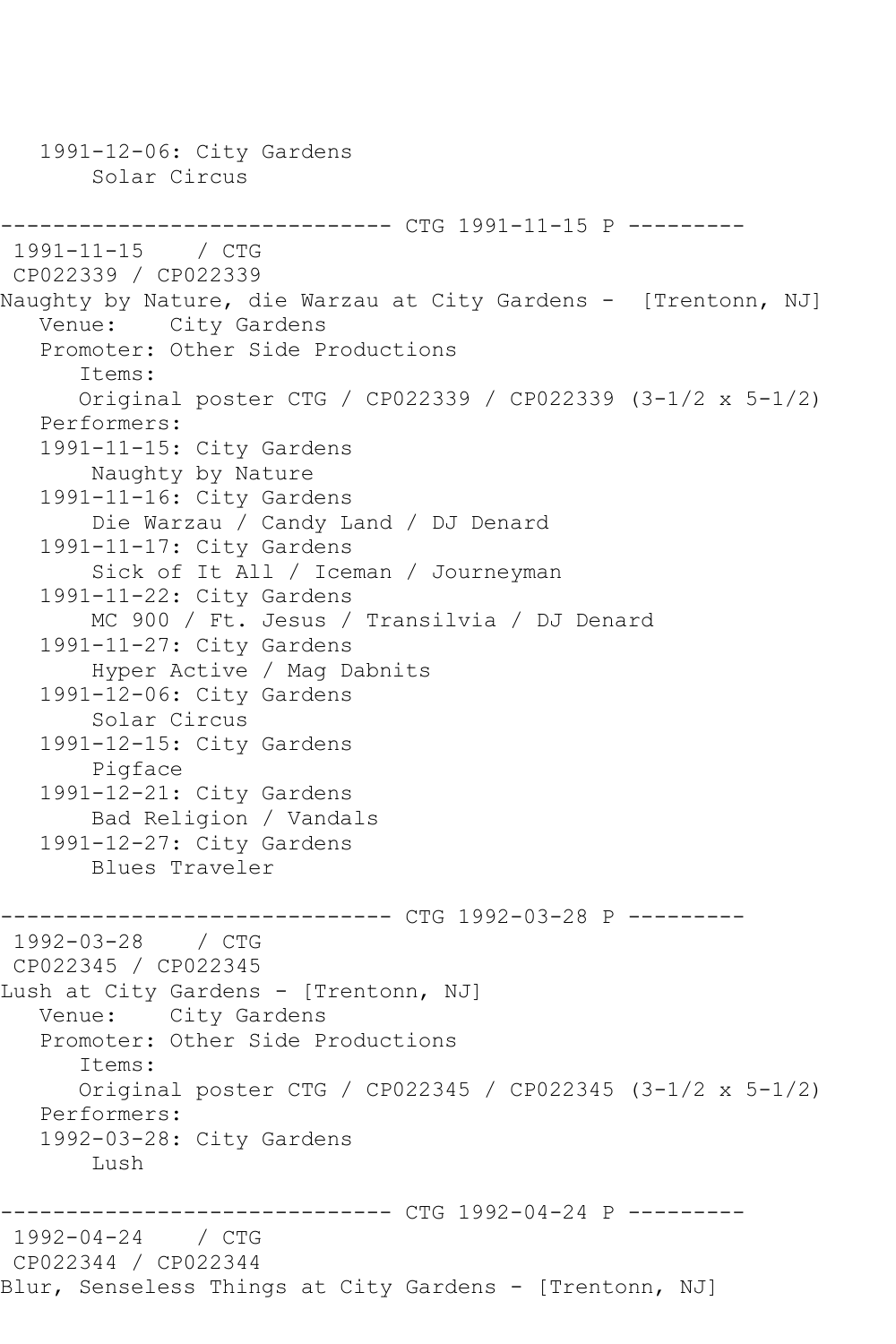```
 Venue: City Gardens
    Promoter: Other Side Productions
       Items:
       Original poster CTG / CP022344 / CP022344 (3-1/2 x 5-1/2)
    Performers:
    1992-04-24: City Gardens
        Blur / Senseless Things
    1992-04-26: City Gardens
        Overkill / Technakill / Belial
    1992-05-01: City Gardens
        Mojo Nixon / Toad Liquors / Amazing Thrill Show
    1992-05-15: City Gardens
        Hyperactive / Scofflaws
    1992-05-17: City Gardens
        Toasters / Let's Go Bowling
    1992-05-23: City Gardens
        Ween / Rettmans / False Front
    1992-06-13: City Gardens
        Mighty Mighty Bosstones / Sloppy Seconds
    1992-06-17: City Gardens
        Ride
                ------------------------------ CTG 1992-05-23 P ---------
1992-05-23 / CTG 
CP022343 / CP022343
Ween, Rettmans at City Gardens [Trentonn, NJ]
   Venue: City Gardens
    Promoter: Other Side Productions
       Items:
       Original poster CTG / CP022343 / CP022343 (3-1/2 x 5-1/2)
    Performers:
    1992-05-23: City Gardens
        Ween / Rettmans / False Front
   1992-05-31: City Gardens
        Agnostic Front / Nuclear Assault / Redemption
    1992-06-07: City Gardens
        Lucy Brown / Loose / Bouncing Souls / Head Strong
    1992-06-13: City Gardens
        Mighty Mighty Bosstones / Sloppy Seconds
    1992-06-17: City Gardens
        Ride / Pale Saints
    1992-06-19: City Gardens
        KMFDM / Barkmarket
    1992-06-24: City Gardens
        GWAR / Melvins
    1992-07-01: City Gardens
        Alien Sex Fiend
```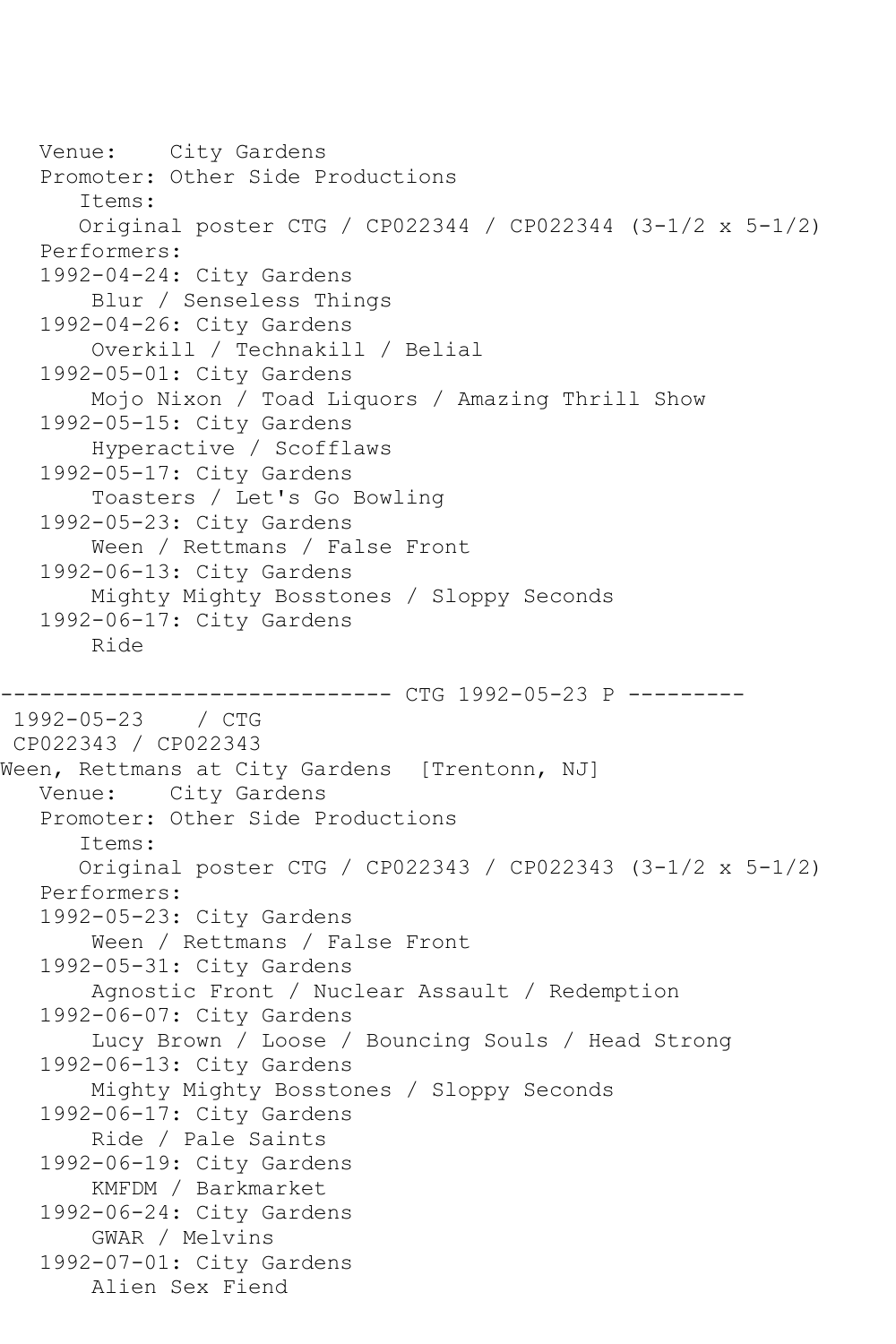```
 1992-07-19: City Gardens
        Bad Religion / All
------------------------------ CTG 1992-06-06 P ---------
1992-06-06 / CTG 
CP011618 / CS07655
Bad Brains, NY Citizens at City Gardens [Trentonn, NJ]
   Notes: Photocopy
   Venue: City Gardens
       Items:
       Original poster CTG / CP011618 / CS07655
   Performers:
   1992-06-06 1992-07-21: City Gardens
       Bad Brains / NY Citizens / Mighty Mighty Bosstones / Raging 
Lamos / Into Another / Rain Like the Sound of Trains / Helmet / 
Jesus Lizard / Loudspeaker / Live / Pool / Buzzcocks / Fluid / 
Quicksand / Moster Magnet / Fu / Black Train Jack
         ------------------------------ CTG 1992-09-13 P ---------
1992-09-13 / CTG 
CP022342 / CP022342
Special Beat, Hyperactive at City Gardens - [Trentonn, NJ]
   Venue: City Gardens
   Promoter: Other Side Productions
       Items:
       Original poster CTG / CP022342 / CP022342 (3-1/2 x 5-1/2)
   Performers:
   1992-09-13: City Gardens
        Special Beat / Hyperactive
   1992-09-15: City Gardens
        They Might Be Giants
------------------------------ CTG zzzz-03-21 P ---------
zzzz-03-21 / CTG
CP022447 / CP022447
True Sounds of Liberty, Autistic Behavior at City Gardens [Trentonn, 
NJ]
   Venue: City Gardens
      Items:
       Original poster CTG / CP022447 / CP022447 (8-1/2 x 14)
   Performers:
   zzzz-03-21: City Gardens
        True Sounds of Liberty / Autistic Behavior
   zzzz-03-18: Van Recilier Hall
        True Sounds of Liberty / Autistic Behavior
                  ------------ CTG zzzz-05-18 P ---------
```